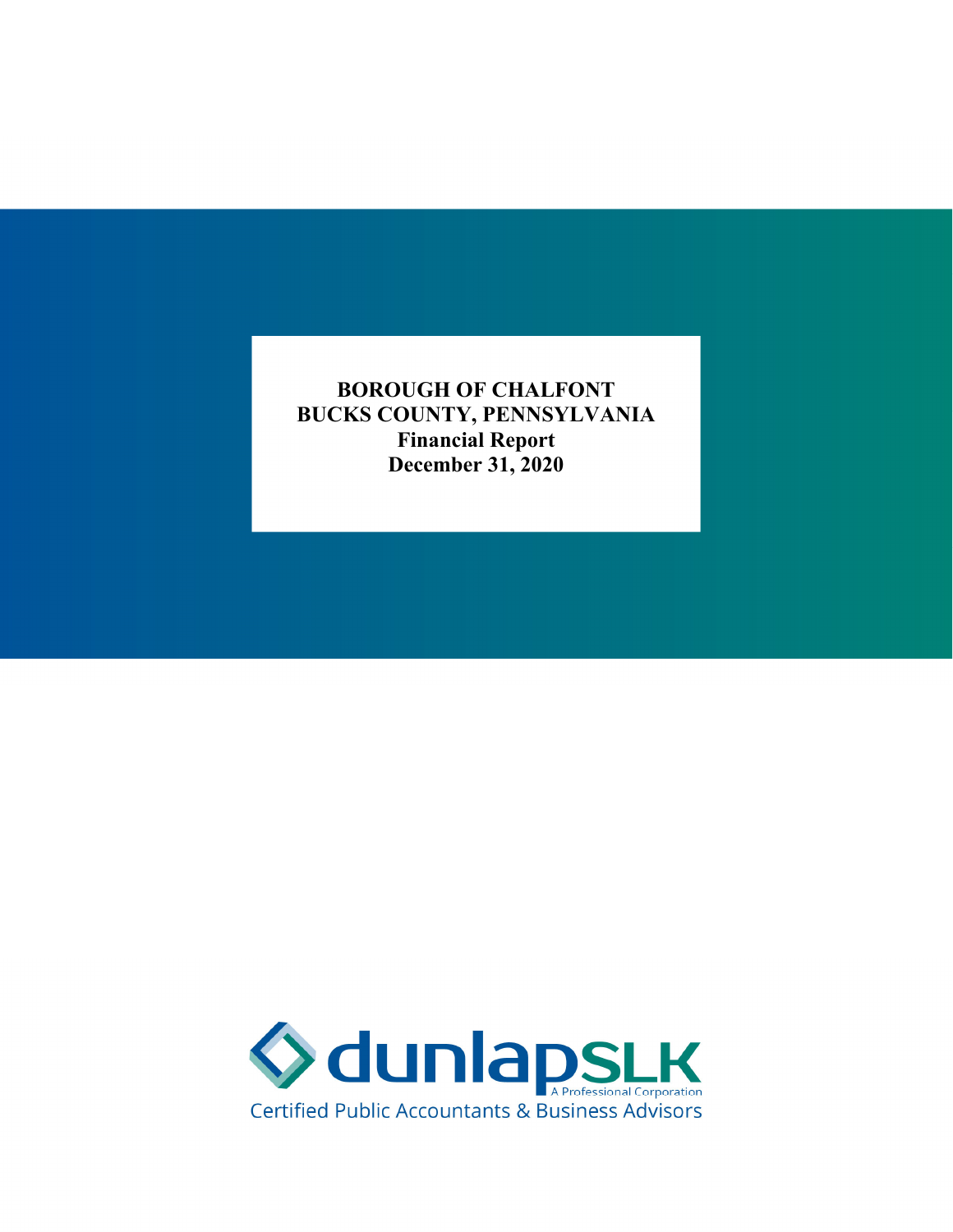# **BOROUGH OF CHALFONT BUCKS COUNTY, PENNSYLVANIA December 31, 2020**

# **Table of Contents**

|                                                                                                            | Page      |
|------------------------------------------------------------------------------------------------------------|-----------|
| Independent Auditors' Report                                                                               | $1 - 2$   |
| Management's Discussion and Analysis (Unaudited)                                                           | $3 - 12$  |
| <b>Basic Financial Statements</b>                                                                          |           |
| Government-wide Financial Statements                                                                       |           |
| <b>Statement of Net Position</b>                                                                           | 13        |
| <b>Statement of Activities</b>                                                                             | 14        |
| <b>Fund Financial Statements</b>                                                                           |           |
| Balance Sheet - Governmental Funds                                                                         | $15 - 16$ |
| Reconciliation of Total Governmental Fund Balances to<br>Net Position of Governmental Activities           | 17        |
| Statement of Revenues, Expenditures, and Changes in Fund Balances -<br>Governmental Funds                  | $18 - 19$ |
| Reconciliation of the Net Changes in Fund Balances of<br>Governmental Funds to the Statement of Activities | 20        |
| Statement of Fiduciary Net Position - Pension Trust and Custodial Funds                                    | 21        |
| Statement of Changes in Fiduciary Net Position - Pension Trust and Custodial<br>Funds                      | 22        |
| Notes to Financial Statements                                                                              | $23 - 46$ |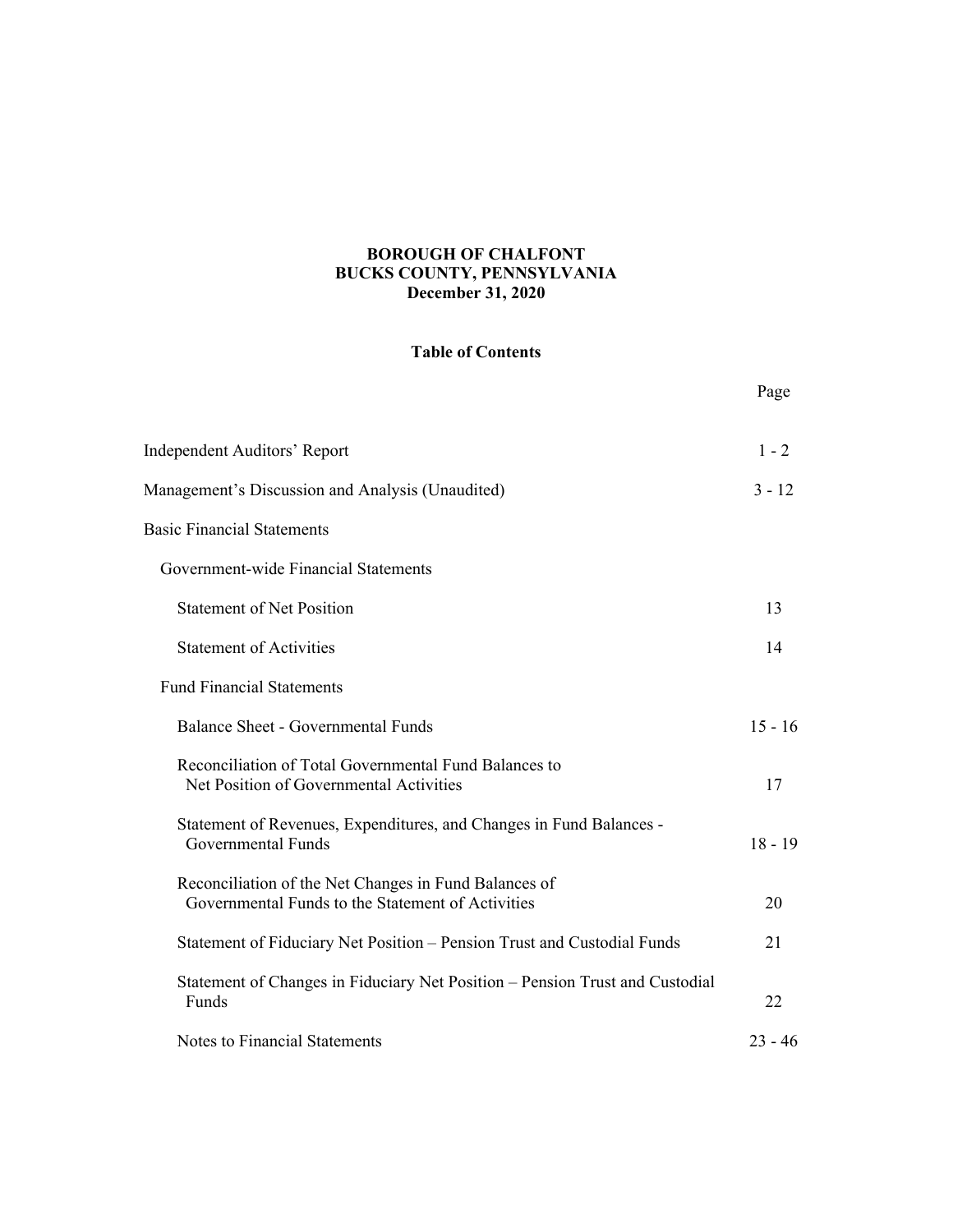# **BOROUGH OF CHALFONT BUCKS COUNTY, PENNSYLVANIA December 31, 2020**

# **Table of Contents**

|                                                                                                             | Page      |
|-------------------------------------------------------------------------------------------------------------|-----------|
| Required Supplementary Information (Unaudited)                                                              |           |
| Schedule of Revenues, Expenditures, and Changes in Fund Balances -<br>Budget and Actual - General Fund      | 47        |
| Notes to Schedules of Budget to Actual Comparison                                                           | 48        |
| Other Supplementary Information                                                                             |           |
| Combining Balance Sheet - Nonmajor Governmental Funds                                                       | $49 - 50$ |
| Combining Schedule of Revenues, Expenditures, and Changes in<br>Fund Balances - Nonmajor Governmental Funds | $51 - 52$ |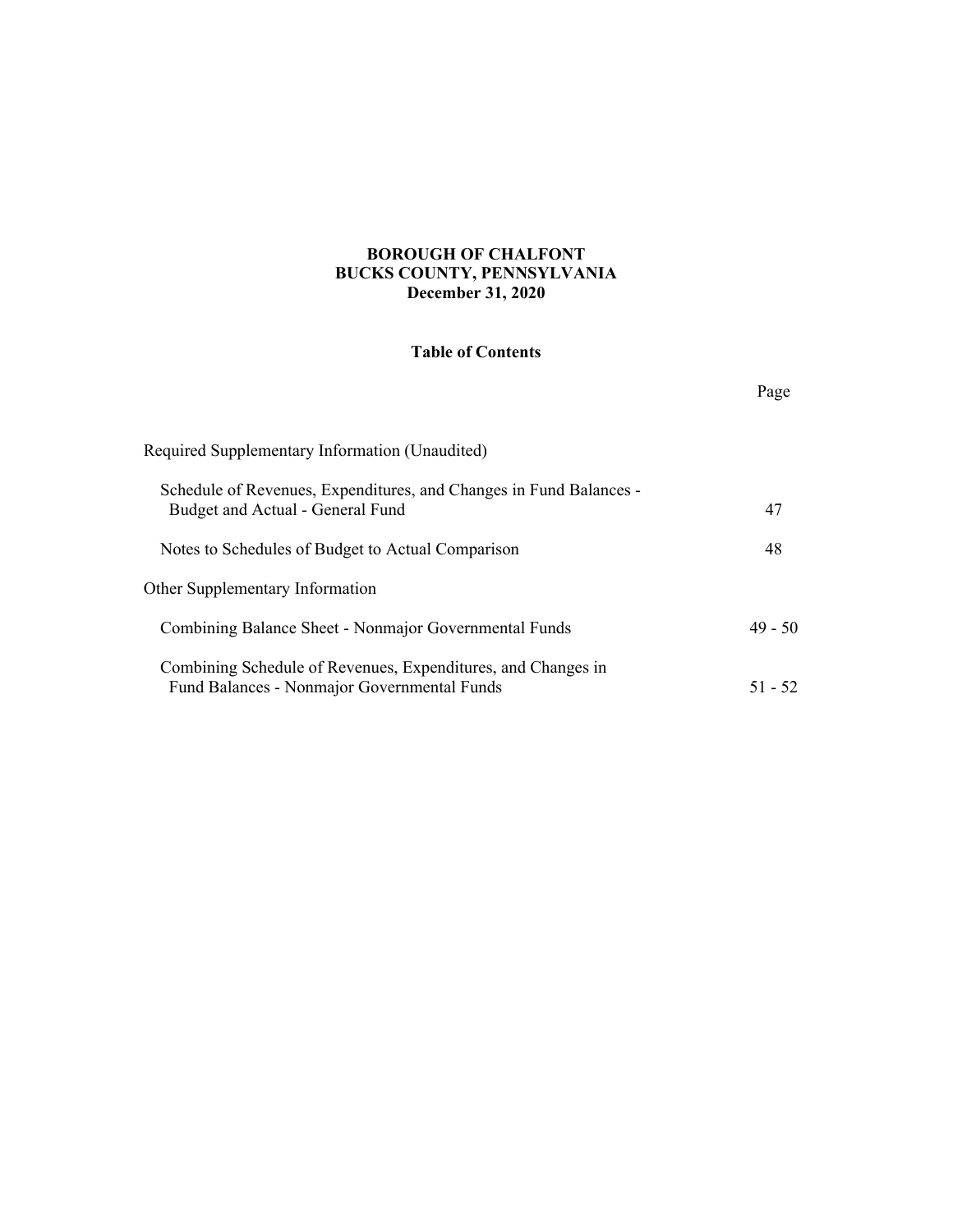

#### **Independent Auditors' Report**

To the Borough Council Borough of Chalfont Chalfont, Pennsylvania

#### **Report on the Financial Statements**

We have audited the accompanying financial statements of the governmental activities, each major fund, and the aggregate remaining fund information of the Borough of Chalfont, Bucks County, Pennsylvania, as of December 31, 2020, and for the year then ended, and the related notes to the financial statements, which collectively comprise the basic financial statements of the Borough's primary government as listed in the table of contents.

#### **Management's Responsibility for the Financial Statements**

The Borough's management is responsible for the preparation and fair presentation of these financial statements in accordance with accounting principles generally accepted in the United States of America; this includes the design, implementation, and maintenance of internal control relevant to the preparation and fair presentation of financial statements that are free from material misstatement, whether due to fraud or error.

#### **Auditors' Responsibility**

Our responsibility is to express opinions on these financial statements based on our audit. We conducted our audit in accordance with auditing standards generally accepted in the United States of America. Those standards require that we plan and perform the audit to obtain reasonable assurance about whether the financial statements are free from material misstatement.

An audit involves performing procedures to obtain audit evidence about the amounts and disclosures in the financial statements. The procedures selected depend on the auditor's judgment, including the assessment of the risks of material misstatement of the financial statements, whether due to fraud or error. In making those risk assessments, the auditor considers internal control relevant to the entity's preparation and fair presentation of the financial statements in order to design audit procedures that are appropriate in the circumstances, but not for the purpose of expressing an opinion on the effectiveness of the entity's internal control. Accordingly, we express no such opinion. An audit also includes evaluating the appropriateness of accounting policies used and the reasonableness of significant accounting estimates made by management, as well as evaluating the overall presentation of the financial statements.

We believe that the audit evidence we have obtained is sufficient and appropriate to provide a basis for our audit opinions.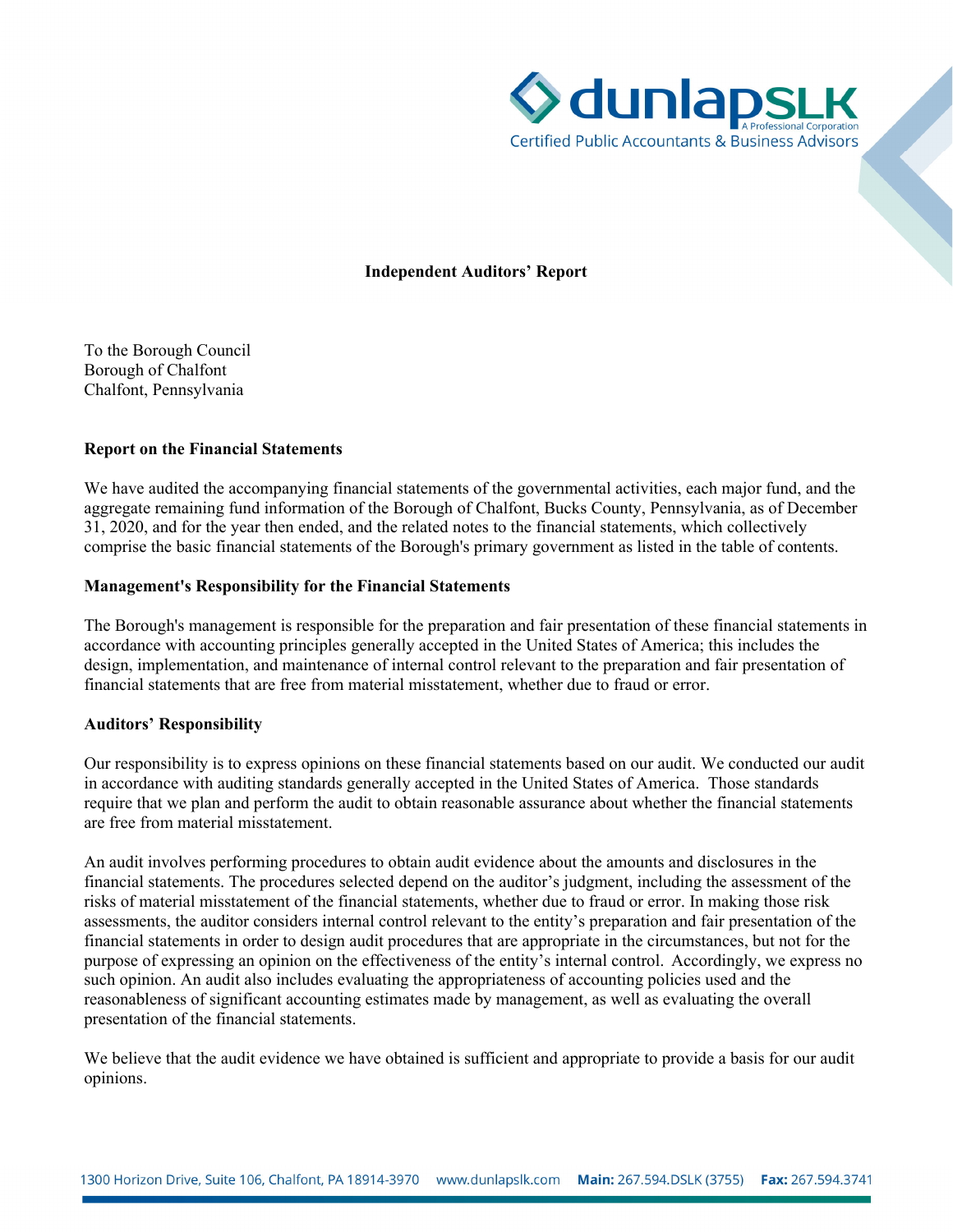# **Opinion**

In our opinion, the financial statements referred to above present fairly, in all material respects, the financial position of the governmental activities, each major fund, and the aggregate remaining fund information of the Borough of Chalfont, Bucks County, Pennsylvania, as of December 31, 2020, and the respective changes in financial position for the year then ended, in conformity with accounting principles generally accepted in the United States of America.

# **Other Matters**

#### *Required Supplementary Information*

Accounting principles generally accepted in the United States of America require that the management's discussion and analysis and other required information on pages 3 through 12 and 47 and 48 be presented to supplement the basic financial statements. Such information, although not a part of the basic financial statements, is required by the Governmental Accounting Standards Board, who considers it to be an essential part of financial reporting for placing the basic financial statements in an appropriate operational, economic, or historical context. We have applied certain limited procedures to the required supplementary information in accordance with auditing standards generally accepted in the United States of America, which consisted of inquiries of management about the methods of preparing the information and comparing the information for consistency with management's responses to our inquires, the basic financial statements, and other knowledge we obtained during our audit of the basic financial statements. We do not express an opinion or provide any assurance on the information because the limited procedures do not provide us with evidence sufficient to express an opinion or provide any assurance.

## *Other Supplementary Information*

Our audit was conducted for the purpose of forming opinions on the financial statements that collectively comprise the Borough's basic financial statements. The combining and individual nonmajor fund financial statements are presented for purposes of additional analysis and are not a required part of the basic financial statements. The combining and individual nonmajor fund financial statements are the responsibility of management and were derived from and related directly to the underlying accounting and other records used to prepare the financial statements. The information has been subjected to the auditing procedures applied in the audit of the financial statements and certain additional procedures, including comparing and reconciling such information directly to the underlying accounting and other records used to prepare the financial statements or to the financial statements themselves, and other additional procedures in accordance with auditing standards generally accepted in the United States of America. In our opinion, the information is fairly stated in all material respects in relation to the financial statements as a whole.

# *DunlapSLK, PC*

Chalfont, Pennsylvania March 9, 2021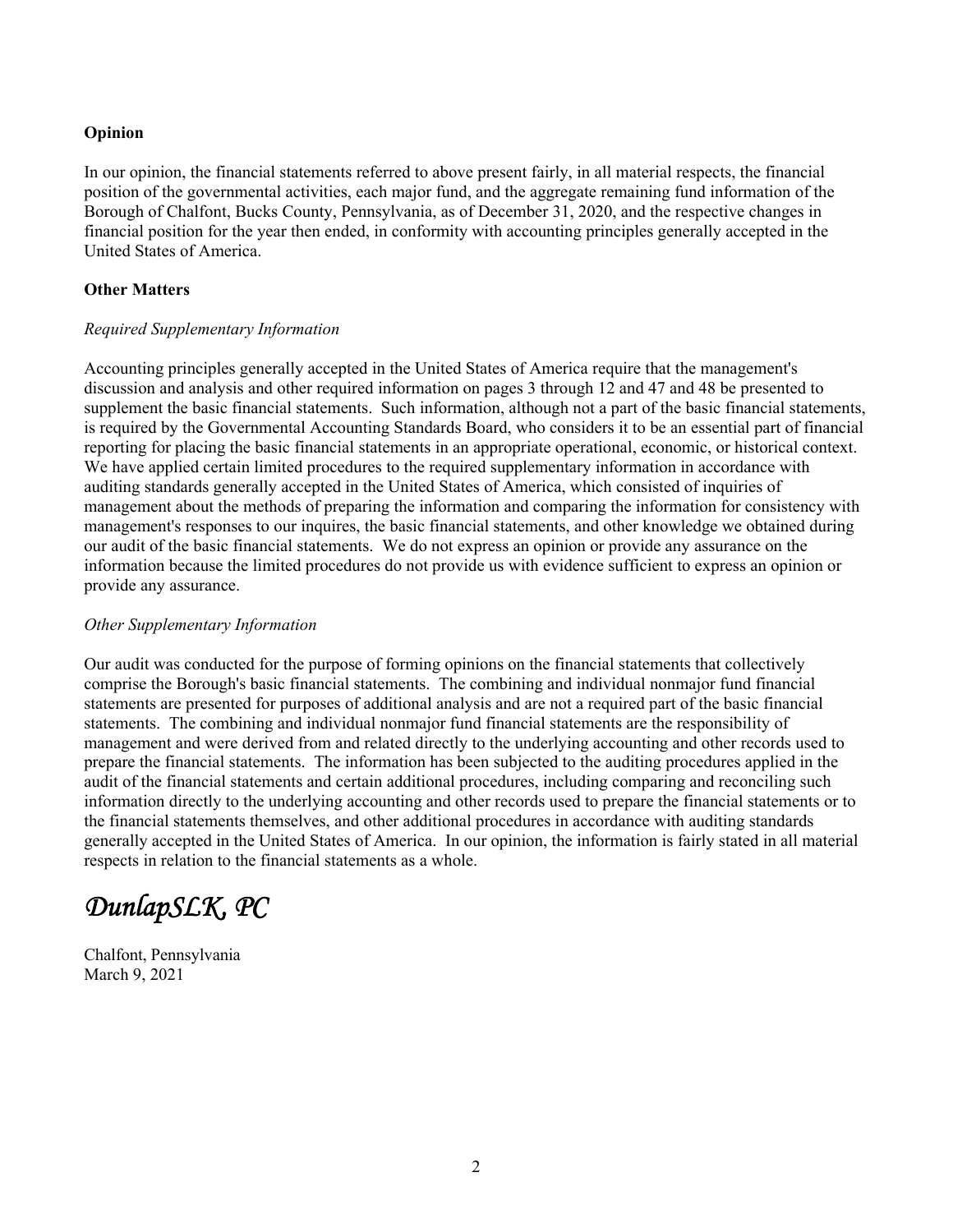Our discussion and analysis of Chalfont Borough's financial performance provides an overview of the Borough's financial activities for the year ended December 31, 2020. Please read it in conjunction with the Borough's financial statements, which begin on page 13.

# **FINANCIAL HIGHLIGHTS**

- Chalfont Borough's net position increased \$54,640, as a result of this year's operations.
- The total cost of all Chalfont Borough's programs for the year ended December 31, 2020, was \$3,163,661 compared to \$2,984,671 for 2019.

# **USING THIS REPORT**

This report consists of a series of financial statements. The Statement of Net Position and the Statement of Activities on pages 13-14 provide information about the activities of Chalfont Borough as a whole and present a longer-term view of the Borough's finances. Fund financial statements start on page 15. For governmental activities, these statements tell how the Borough's services were financed in the short-term as well as what remains for future spending. Fund financial statements also report Chalfont Borough's operations in more detail than the government-wide statements by providing information about the Borough's major funds. The remaining statements provide financial information about activities for which the Borough acts solely as a trustee or agent for the benefit of those outside the government.

#### **Reporting on Chalfont Borough as a Whole**

The Statement of Net Position and Statement of Activities report information about the Borough as a whole and about its activities in a way that helps answer the question of whether or not the Borough is better or worse off as a result of the year's activities. These statements include all assets and deferred outflows, and liabilities and deferred inflows using the accrual basis of accounting, which is similar to the accounting used by most private sector companies. All of the current year's revenues and expenses are taken into account regardless of when cash is received or paid. These statements report the Borough's net position and changes in them. The Borough's net position (the difference between assets and deferred outflows, and liabilities and deferred inflows) provide a measurement of the Borough's financial health, or financial position. Over time, increases or decreases in net position are an indicator of whether the Borough's financial health is improving or deteriorating.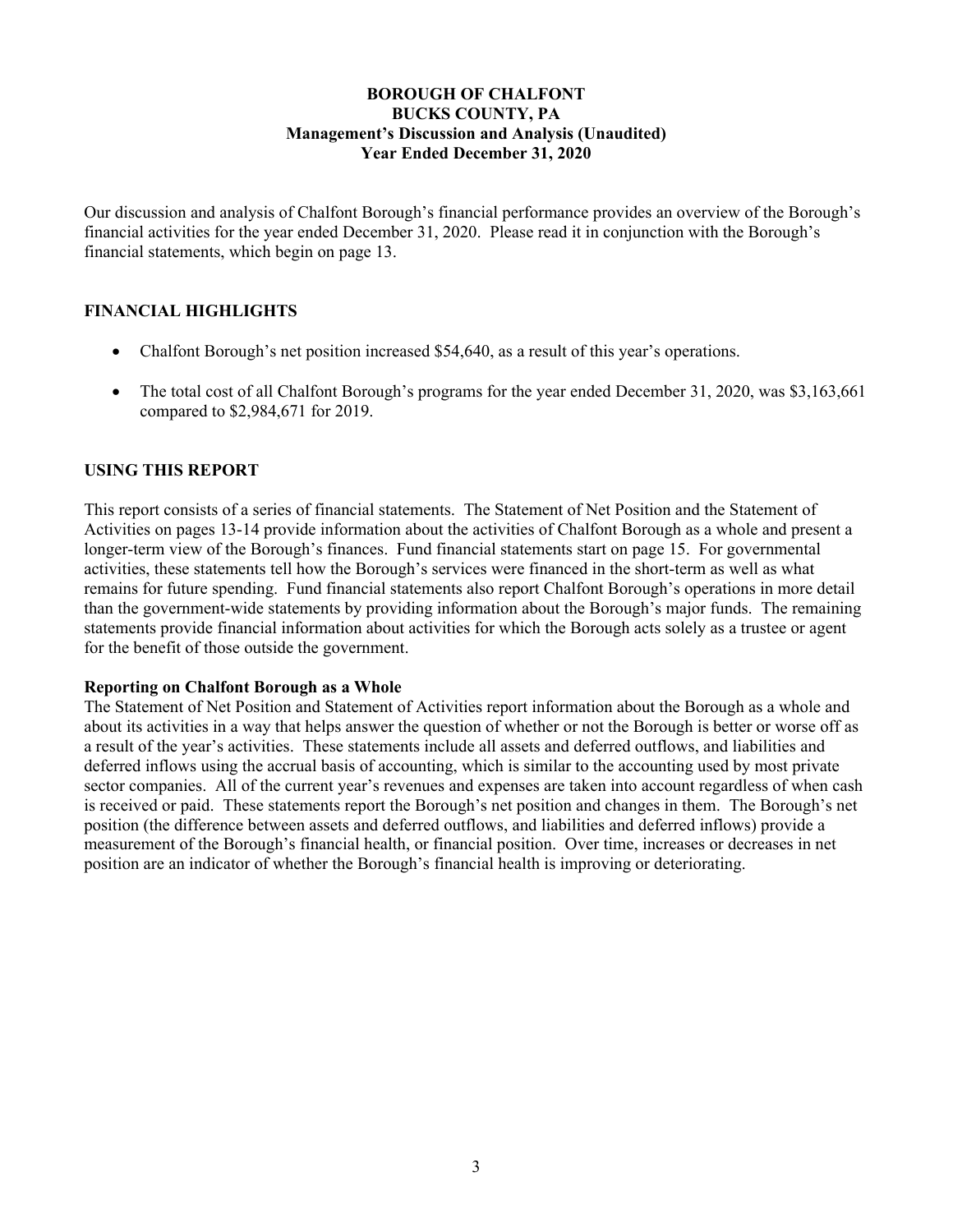#### **USING THIS REPORT (continued)**

#### **Reporting Significant Funds**

The fund financial statements begin on page 15 and provide detailed information about the most significant funds, not Chalfont Borough as a whole. Some funds are required to be established by State law. However, the Borough Council established many other funds to help it control or manage money for particular purposes or to show that it is meeting legal responsibilities for using certain taxes, grant, and other money.

Chalfont Borough's basic services are reported in governmental funds, which focus on how money flows in and out of those funds and the balances left at year-end that are available for spending. These funds are reported using the modified accrual basis of accounting, which measures cash and all other financial assets that can be converted to cash. The governmental fund statements provide a detailed short-term view of the Borough's general government operations and the basic services it provides. Governmental fund information helps to determine whether there are more or fewer financial resources that can be spent in the near future to finance the Borough programs. The relationship (or differences) between governmental activities (reported in the Statement of Net Position and the Statement of Activities) and governmental funds are described in a reconciliation at the end of fund financial statements.

#### **The Borough as a Trustee**

Chalfont Borough is the trustee, or fiduciary, for its employees' pension plans. It is also responsible for escrow deposits received from developers, businesses, and individuals for legal and engineering fees. All of the Borough's fiduciary activities are reported in separate Statements of Fiduciary Net Position and Changes in Fiduciary Net Position on pages 21 and 22. These activities are excluded from the Borough's other financial statements because the Borough cannot use these assets to finance its operations. Chalfont Borough is responsible for ensuring that the assets reported in these funds are used for their intended purposes.

#### **THE BOROUGH AS A WHOLE**

The Statement of Net Position provides an overview of Chalfont Borough's assets, deferred outflows, liabilities, deferred inflows, and net position. Over time, this statement will provide a good indicator of the Borough's fiscal health.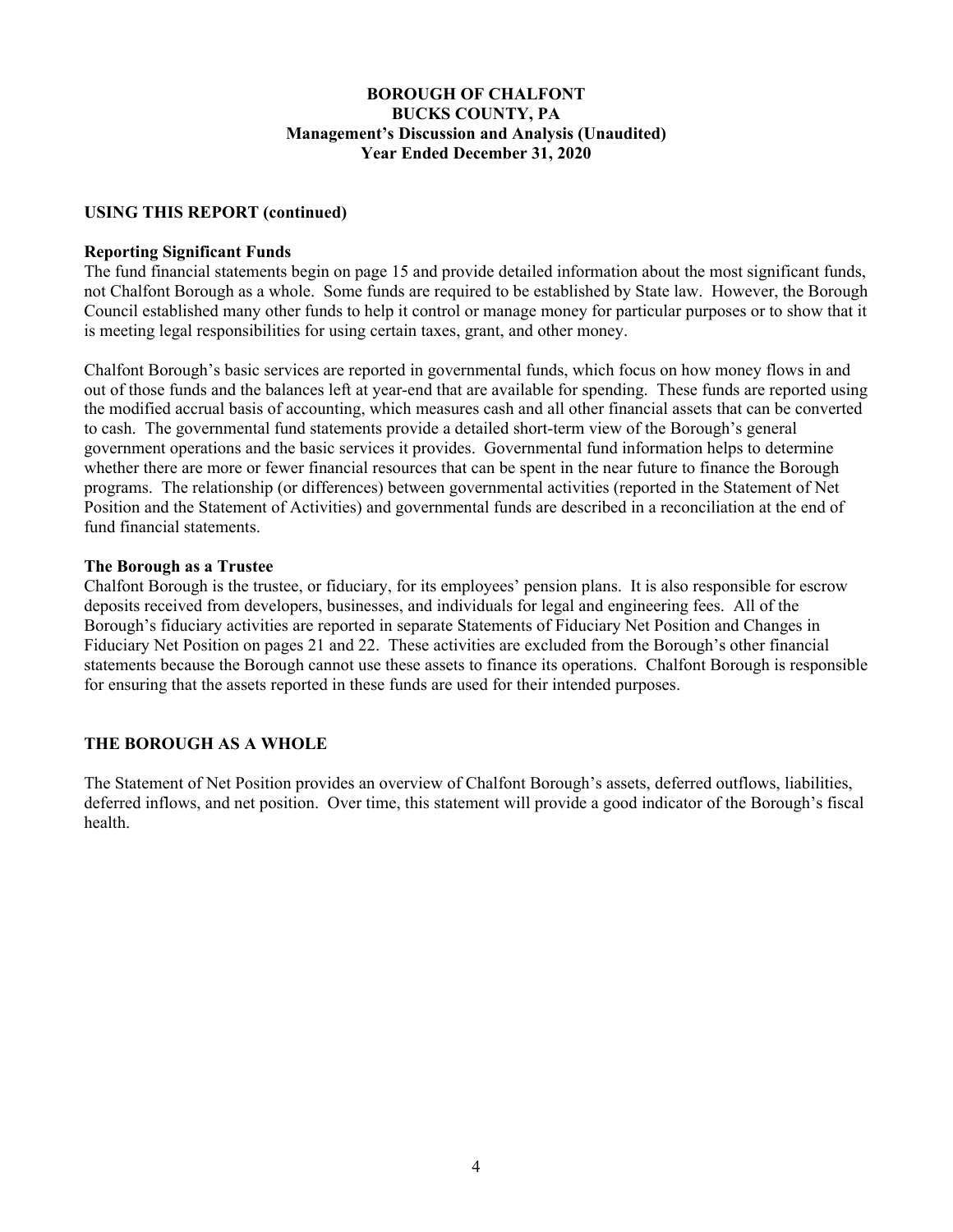# **THE BOROUGH AS A WHOLE (continued)**

| 2020         | 2019                 | \$ Change            | % Change             |
|--------------|----------------------|----------------------|----------------------|
| \$7,287,376  | \$7,409,948          | \$<br>(122, 572)     | (1.65)               |
| 361,575      |                      | 361,575              |                      |
| 14,903,384   | 14,632,387           | 270,997              | 1.85                 |
|              |                      |                      | (3.40)               |
|              |                      |                      | 166.54               |
| 2,385,053    | 2,109,387            | 275,666              | 13.07                |
| 80,753       | 21,444               | 59,309               | 276.58               |
|              |                      |                      |                      |
|              |                      |                      |                      |
| 5,950,268    | 5,578,852            | 371,416              | 6.66                 |
| 5,497,692    | 5,901,436            | (403, 744)           | (6.84)               |
| 1,151,124    | 1,064,156            | 86,968               | 8.17                 |
| \$12,599,084 | \$12,544,444         | 54,640               | 0.44                 |
|              | 1,840,238<br>544,815 | 1,904,983<br>204,404 | (64, 745)<br>340,411 |

#### **Table 1 Net Position**

The total net position of the Borough shown above is approximately \$12.6 million. Net position increased by 0.44% in 2020.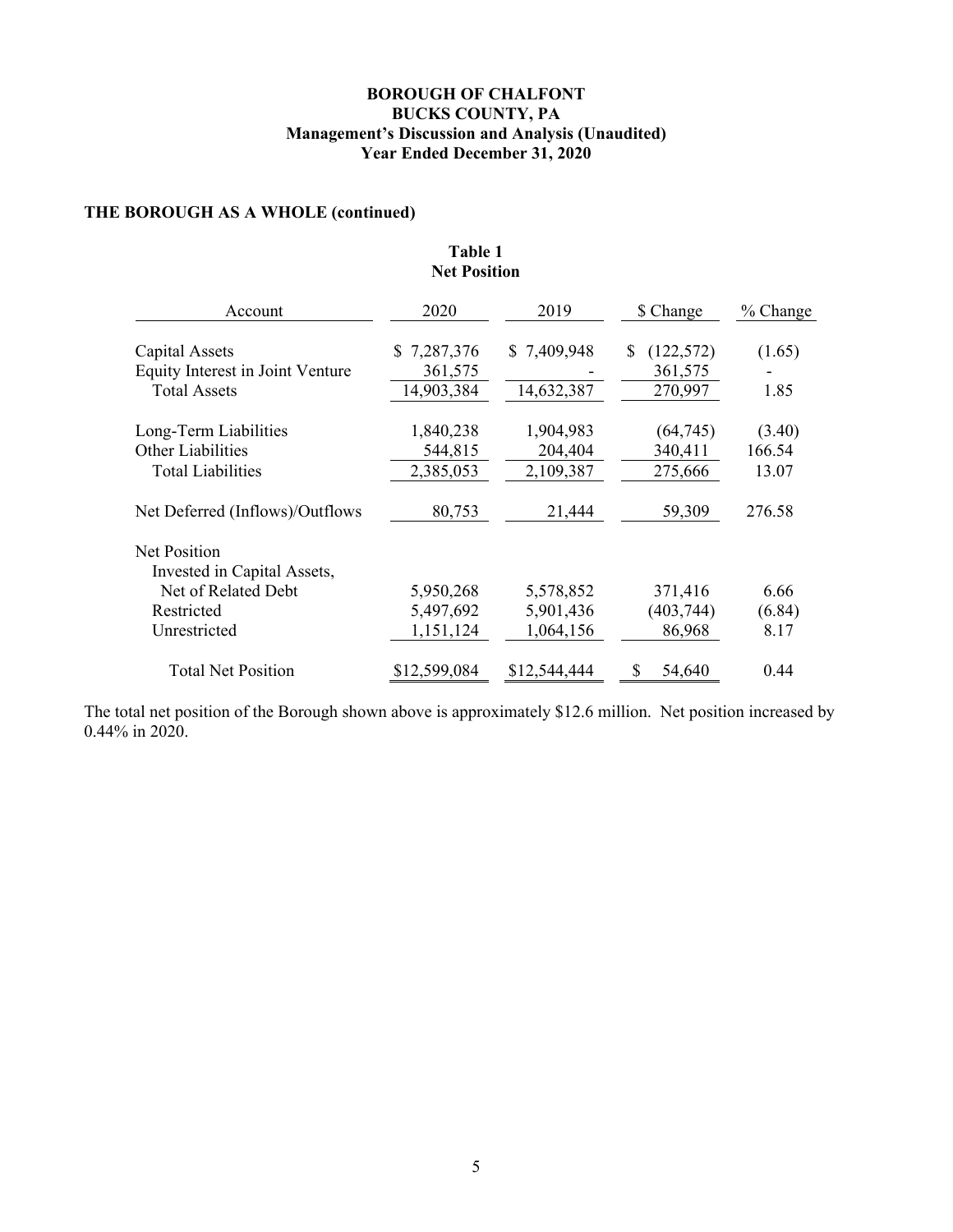# **THE BOROUGH AS A WHOLE (continued)**

|                                   | <b>Change in Net Position</b> |               |               |            |
|-----------------------------------|-------------------------------|---------------|---------------|------------|
| Account                           | 2020                          | 2019          | \$ Change     | $%$ Change |
| <b>Program Revenues</b>           |                               |               |               |            |
| General Government                | \$<br>160,162                 | \$<br>140,410 | \$<br>19,752  | 14.07      |
| Police                            | 14,018                        | 13,861        | 157           | 1.13       |
| Fire                              | 35,520                        | 29,213        | 6,307         | 21.59      |
| Code Enforcement                  | 161,893                       | 137,521       | 24,372        | 17.72      |
| Highway Maintenance               | 142,789                       | 171,824       | (29, 035)     | (16.90)    |
| Traffic Signals & Street Lighting | 3,439                         | 4,767         | (1,328)       | (27.86)    |
| Parks and Recreation              | 233,572                       | 82,699        | 150,873       | 182.44     |
| <b>General Revenues</b>           |                               |               |               |            |
| <b>Real Estate Taxes</b>          | 958,855                       | 935,284       | 23,571        | 2.52       |
| <b>Transfer Taxes</b>             | 216,141                       | 225,139       | (8,998)       | (4.00)     |
| <b>Earned Income Taxes</b>        | 906,656                       | 851,048       | 55,608        | 6.53       |
| Local Services Tax                | 46,189                        | 36,421        | 9,768         | 26.82      |
| Grants & Contributions            | 252                           | 33,234        | (32,982)      | (99.24)    |
| <b>Interest and Rents</b>         | 328,978                       | 299,449       | 29,529        | 9.86       |
| Miscellaneous                     | 9,837                         | 1,515         | 8,322         | 549.31     |
| <b>Total Revenues (Forwarded)</b> | \$3,218,301                   | \$2,962,385   | \$<br>255,916 | 8.64       |

**Table 2** 

(Table 2 continues on the next page.)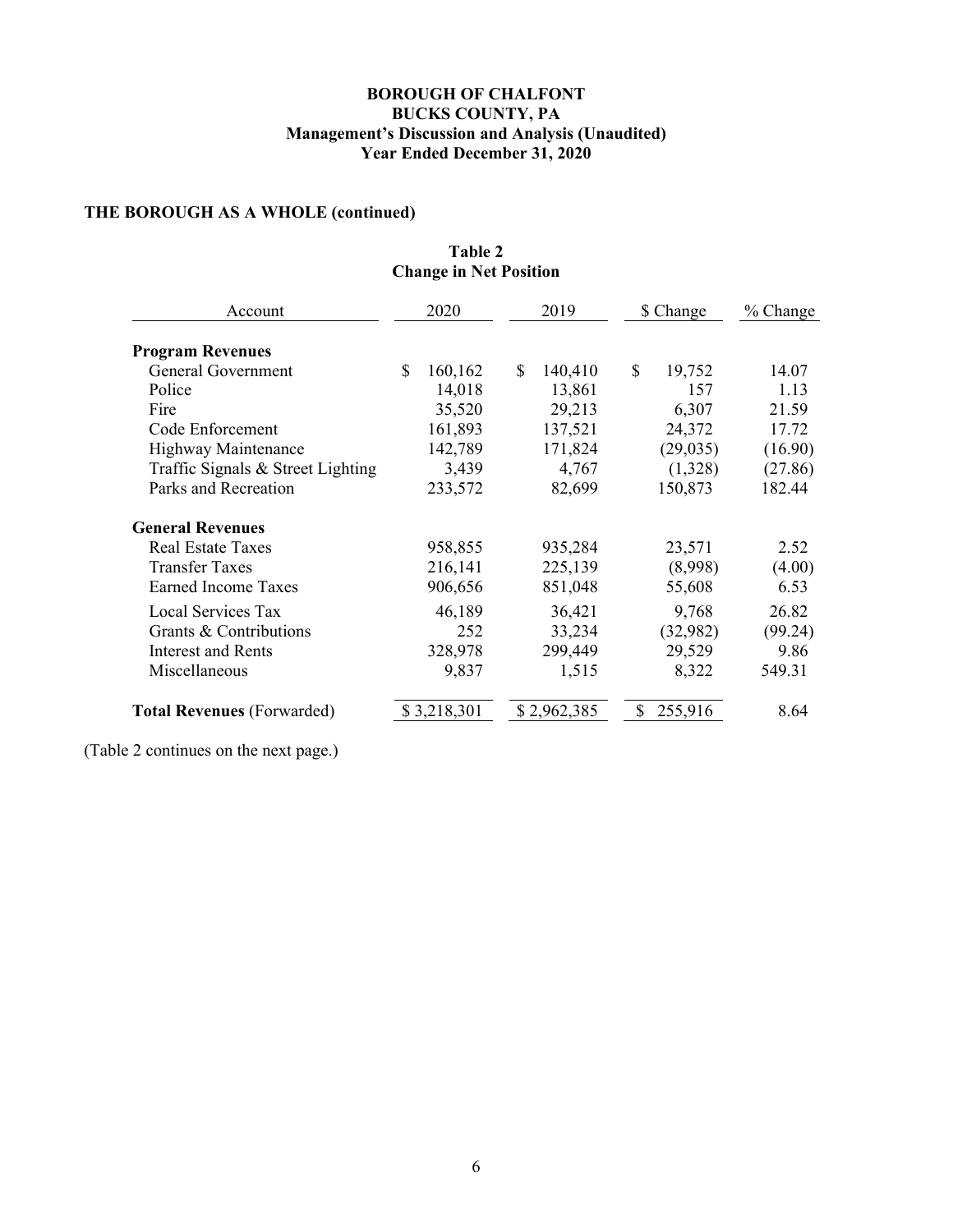# **THE BOROUGH AS A WHOLE (continued)**

| <b>Table 2</b><br><b>Change in Net Position</b>            |                  |                 |               |          |  |
|------------------------------------------------------------|------------------|-----------------|---------------|----------|--|
| Account                                                    | 2020             | 2019            | \$ Change     | % Change |  |
| <b>Total Revenues (Forwarded)</b>                          | \$3,218,304      | \$2,962,385     | 255,916<br>\$ | 8.64     |  |
| <b>Program Expenses</b>                                    |                  |                 |               |          |  |
| Legislative                                                | 4,281            | 11,463          | (7,182)       | (62.65)  |  |
| Executive                                                  | 310,214          | 372,247         | (62, 033)     | (16.66)  |  |
| Finance and Tax Collection                                 | 117,738          | 113,523         | 4,215         | 3.71     |  |
| <b>Professional Services</b>                               | 95,895           | 117,365         | (21, 470)     | (18.29)  |  |
| <b>General Government</b>                                  | 389,634          | 397,170         | (7, 536)      | (1.90)   |  |
| Police                                                     | 1,239,732        | 1,105,853       | 133,879       | 12.11    |  |
| Fire                                                       | 154,181          | 147,269         | 6,912         | 4.69     |  |
| Code Enforcement                                           | 65,477           | 59,393          | 6,084         | 10.24    |  |
| Highway Maintenance                                        | 640,798          | 478,168         | 162,630       | 34.01    |  |
| Snow and Ice Removal                                       | 10,113           | 31,414          | (21,301)      | (67.81)  |  |
| Traffic Signals & Street Lighting                          | 13,743           | 14,110          | (367)         | (2.60)   |  |
| Parks and Recreation                                       | 121,855          | 121,595         | 260           | 0.21     |  |
| <b>Community Development</b>                               | $\boldsymbol{0}$ | 15,101          | (15, 101)     | (100.00) |  |
| <b>Total Expenses</b>                                      | 3,163,661        | 2,984,671       | 178,990       | 6.00     |  |
| <b>Excess Revenues Over (Under)</b><br><b>Expenditures</b> | 54,640           | (22, 286)       | 76,926        | 345.18   |  |
| <b>Changes in Net Position</b>                             | 54,640<br>\$     | \$<br>(22, 286) | 76,926<br>\$  | 345.18   |  |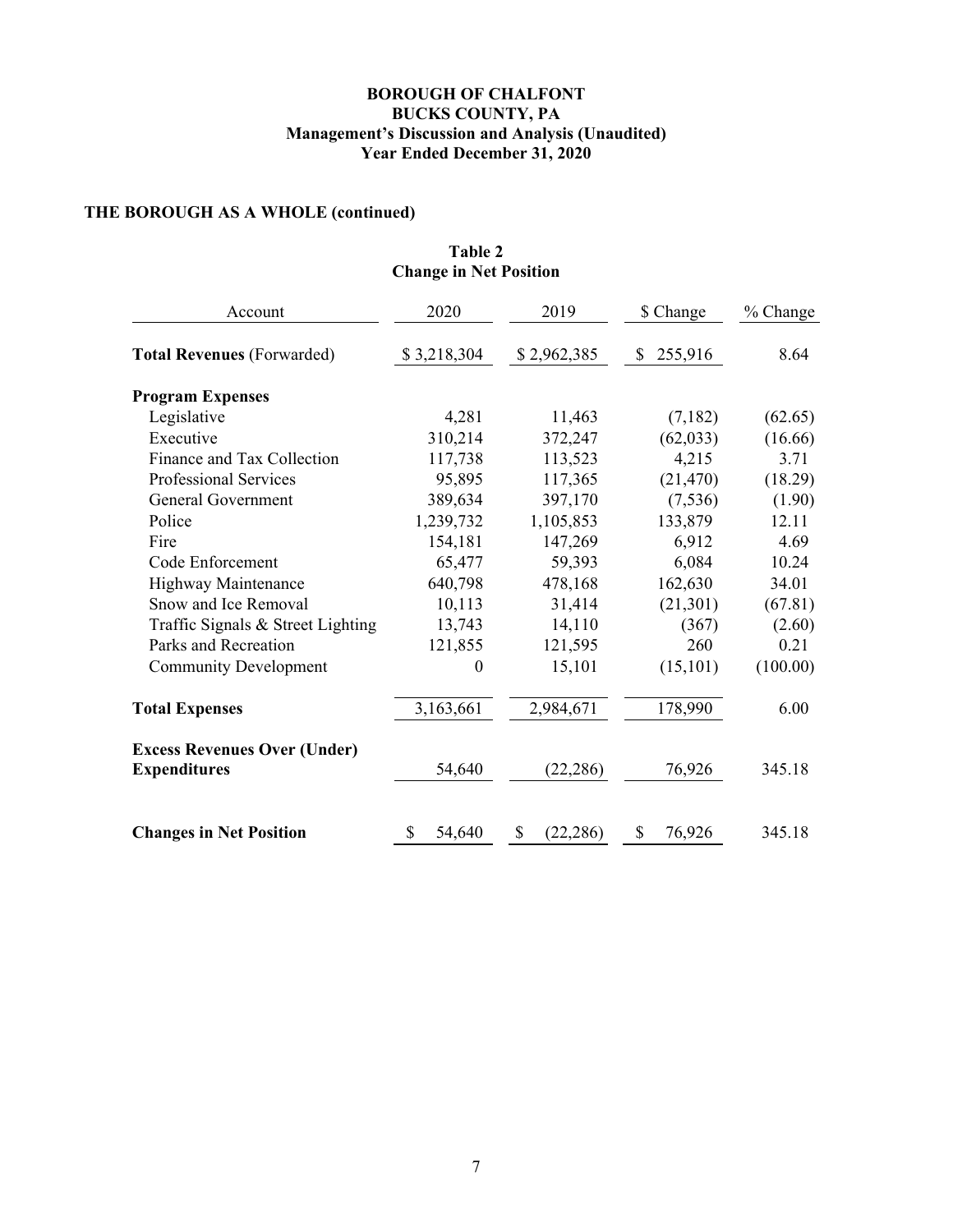#### **THE BOROUGH AS A WHOLE (continued)**

#### **Revenue Overview**

In 2020, the general millage of 16.50 was reallocated to 13.75 general fund and 2.75 debt service, the fire tax at 1.25 mills and the ambulance tax at 0.50 mills remained unchanged. Total revenues increased 8.64% or \$255,916 from the prior year. This increase in revenue is due to the fact that the Borough received large fee in lieu recreation fee, and there was an increase in Earned Income Taxes.







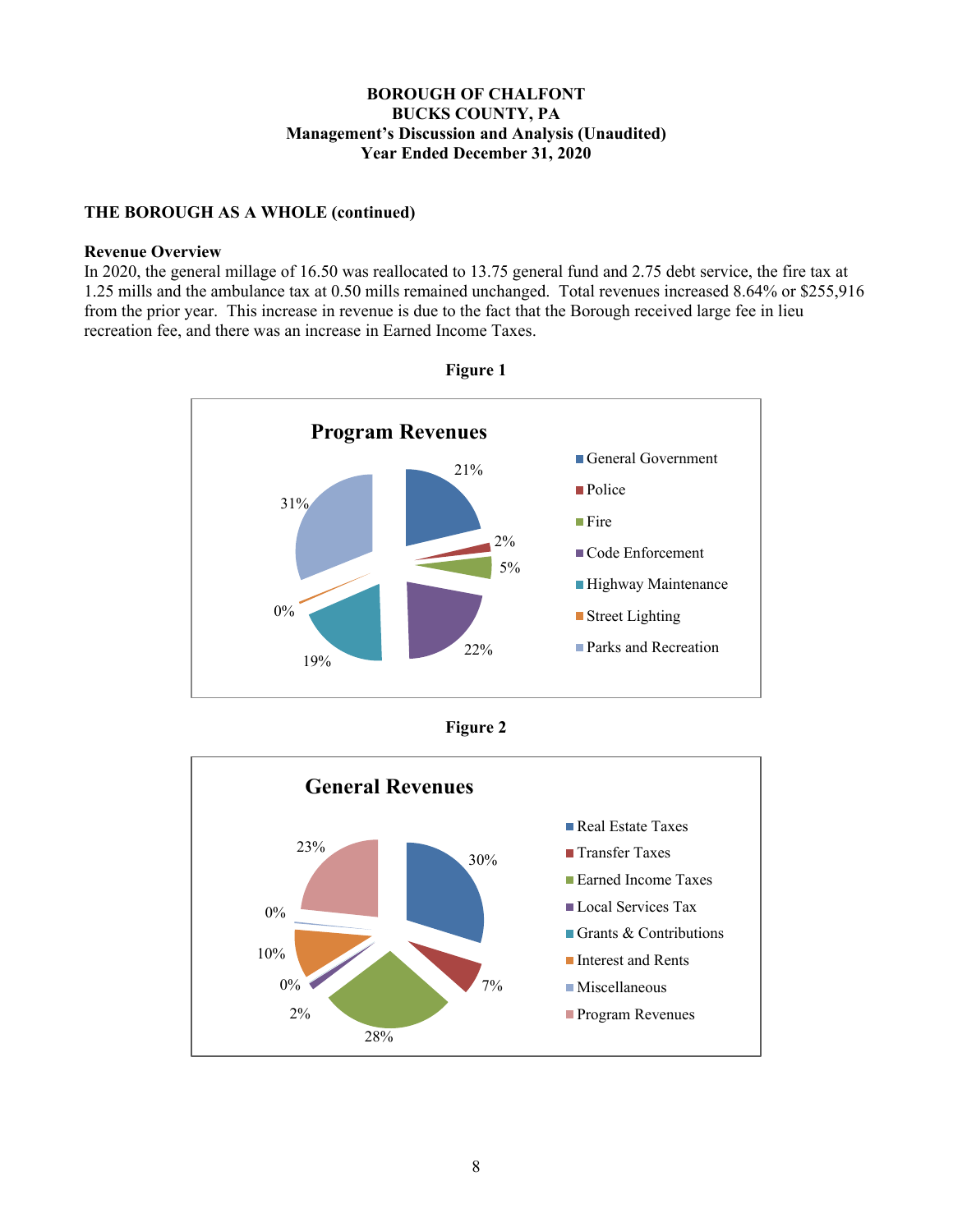#### **THE BOROUGH AS A WHOLE (continued)**

#### **Expense Overview**

Total expenses in all categories were \$3,163,661. The largest areas of expense were Police and General Government. Expenses increased 178,990 or 6.00% from the prior year.



**Figure 3**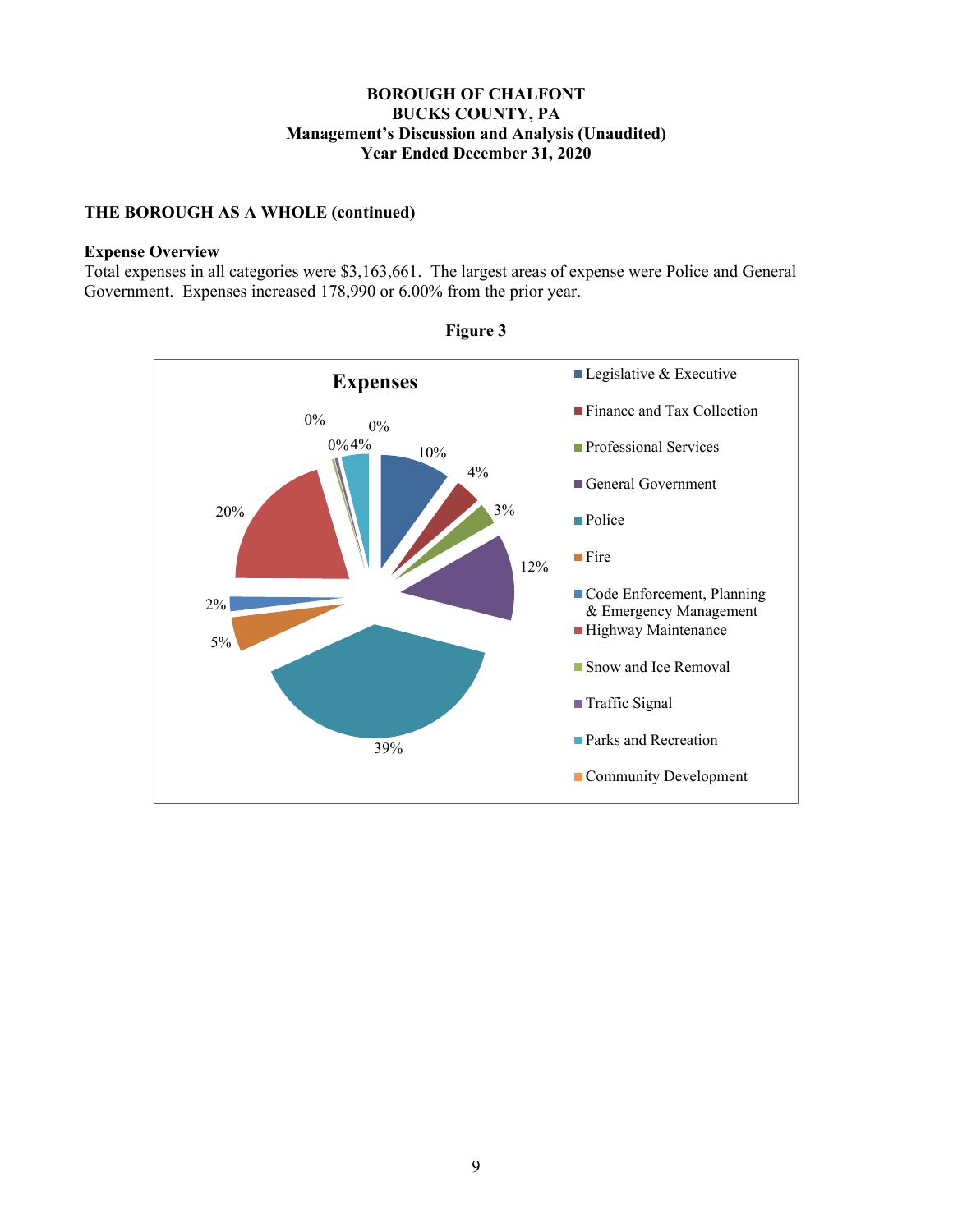# **ITEMS OF GENERAL INTEREST**

#### **Water**

Residents and businesses of the Borough are served by Aqua Pennsylvania.

#### **Waste Water**

Residents and businesses of the Borough are principally served by the Chalfont New Britain Township Joint Sewer Authority (CNBTJSA) and on-lot sewage disposal systems. The Council appoints three members of the six-member Board of the CNBTJSA. The CNBTJSA operates as a separate business entity. The Borough has no financial or management control of the sewer authorities other than that noted above.

#### **Sanitation**

In March 2018, the Borough contracted with Advanced Disposal to provide for trash pickup for Chalfont Borough residents. The contract has a June 1<sup>st</sup> renewal date and Advance Disposal bills and collects for this service. The June 1, 2020, standard contract rate was \$243.29 per household per year. Household trash is picked up once a week on Friday. Residents may dispose of six bags of trash and yard waste per pick up, plus one bulk item per week. The recycling pickup day is every Friday, plus there are one spring and three fall leaf collection days.

#### **Fire and Ambulance**

Residents and businesses of the Borough are served by the Chalfont Fire Company, Dublin Fire Company, Warrington Fire Company, Doylestown Fire Company, and Hilltown Fire Company in designated districts. There are mutual aid agreements and central dispatching throughout the area. The Chalfont Ambulance separated from the Chalfont Fire Company several years ago and is now called Chalfont Emergency Medical Services (EMS). The EMS provides ambulance services, as do Central Bucks Ambulance, Warrington Ambulance, VMSC, and Hilltown QRS. Chalfont Fire Company receives 1.25 mills Fire Protection Tax, and Chalfont EMS receives .50 mills for protection services. Additionally, Council approved distributing 25% of Local Services Tax receipts to the EMS and 25% to the Chalfont Fire Company. The Borough had no other financial or management control of the fire companies or ambulance services.

#### **Public Facilities**

The Borough owns eight neighborhood parks along with scattered open space parcels. The Borough municipal building is located at 40 North Main Street and houses both administration and some Central Bucks Regional Police Department operations. The original building was built in 1925, with an addition built in 1997, and is generally in good condition. The public works department is located at 500 North Main Street and has several serviceable garages and storage buildings. The Borough also owns 101 N. Main Street, which was purchased in 2014 and redeveloped in 2019 to construct a parking lot and commercial space.

#### **Police Services**

Effective March 28, 2016, the Borough joined with two neighboring municipalities to form the Central Bucks Regional Police Department (CBRPD). The CBRPD provides local police services to all participating municipalities and is located at 57 W. Court Street, Doylestown, PA 18901. The costs to operate the CBRPD are funded by contributions from each municipality. The percentage share from each is based on total population, average number of calls and crimes, and total road miles. The Borough contributed \$1,161,005 for 2020.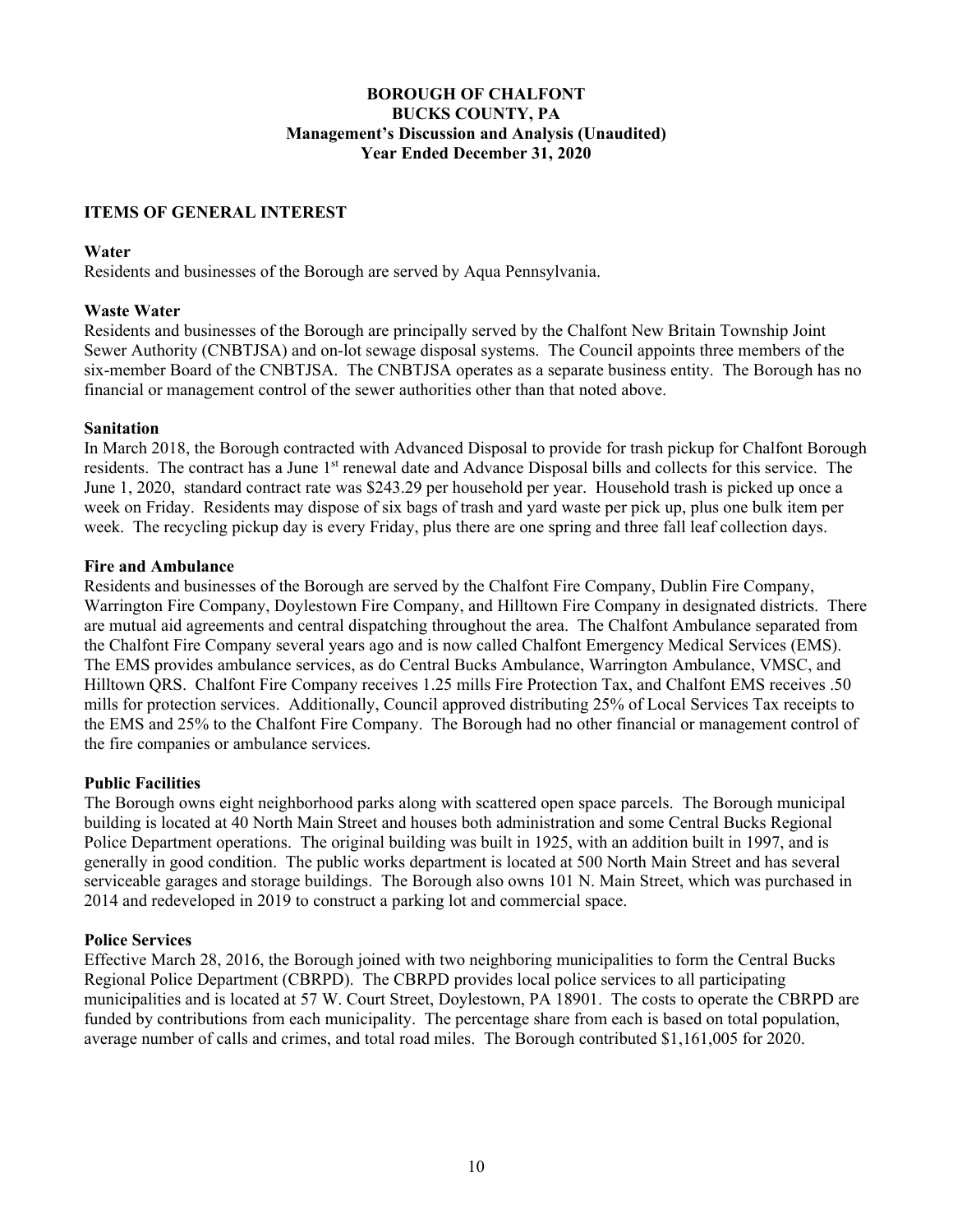# **ANALYSIS OF INDIVIDUAL FUNDS**

#### **Capital Reserve Fund**

This fund was set up a number of years ago to account for funds set aside for capital projects. In 2001, the Borough sold its water department to Philadelphia Suburban Water, now called Aqua Pennsylvania. The proceeds of approximately \$4.2 million were put into this fund to be used for capital improvements. Currently the Borough is using the interest from this money to help balance the budget.

#### **Other Funds**

This category includes Fire Tax, Liquid Fuels, Recreation, and Equipment Funds. Each of these funds had routine and unremarkable results during 2020.

#### **Pension Plans**

Effective March 28, 2016 Chalfont Borough Police Department merged with Central Bucks Regional Police Department (CBRPD) and on June 30, 2016 all Police Pension Plan assets were transferred to the CBRPD Police Pension Plan. Fulltime Non-Uniform Borough employees participate in Non-Uniformed Defined Contribution Pension Plan. The Borough's pension investments advisor is CBIZ InR. The Borough also furnishes an IRS Section 457 deferred compensation retirement plan to its employees. Seven current employees participate in the plan.

# **CAPITAL ASSETS AND DEBT ADMINISTRATION**

The Borough has \$5,950,268 invested in Capital Assets, Net of Related Debt. Infrastructure assets acquired prior to January 1, 2004, and the related accumulated depreciation and depreciation expense are not included in this report.

# **Discussion of Future Plans**

The Borough plans and conducts a reconstruction streets program every other year. The next scheduled project is the repaving of Lilac Lane during 2021. This project includes an Aqua water main replacement at the same time.

Additionally, the Borough has received approval on several grant projects from federal, state and local government units. The Delaware Valley Regional Planning Commission (DVRPC) awarded a Transportation and Community Development Initiative (TCDI) Grant that funded a feasibility study for shared parking principles along N. Main Street from Butler Avenue to Sunset Avenue. The feasibility study had a goal of property owner participation and exploring potential parking scenarios in the study area, all with a goal of revitalization in our Borough Core. This project was completed in 2020.

The Department of Conservation & Natural Resources (DCNR) funded fifty percent of a new playground at Chestnut Street Park, and an upgrade to the walking trail existing in the park. The trails were repaved and widened to ten-foot trails and the playground includes a tot lot with poured in place surfacing and a larger playground for five to twelve year-olds with traditional wood fiber surfacing. This project was completed in 2020.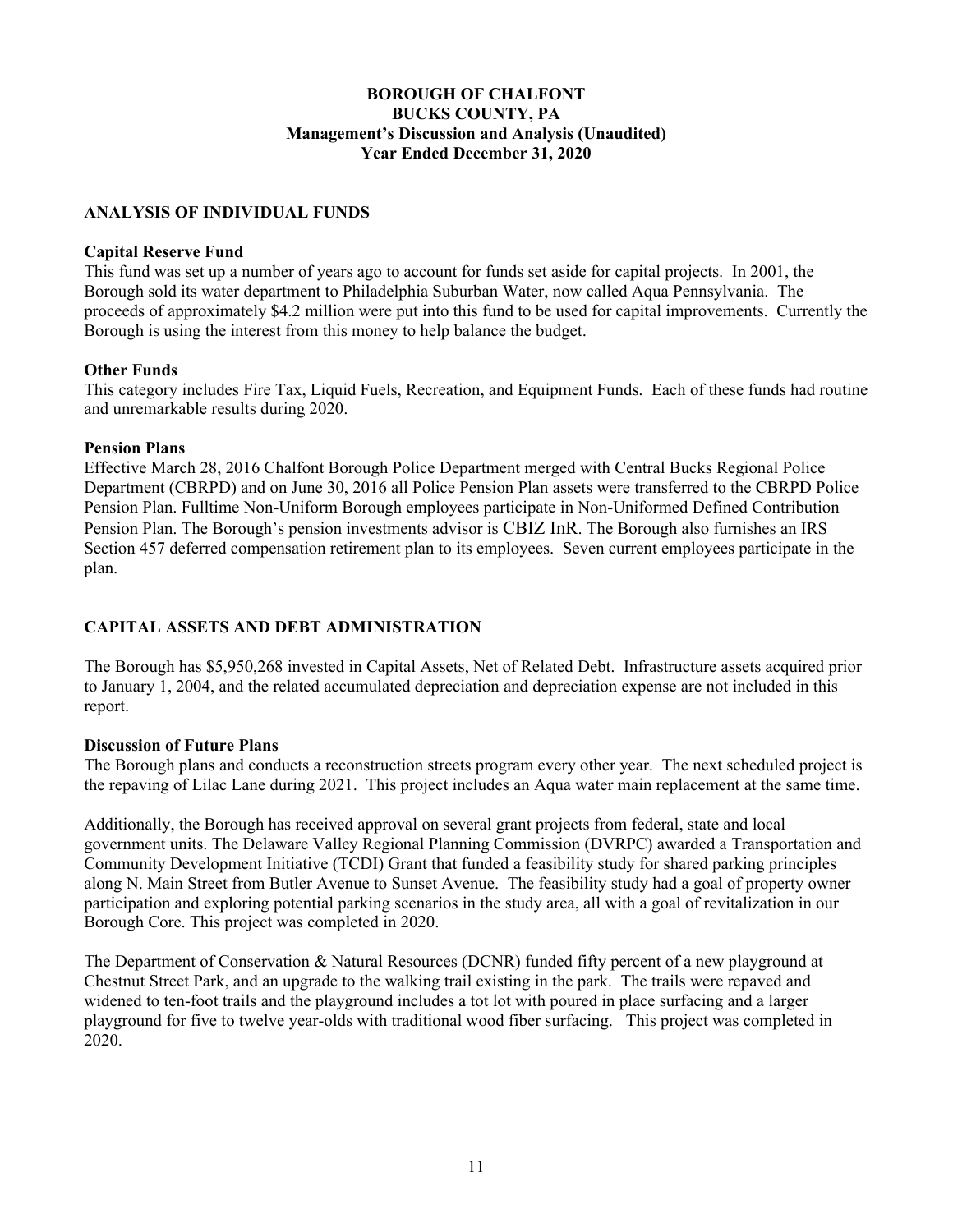# **CAPITAL ASSETS AND DEBT ADMINISTRATION (continued)**

#### **Discussion of Future Plans (continued)**

The Borough is a member of the Central Bucks Regional Police Department. The Department plans a move to a new, remodeled building in 2021. The cost for this project will be split between member municipalities. The costs incurred by the Borough through December 31, 2020, total \$361,575, and are reflected as an equity interest in a joint venture on the statement of net position.

While specific sites have to be finalized, it is expected that additional open space land will be acquired or controlled under the land preservation programs and development agreements. In certain cases, donors of conservation easements or land can receive personal income tax credits for the value of their donation. The Borough will pursue such donations in the coming years, in addition to its other preservation efforts.

# **CONTACTING THE BOROUGH'S FINANCIAL MANAGEMENT TEAM**

This Management Discussion and Analysis is intended to provide our citizens, taxpayers, customers, investors and creditors with a general, plain English overview of important financial matters. For questions on the Discussion and Analysis, please contact Borough Manager/Borough Treasurer, Shawn Curran at 215-822-7295, extension 201.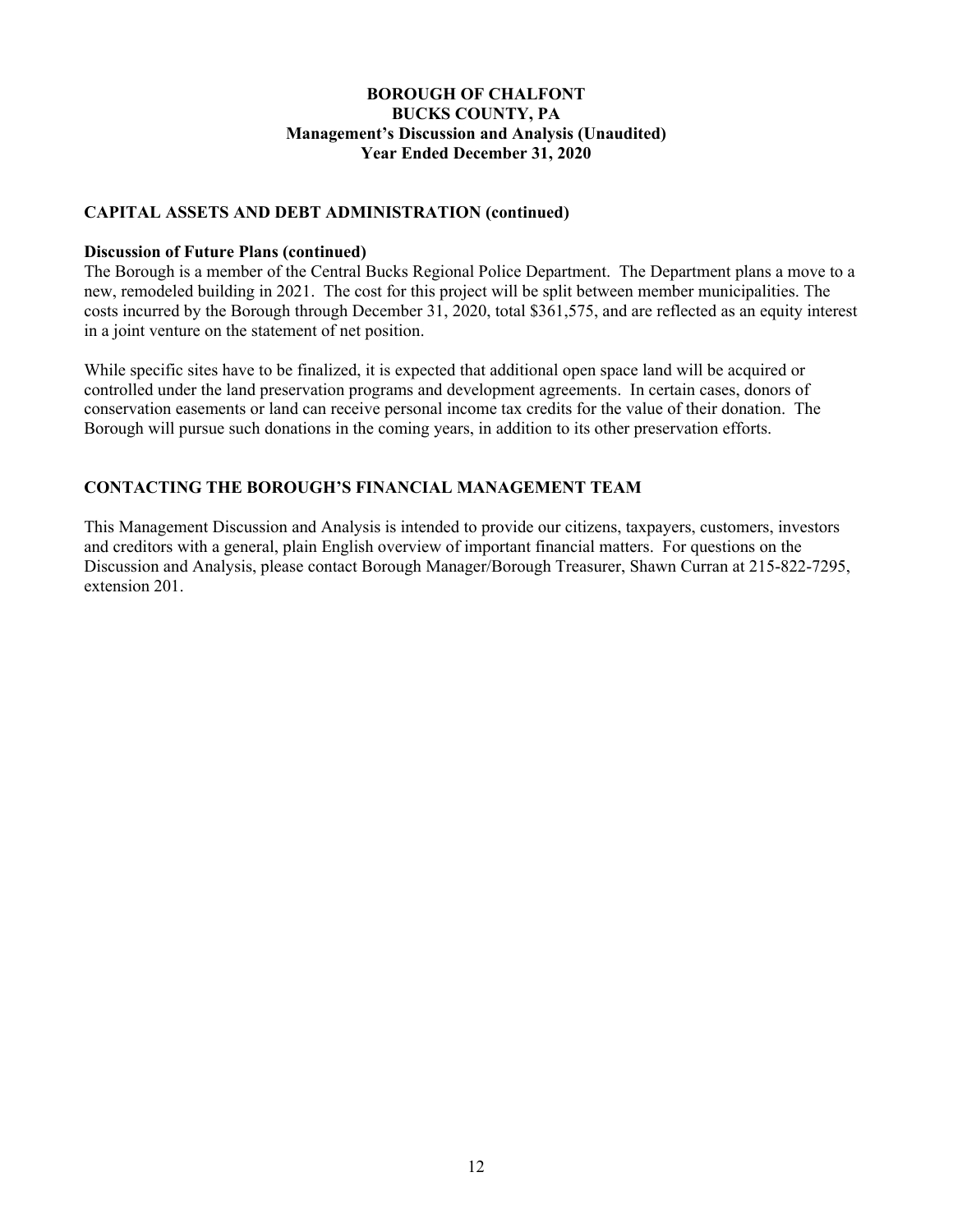# **BOROUGH OF CHALFONT BUCKS COUNTY, PA Statement of Net Position December 31, 2020**

#### **Assets**

| <b>Current Assets</b>                                       |                        |
|-------------------------------------------------------------|------------------------|
| Cash                                                        | 2,557,919<br>\$        |
| Investments                                                 | 4,312,512              |
| <b>Grants and Other Receivables</b>                         | 36,982                 |
| <b>Taxes Receivable</b>                                     | 335,664                |
| Due from Fiduciary Fund                                     | 11,356                 |
| <b>Total Current Assets</b>                                 | 7,254,433              |
| <b>Noncurrent Assets</b>                                    |                        |
| Net Capital Assets                                          | 7,287,376              |
| Equity Interest in Joint Venture                            | 361,575                |
| <b>Total Noncurrent Assets</b>                              | 7,648,951              |
| <b>Total Assets</b>                                         | 14,903,384             |
| <b>Deferred Outflows of Resources</b>                       |                        |
| Accumulated Decrease in Fair Value of of Interest Rate Swap | 83,126                 |
| <b>Liabilities</b>                                          |                        |
| <b>Current Liabilities</b>                                  |                        |
| Current Portion of General Obligation Notes Payable         | 126,953                |
| Accounts Payable and Accrued Expenses                       | 417,862                |
| <b>Total Current Liabilities</b>                            | 544,815                |
| <b>Noncurrent Liabilities</b>                               |                        |
| General Obligation Notes Payable                            | 1,571,730              |
| Permit Deposit                                              | 172,180                |
| <b>Accrued Compensated Absences</b>                         | 13,202                 |
| Fair Value of Interest Rate Swap                            | 83,126                 |
| <b>Total Noncurrent Liabilities</b>                         | $\overline{1,840,238}$ |
| <b>Total Liabilities</b>                                    | 2,385,053              |
| <b>Deferred Inflows of Resources</b>                        |                        |
| Deferred Rental Receipts                                    | 2,373                  |
| <b>Net Position</b>                                         |                        |
| Invested in Capital Assets, Net of Related Debt             | 5,950,268              |
| Restricted for                                              |                        |
| Capital Projects                                            | 5,246,139              |
| <b>Other Purposes</b>                                       | 251,553                |
| Unrestricted                                                | 1,151,124              |
| <b>Total Net Position</b>                                   | \$12,599,084           |

See notes to financial statements.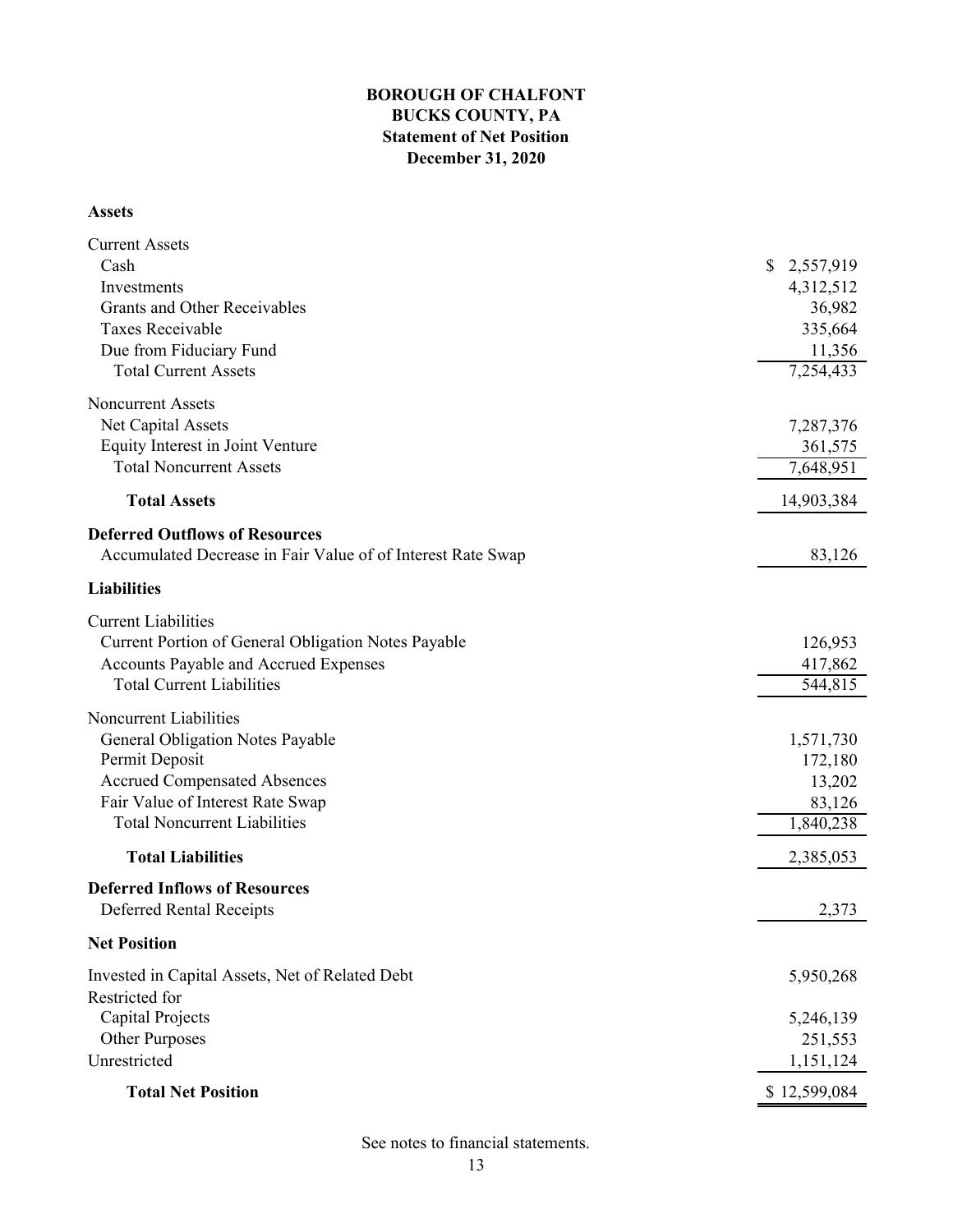# **BOROUGH OF CHALFONT BUCKS COUNTY, PA Statement of Activities Year Ended December 31, 2020**

|                                      |             |               | Program Revenue         |                       | Net (Expense)<br>Revenue and<br>Changes in<br>Net Assets |
|--------------------------------------|-------------|---------------|-------------------------|-----------------------|----------------------------------------------------------|
|                                      |             | Charges for   | Operating<br>Grants and | Capital Grants<br>and | Governmental                                             |
| Functions/Programs                   | Expenses    | Services      | Contributions           | Contributions         | Activities                                               |
| Governmental Activities              |             |               |                         |                       |                                                          |
| General Government                   |             |               |                         |                       |                                                          |
| Legislative                          | \$<br>4,281 | \$            | \$                      | \$                    | \$<br>(4,281)                                            |
| Executive                            | 310,214     |               |                         |                       | (310,214)                                                |
| Finance and Tax Collection           | 117,738     | 29,022        |                         |                       | (88, 716)                                                |
| Professional Services                | 95,895      |               | 23,156                  |                       | (72, 739)                                                |
| General Government                   | 389,634     | 86,566        | 21,418                  |                       | (281, 650)                                               |
| Public Safety                        |             |               |                         |                       |                                                          |
| Police                               | 1,239,732   | 14,018        |                         |                       | (1,225,714)                                              |
| Fire                                 | 154,181     | 5,700         | 29,820                  |                       | (118,661)                                                |
| Code, Planning and Zoning            | 65,477      | 114,243       | 47,650                  |                       | 96,416                                                   |
| Highways                             |             |               |                         |                       |                                                          |
| Highway Maintenance                  | 640,798     |               | 142,789                 |                       | (498,009)                                                |
| Snow and Ice Removal                 | 10,113      |               |                         |                       | (10, 113)                                                |
| Traffic Signals and Street Lighting  | 13,743      | 3,439         |                         |                       | (10, 304)                                                |
| Parks and Recreation                 | 121,855     |               | 161,222                 | 72,350                | 111,717                                                  |
| <b>Total Governmental Activities</b> | \$3,163,661 | \$<br>252,988 | \$<br>426,055           | \$<br>72,350          | (2,412,268)                                              |

| <b>General Revenues</b>         |              |
|---------------------------------|--------------|
| Real Estate Taxes               | 958,855      |
| Real Estate Transfer Taxes      | 216,141      |
| Earned Income Taxes             | 906,656      |
| Local Services Taxes            | 46,189       |
| Grants and Contributions        | 252          |
| Investment Income and Rents     | 328,978      |
| Miscellaneous                   | 9,837        |
| <b>Total General Revenues</b>   | 2,466,908    |
| Change in Net Position          | 54,640       |
| Net Position, Beginning of Year | 12,544,444   |
| Net Position, End of Year       | \$12,599,084 |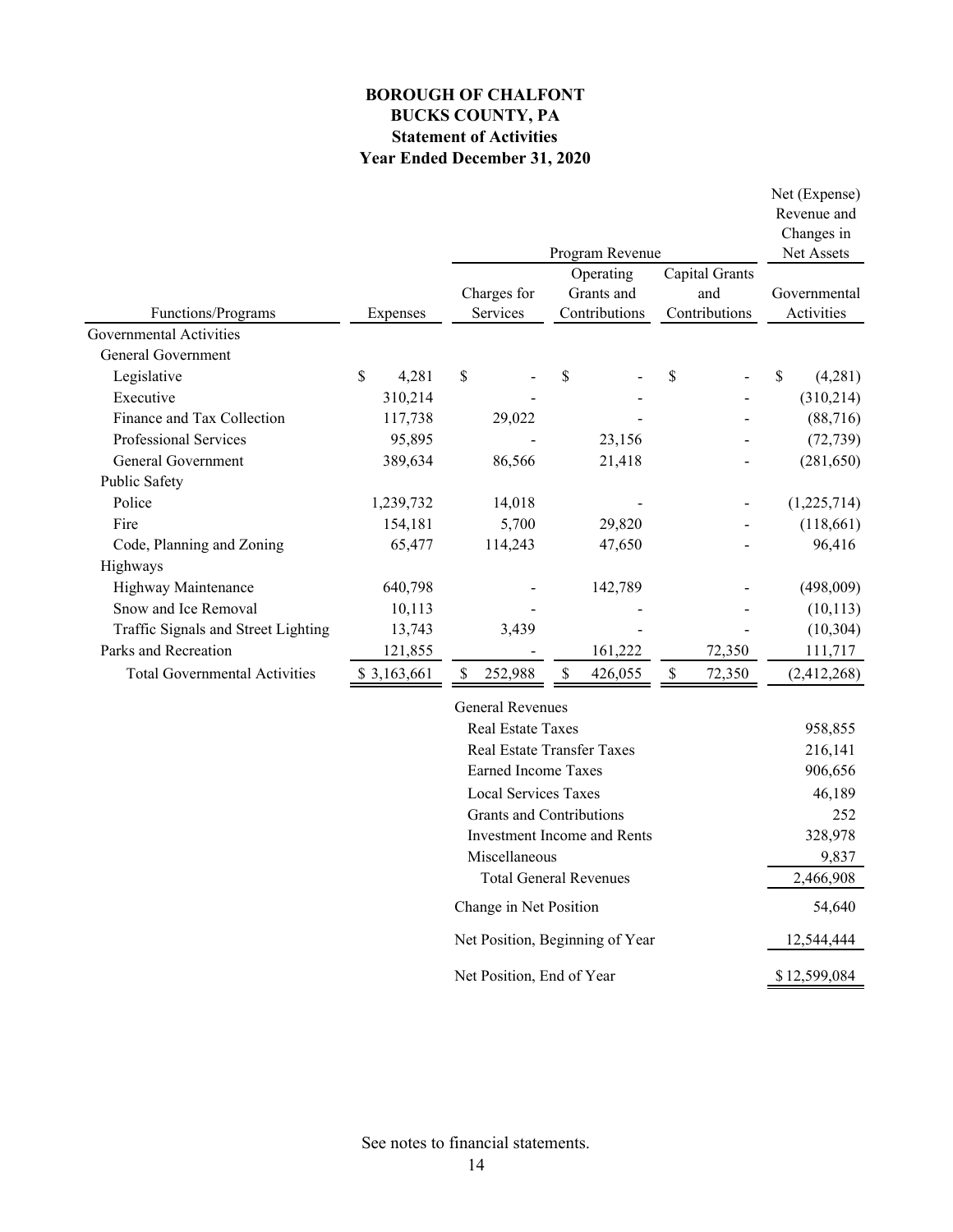# **BOROUGH OF CHALFONT BUCKS COUNTY, PA Balance Sheet Governmental Funds December 31, 2020**

|                                            |               | Capital      |              |
|--------------------------------------------|---------------|--------------|--------------|
|                                            | General Fund  | Reserve Fund | Capital Fund |
| <b>Assets</b>                              |               |              |              |
| Cash                                       | \$1,035,043   | \$           | \$1,275,719  |
| Investments                                |               | 4,312,512    |              |
| <b>Grants and Other Receivables</b>        | 36,982        |              |              |
| <b>Taxes Receivable</b>                    | 331,799       |              |              |
| Due from Other Funds                       | 353,548       |              |              |
| <b>Total Assets</b>                        | \$1,757,372   | \$4,312,512  | \$1,275,719  |
| <b>Liabilities and Fund Balances</b>       |               |              |              |
| Liabilities                                |               |              |              |
| <b>Accounts Payable</b>                    | \$<br>388,975 | \$           | \$           |
| Accrued Wages and Payroll Withholdings     | 28,887        |              |              |
| Due to Other Funds                         | 631           |              | 342,092      |
| <b>Total Liabilities</b>                   | 418,493       |              | 342,092      |
| Deferred Inflows of Resources              |               |              |              |
| Deferred Tax Receipts                      | 193,670       |              |              |
| <b>Fund Balances</b>                       |               |              |              |
| Restricted                                 |               |              |              |
| Committed                                  |               | 4,312,512    | 933,627      |
| Unassigned                                 | 1,145,209     |              |              |
| <b>Total Fund Balances</b>                 | 1,145,209     | 4,312,512    | 933,627      |
| <b>Total Liabilities and Fund Balances</b> | \$1,757,372   | \$4,312,512  | \$1,275,719  |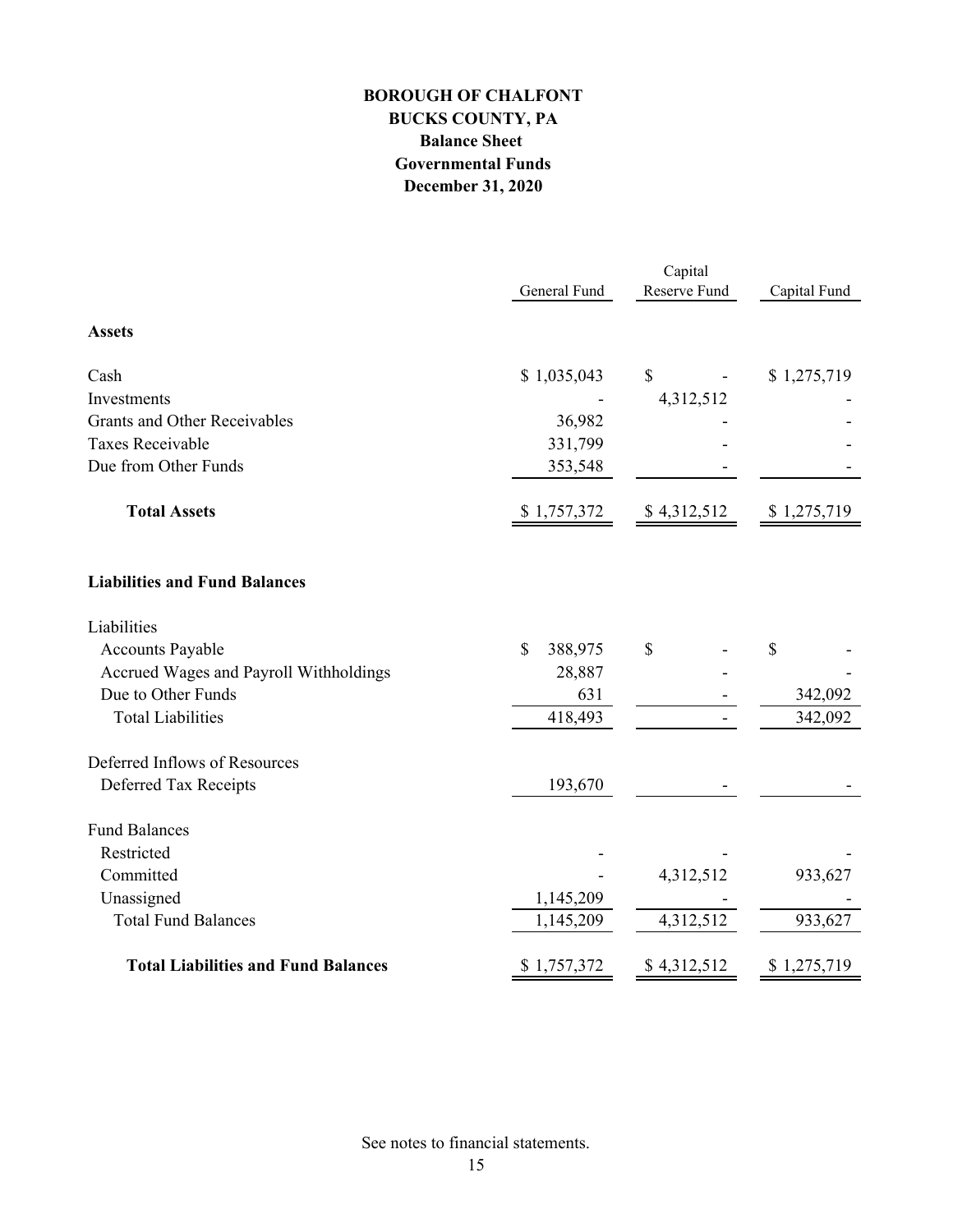| Nonmajor<br>Governmental<br>Funds |                         | Total<br>Governmental<br>Funds                           |
|-----------------------------------|-------------------------|----------------------------------------------------------|
| \$                                | 247,157<br>3,865<br>631 | \$2,557,919<br>4,312,512<br>36,982<br>335,664<br>354,179 |
| \$                                | 251,653                 | \$<br>7,597,256                                          |
| \$                                |                         | \$<br>388,975                                            |

| Φ  |         | Φ<br>388,973    |
|----|---------|-----------------|
|    |         | 28,887          |
|    | 100     | 342,823         |
|    | 100     | 760,685         |
|    |         |                 |
|    |         |                 |
|    | 3,865   | 197,535         |
|    |         |                 |
|    |         |                 |
|    | 94,783  | 94,783          |
|    | 152,905 | 5,399,044       |
|    |         | 1,145,209       |
|    | 247,688 | 6,639,036       |
|    |         |                 |
| \$ | 251,653 | 7,597,256<br>\$ |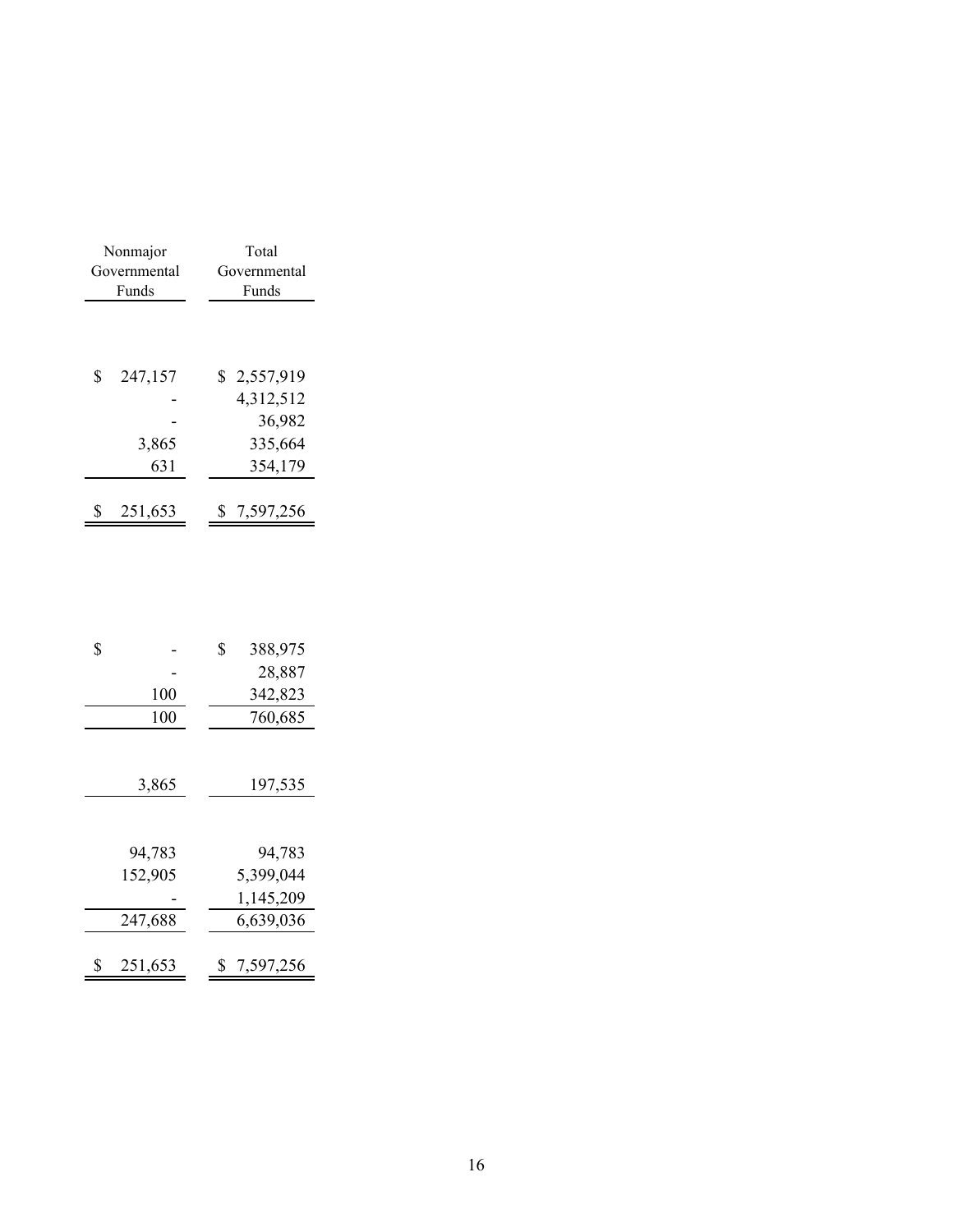# **Net Position of Governmental Activities BOROUGH OF CHALFONT BUCKS COUNTY, PA Reconciliation of Total Governmental Fund Balances to December 31, 2020**

| <b>Total Governmental Fund Balances</b>                                                                                                                                                                   | \$<br>6,639,036      |
|-----------------------------------------------------------------------------------------------------------------------------------------------------------------------------------------------------------|----------------------|
| Amounts Reported for Governmental Activities in the Statement of Net Assets Are<br>Different Because                                                                                                      |                      |
| Capital Assets Used in Governmental Activities Are Not Financial Resources, and<br>Therefore Not Reported in Funds, Net of Accumulated Depreciation of \$4,200,528.<br><b>Equity Interest in Property</b> | 7,287,376<br>361,575 |
| Other Long-Term Assets Are Not Available to Pay Current Period Expenditures, and<br>Therefore Are Deferred in the Funds.                                                                                  |                      |
| Taxes Receivable                                                                                                                                                                                          | 195,162              |
| Deferred Outflows of Resources Are Not Available in the Current Period<br>Accumulated Decrease in the Fair Value of Interest Rate Swap                                                                    | 83,126               |
| Long-Term Liabilities Are Not Due and Payable in the Current Period, and Therefore<br>Are Not Reported in the Funds.                                                                                      |                      |
| General Obligation Notes Payable                                                                                                                                                                          | (1,698,683)          |
| <b>Accrued Compensated Absences</b>                                                                                                                                                                       | (13,202)             |
| Permit Deposit                                                                                                                                                                                            | (172, 180)           |
| Fair Value of Interest Rate Swap                                                                                                                                                                          | (83, 126)            |
| Net Position of Governmental Activities                                                                                                                                                                   | \$12,599,084         |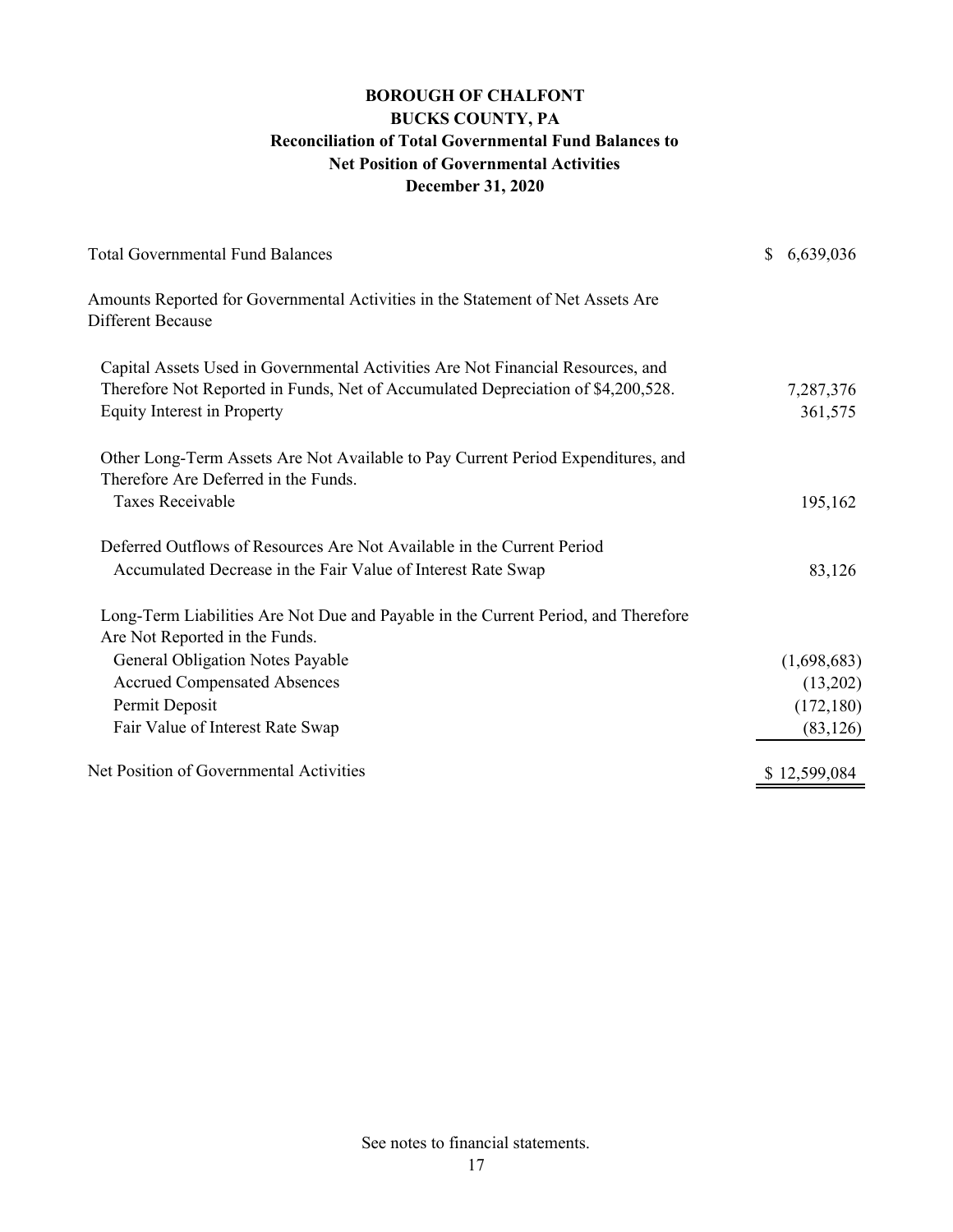# **BOROUGH OF CHALFONT BUCKS COUNTY, PA Statement of Revenues, Expenditures, and Changes in Fund Balances Governmental Funds Year Ended December 31, 2020**

|                                                   | Capital      |              |               |  |
|---------------------------------------------------|--------------|--------------|---------------|--|
|                                                   | General Fund | Reserve Fund | Capital Fund  |  |
| <b>Revenues</b>                                   |              |              |               |  |
| Taxes                                             | \$1,864,002  | \$           | $\mathsf{\$}$ |  |
| Intergovernmental                                 | 66,129       |              | 23,156        |  |
| Fines, Licenses and Permits                       | 100,584      |              |               |  |
| <b>Charges for Services</b>                       | 152,404      |              |               |  |
| <b>Investment Income and Rents</b>                | 138,607      | 188,187      | 1,539         |  |
| Miscellaneous                                     | 9,837        |              | 47,650        |  |
| <b>Total Revenues</b>                             | 2,331,563    | 188,187      | 72,345        |  |
| <b>Expenditures</b>                               |              |              |               |  |
| <b>General Government</b>                         | 556,731      |              | 31,907        |  |
| Public Safety                                     | 1,291,647    |              | 57,173        |  |
| Public Works                                      | 321,153      |              | 34,828        |  |
| Parks and Recreation                              |              |              |               |  |
| Debt Service - Principal                          |              |              |               |  |
| Debt Service - Interest                           |              |              |               |  |
| Capital Expenditures                              | 40,127       |              | 382,767       |  |
| Miscellaneous Governmental                        | 29,655       |              |               |  |
| <b>Total Expenditures</b>                         | 2,239,313    |              | 506,675       |  |
| Excess (Deficiency) of Revenues Over Expenditures |              |              |               |  |
| Before Other Financing Sources (Uses)             | 92,250       | 188,187      | (434, 330)    |  |
| Other Financing Sources (Uses)                    |              |              |               |  |
| Transfers In (Out)                                | (29,202)     | (70, 500)    | 91,496        |  |
| Net Change in Fund Balances                       | 63,048       | 117,687      | (342, 834)    |  |
| <b>Fund Balances</b>                              |              |              |               |  |
| Beginning of Year                                 | 1,082,161    | 4,194,825    | 1,276,461     |  |
| End of Year                                       | \$1,145,209  | \$4,312,512  | \$<br>933,627 |  |

See notes to financial statements.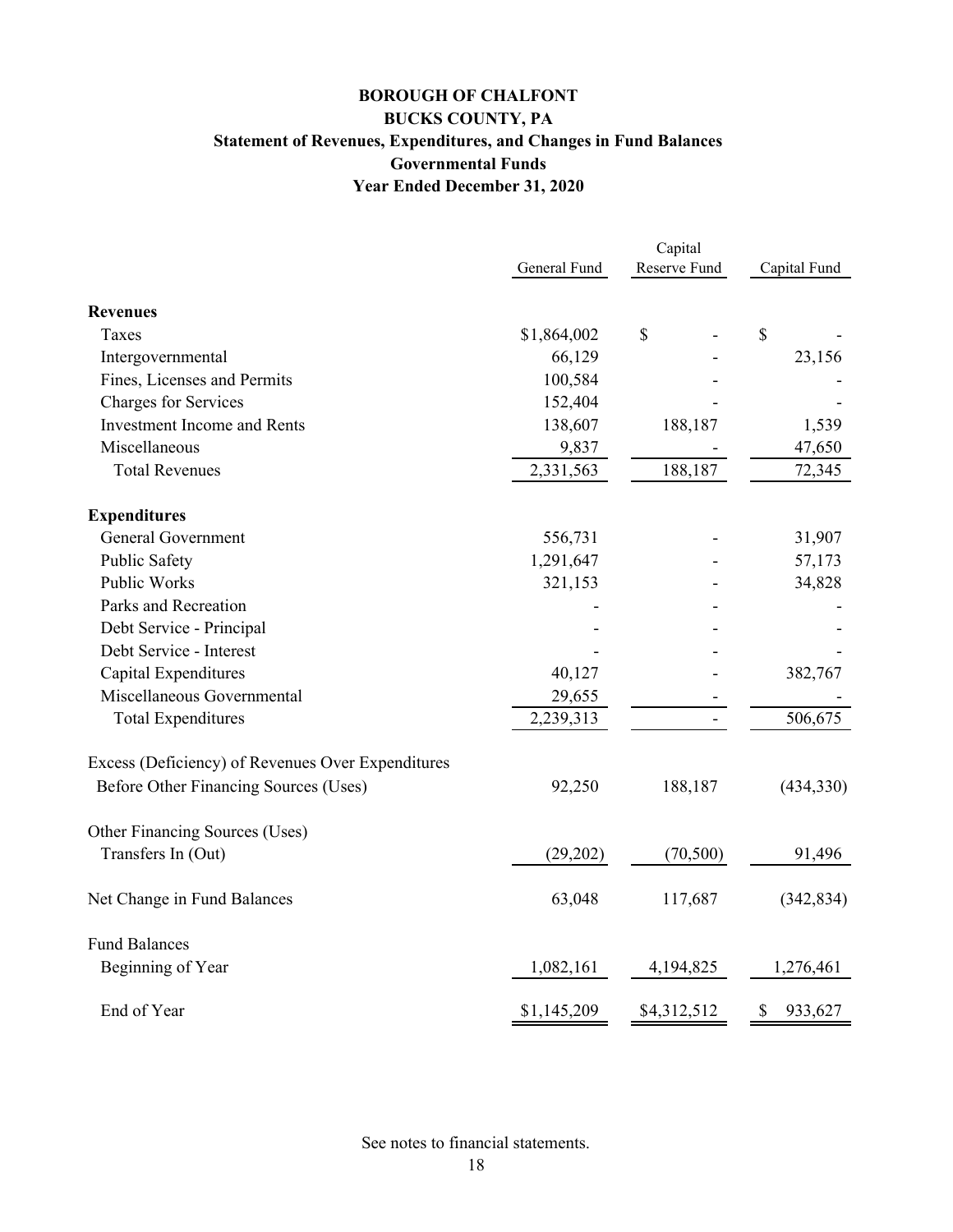| Nonmajor      | Total        |
|---------------|--------------|
| Governmental  | Governmental |
| Funds         | Funds        |
|               |              |
|               |              |
| \$<br>234,422 | \$2,098,424  |
| 200,500       | 289,785      |
|               | 100,584      |
|               | 152,404      |
| 645           | 328,978      |
| 161,222       | 218,709      |
| 596,789       | 3,188,884    |
|               |              |
|               |              |
|               | 588,638      |
| 91,538        | 1,440,358    |
| 187,408       | 543,389      |
| 17,352        | 17,352       |
| 132,413       | 132,413      |
| 36,596        | 36,596       |
| 319,943       | 742,837      |
|               | 29,655       |
| 785,250       | 3,531,238    |
|               |              |
|               |              |
| (188, 461)    | (342, 354)   |
|               |              |
|               |              |
| 8,206         |              |
|               |              |
| (180, 255)    | (342, 354)   |
|               |              |
|               |              |
| 427,943       | 6,981,390    |
|               |              |
| \$<br>247,688 | \$6,639,036  |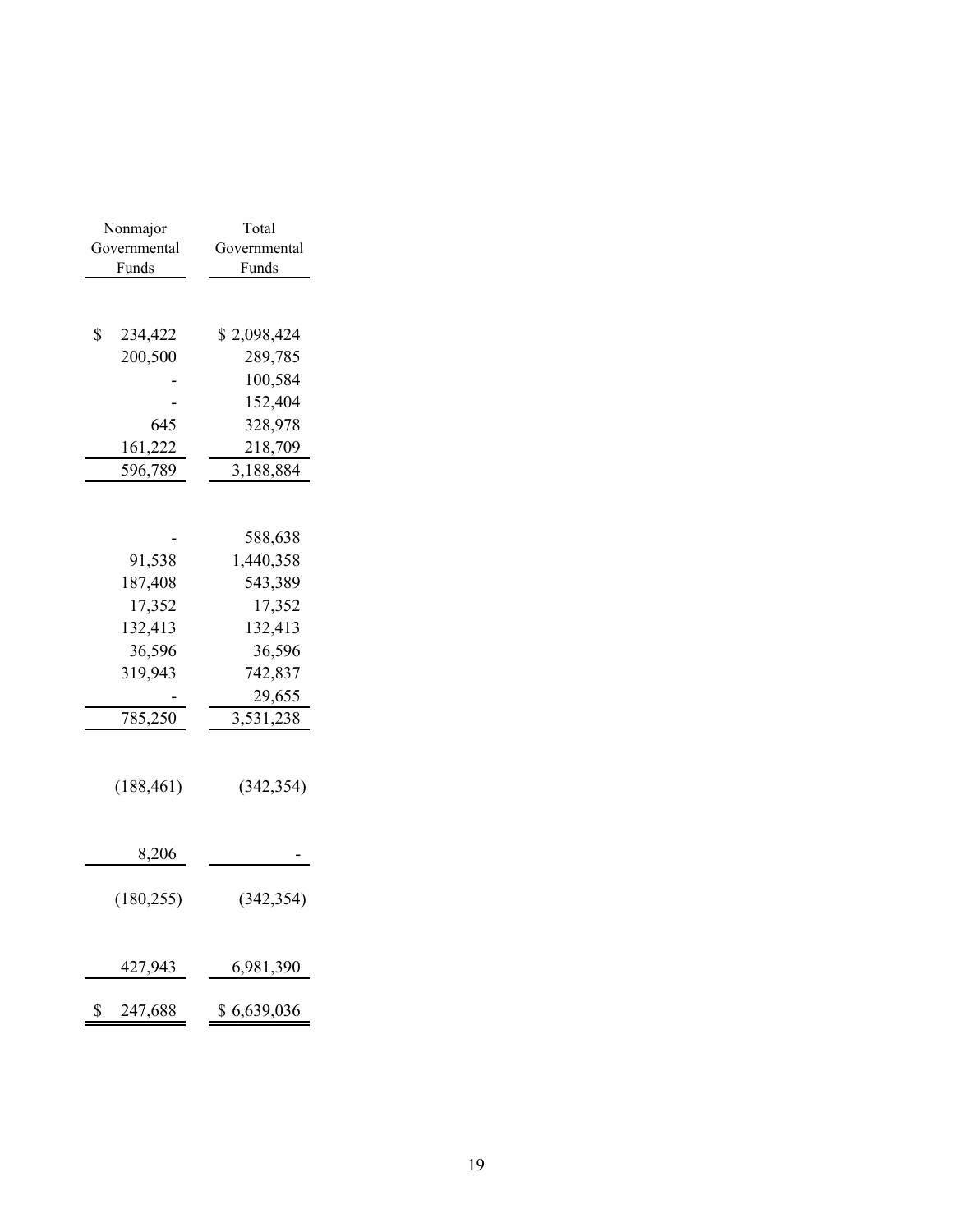# **BUCKS COUNTY, PA Reconciliation of the Net Changes in Fund Balances of Governmental Funds to the Statement of Activities BOROUGH OF CHALFONT Year Ended December 31, 2020**

| Net Change in Fund Balances - Total Governmental Funds                                                                                                                                                                                                 | \$<br>(342, 354) |
|--------------------------------------------------------------------------------------------------------------------------------------------------------------------------------------------------------------------------------------------------------|------------------|
| Amounts Reported for Governmental Activities in the Statement of Activities Are<br><b>Different Because</b>                                                                                                                                            |                  |
| Governmental Funds Report Capital Outlays As Expenditures. However, in the<br>Statement of Activities, the Cost of Those Assets Is Allocated Over Their Estimated<br>Useful Lives as Depreciation Expense. This Is the Amount By Which Capital Outlays |                  |
| of \$742,837, Exceeded Depreciation Expense of \$503,834.                                                                                                                                                                                              | 239,003          |
| Revenues in the Funds That Provide Current Financial Resources Are Not Reported<br>As Revenues in the Statement of Activities                                                                                                                          |                  |
| Taxes Receivable                                                                                                                                                                                                                                       | 29,417           |
| Repayments of Notes Payable Principal Are Expenditures in the Governmental Funds,<br>but the Repayments Reduce Liabilities in the Statement of Net Assets.                                                                                             | 132,413          |
| Some Expenses Reported in the Statement of Activities Do Not Require the Use of<br>Current Financial Resources, and Therefore Are Not Reported As Expenditures in                                                                                      |                  |
| <b>Governmental Funds</b><br><b>Accrued Compensated Absences</b>                                                                                                                                                                                       | (3,839)          |
|                                                                                                                                                                                                                                                        |                  |
| Change in Net Position of Governmental Activities                                                                                                                                                                                                      | \$<br>54,640     |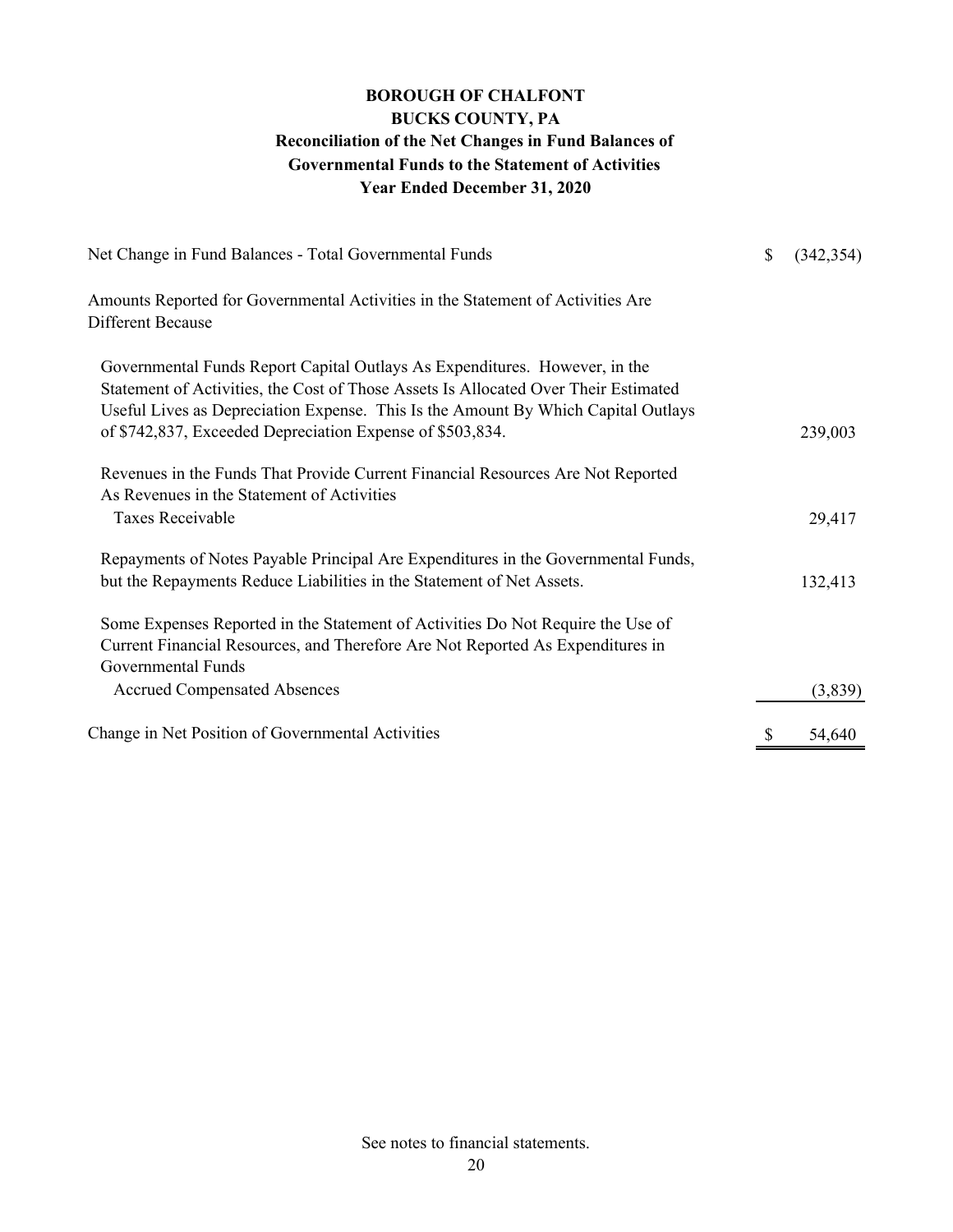# **BOROUGH OF CHALFONT BUCKS COUNTY, PA Statement of Fiduciary Net Position Pension Trust and Custodial Funds December 31, 2020**

|                                       | Pension Trust<br>Funds | Custodial<br>Funds |
|---------------------------------------|------------------------|--------------------|
| <b>Assets</b>                         |                        |                    |
| Cash                                  | \$                     | \$<br>82,933       |
| Investments                           | 940,740                |                    |
| <b>Total Assets</b>                   | 940,740                | 82,933             |
| <b>Liabilities</b>                    |                        |                    |
| Due to General Fund                   |                        | 11,356             |
| Due to Other Governments              |                        | 9,171              |
| <b>Total Liabilities</b>              |                        | 20,527             |
| <b>Net Position</b>                   |                        |                    |
| Restricted for                        |                        |                    |
| Pension Benefits                      | 940,740                |                    |
| Individuals, Organizations and Others |                        | 62,406             |
| <b>Total Net Position</b>             | 940,740                | \$<br>62,406       |

See notes to financial statements.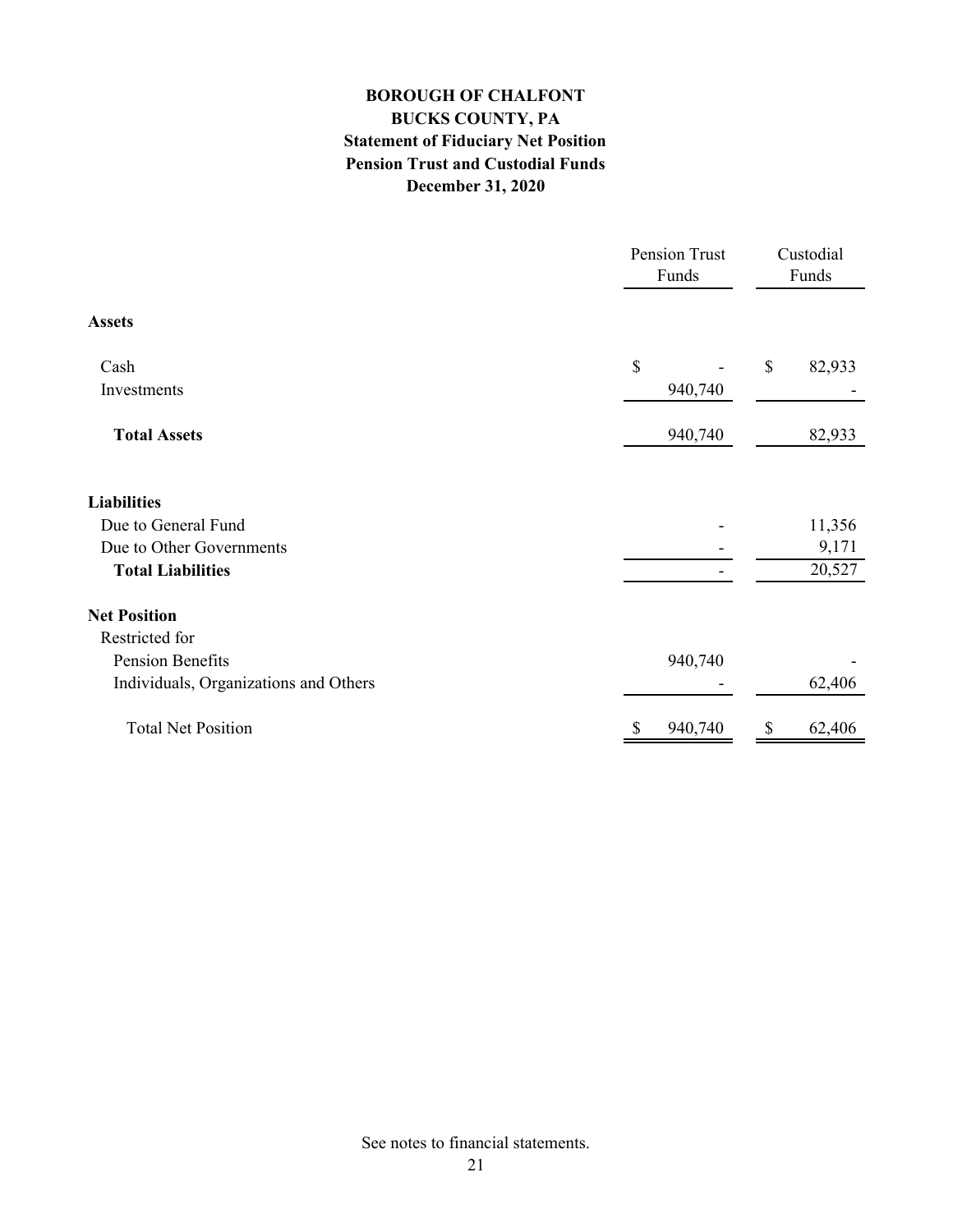# **BOROUGH OF CHALFONT BUCKS COUNTY, PA Statement of Changes in Fiduciary Net Position Pension Trust and Custodial Funds Year Ended December 31, 2020**

|                                                | Pension Trust<br>Funds | Custodial<br>Funds |
|------------------------------------------------|------------------------|--------------------|
| Additions                                      |                        |                    |
| Contributions - Employer (Borough)             | \$<br>22,521           | \$                 |
| <b>Escrow Deposits</b>                         |                        | 122,436            |
| Property Taxes Collected for Other Governments |                        | 1,316,786          |
| <b>Investment Income</b>                       |                        |                    |
| Interest Income                                |                        | 40                 |
| Net Appreciation in Fair Value of Investments  | 135,704                |                    |
| <b>Total Additions</b>                         | 158,225                | 1,439,262          |
| Deductions                                     |                        |                    |
| <b>Benefits</b>                                | 37,062                 |                    |
| Professional Fees                              |                        | 126,070            |
| <b>Escrow Releases</b>                         |                        | 2,997              |
| Property Taxes Disbursed to Other Governments  |                        | 1,316,786          |
| Administrative Expense                         |                        | 60                 |
| <b>Total Deductions</b>                        | 37,122                 | 1,445,853          |
| Increase (Decrease) in Net Position            | 121,103                | (6,591)            |
| Net Position                                   |                        |                    |
| Beginning of Year                              | 819,637                | 68,997             |
| End of Year                                    | \$<br>940,740          | \$<br>62,406       |

See notes to financial statements.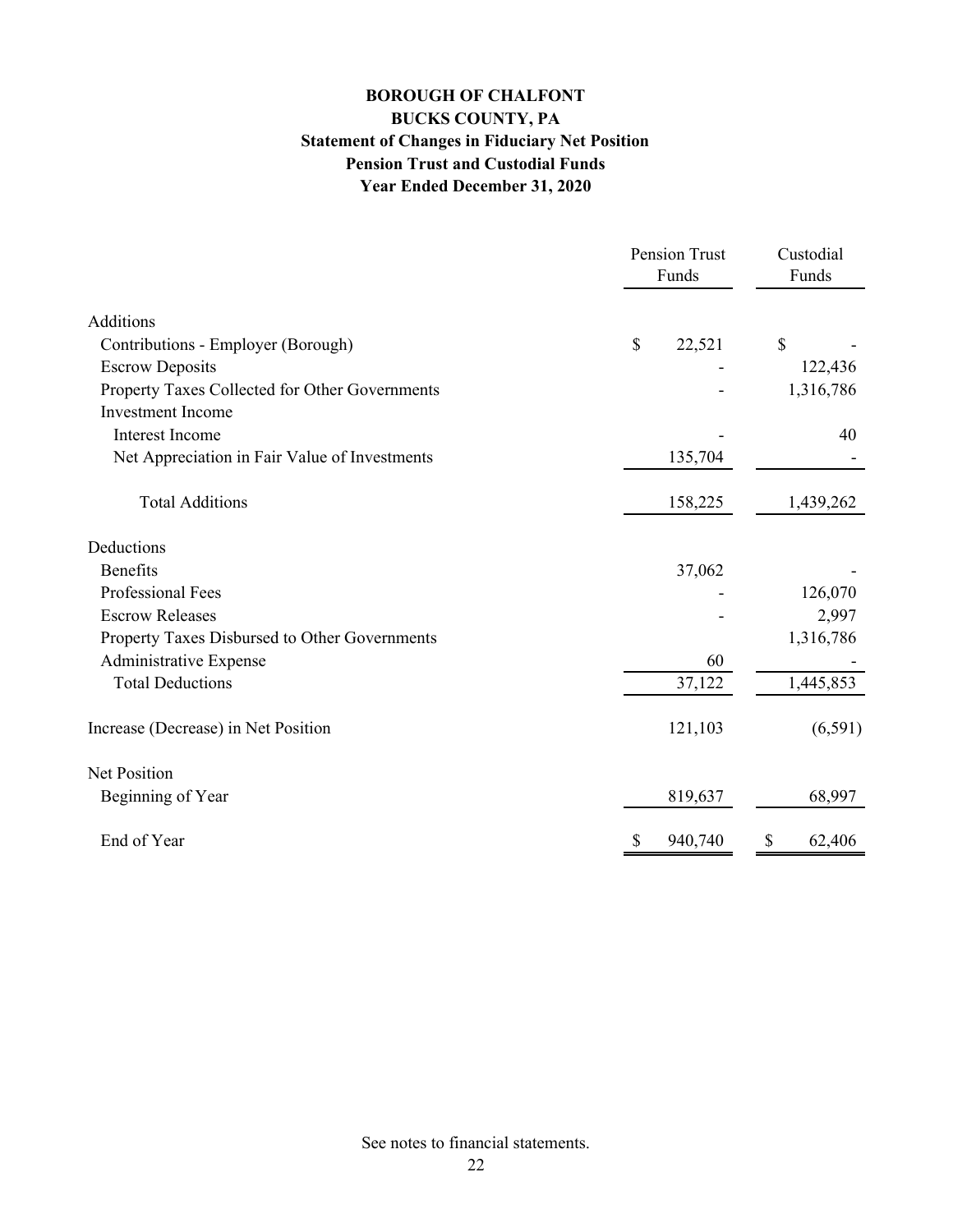# **1. SUMMARY OF SIGNIFICANT ACCOUNTING POLICIES**

 The Borough of Chalfont (the Borough) was incorporated in 1901 in Bucks County, Pennsylvania. In 1976, the Borough elected to be governed under provisions of a Home Rule Charter. The Borough operates under a council form of government and provides the following services as authorized by its charter: public safety (police and fire), highways and streets, culture - recreation, public improvements, planning and zoning, and general and administrative services. For financial reporting purposes, in accordance with Government Accounting Standards Board (GASB) Statement 14, the Borough includes all funds that are part of the financial reporting entity.

The Borough's statements are prepared in compliance with GASB Statement No. 34, *Basic Financial Statements - and Management's Discussion and Analysis - for State and Local Governments*. Significant aspects of the Statement include the following:

- A Management Discussion and Analysis (MD&A) section providing an analysis of the Borough's overall financial position and changes in financial position.
- Financial statements prepared using full accrual accounting for all of the Borough's activities, including infrastructure (roads, bridges, etc.).
- A focus on major funds in the fund financial statements.

#### **A. Reporting Entity**

**Sewage Treatment Services** - The Borough of Chalfont and the Township of New Britain (the Township) have joined to form the Chalfont-New Britain Joint Sewer Authority (the Authority). The Authority is governed by a six-member board. Members of the board are appointed equally by the governing boards of the Borough and the Township, with three members from each municipality.

The Authority's governing board is solely responsible for all decisions made in the operation of the Authority. Additionally, the Authority is responsible for all its financial transactions and neither the Borough nor the Township has authorization to approve any such transactions.

**Police Services** – Effective March 28, 2016, the Borough joined with two neighboring municipalities to form the Central Bucks Regional Police Department (CBRPD). The CBRPD provides local police services to all participating municipalities. The costs to operate the CBRPD are funded by contributions from each municipality. The percentage share from each is based on total population, average number of calls and crimes, and total road miles. The Borough contributed \$1,161,005 for 2020, of which \$67,205 is earmarked for the CBRPD's pension contribution.

The CBRPD is governed by a six-member board. Members of the board are appointed equally by the governing boards of the three municipalities, with two members from each municipality. The CBRPD's governing board is solely responsible for all decisions made in the operation of the department.

Based upon the above factors, it has been concluded that the Borough has no oversight responsibility for the Authority or CBRPD. Accordingly, their financial statements have been excluded from the reporting entity.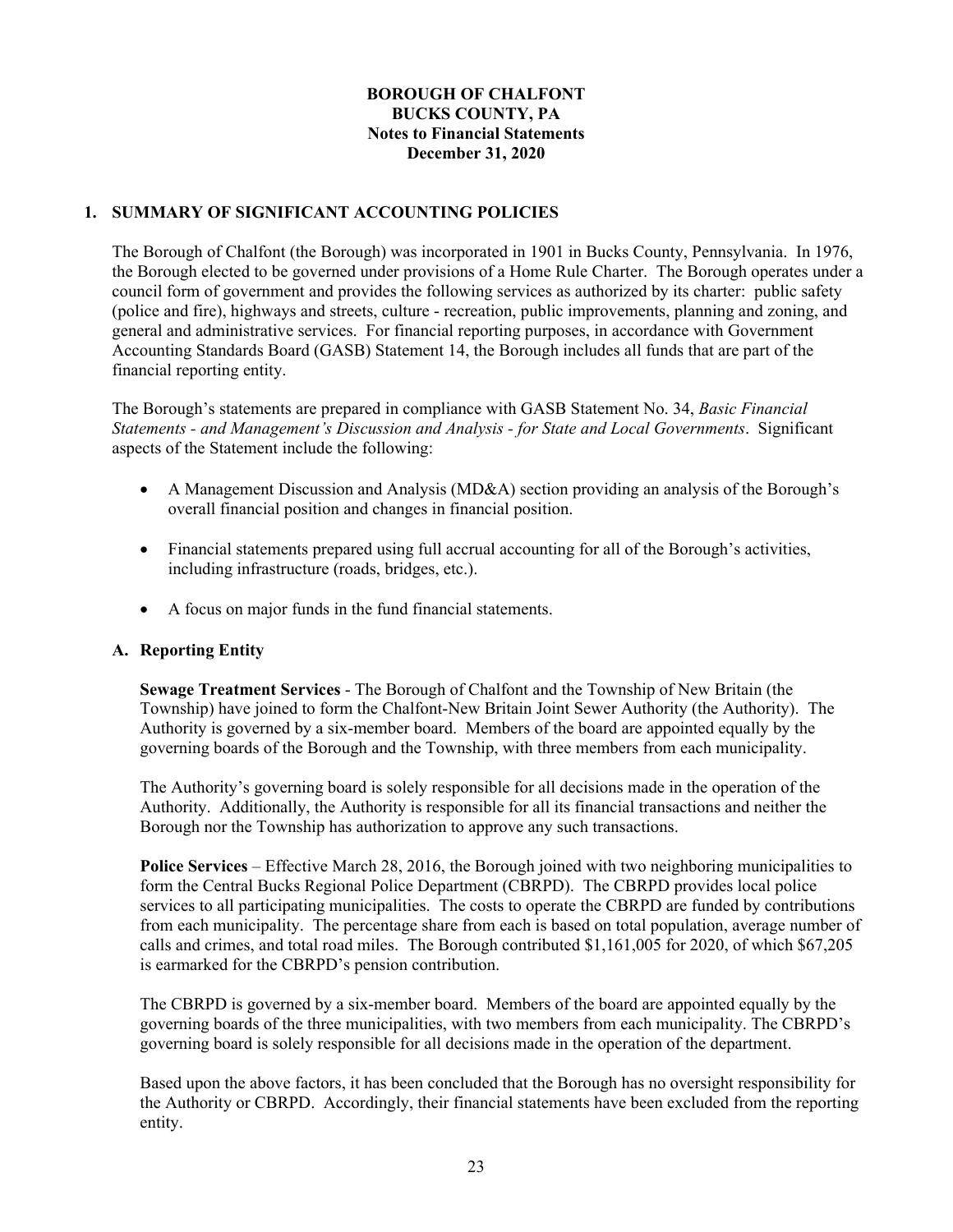# **1. SUMMARY OF SIGNIFICANT ACCOUNTING POLICIES (continued)**

# **A. Reporting Entity (continued)**

**Fire and Ambulance Services** – The Borough provides some financial support to the Chalfont Chemical Fire Engine Company No. 1, and Chalfont Emergency Medical Services Inc. Since there is no fiscal dependency, financial benefit or burden relationship, these organizations have been excluded from the reporting entity. The Borough levies and collects real estate taxes designated for allocation among the fire and ambulance companies. Annual appropriations totaled \$91,538 for the year ended December 31, 2020.

#### **B. Basis of Presentation**

The accounts of the Borough are organized on the basis of funds, each of which is considered a separate accounting entity. The operations of each fund are accounted for with a separate set of self-balancing accounts that comprise its assets, liabilities, fund balance, revenues, and expenditures/expenses. Government resources are allocated to and accounted for in individual funds based upon the purposes for which they are to be spent and the means by which spending activities are controlled. The various funds are grouped, in the financial statements in this report, into three generic fund types and two broad fund categories as described in Note 1C.

#### **C. Basis of Accounting**

#### **GOVERNMENT-WIDE FINANCIAL STATEMENTS**

The government-wide financial statements (i.e., the Statement of Net Position and the Statement of Activities) report information on all of the non-fiduciary activities of the primary government. Governmental activities, which normally are supported by taxes and intergovernmental revenues, are reported separately from business-type activities, which primarily rely on fees and charges for support. Fiduciary funds are also excluded from the government-wide financial statements.

The government-wide statements are prepared using the economic resources measurement focus and the accrual basis of accounting. This differs from the manner in which governmental fund financial statements are prepared. Therefore, governmental fund financial statements include reconciliations with brief explanations to better identify the relationship between the government-wide statements and the statements for governmental funds.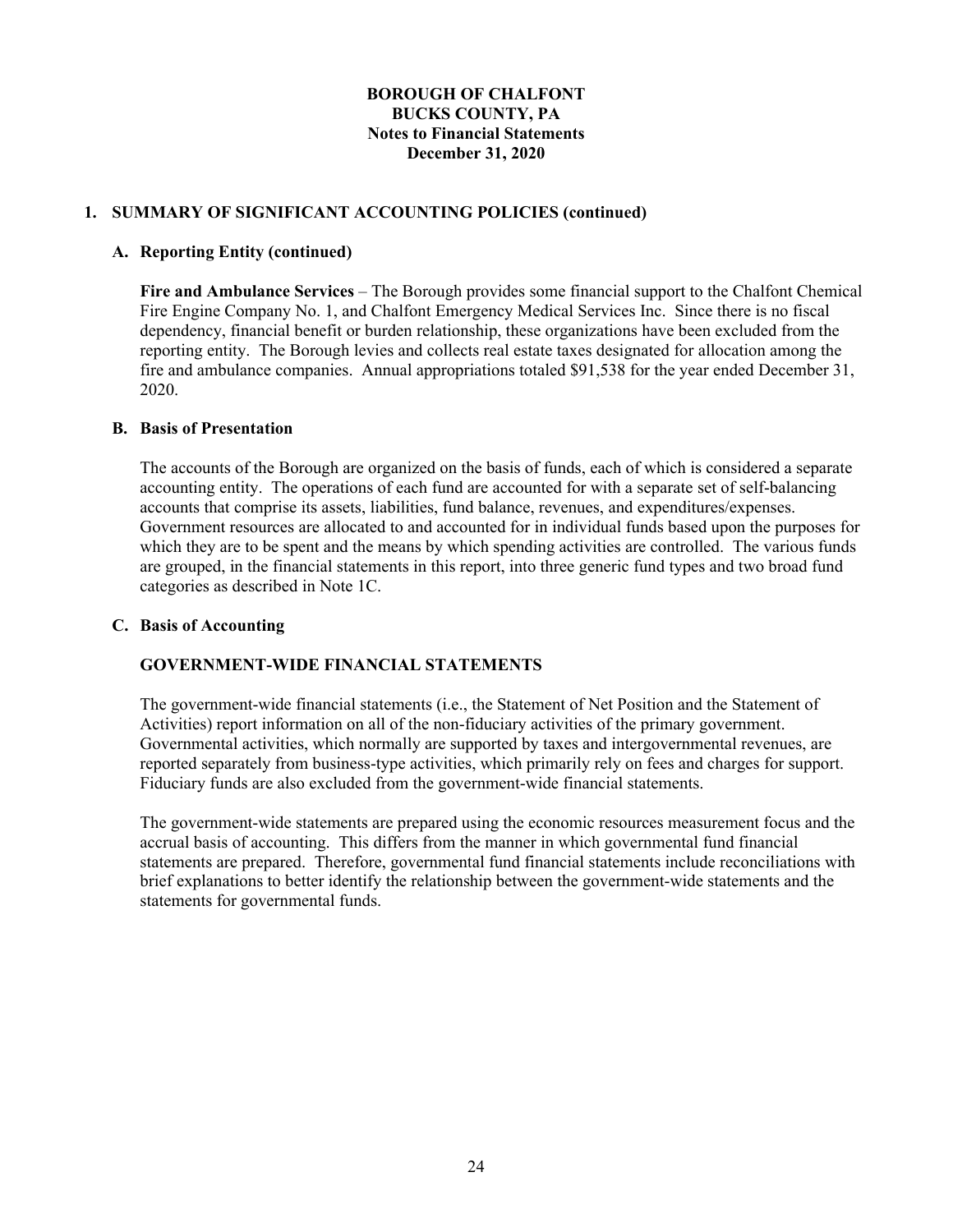# **1. SUMMARY OF SIGNIFICANT ACCOUNTING POLICIES (continued)**

#### **C. Basis of Accounting (continued)**

#### **GOVERNMENT-WIDE FINANCIAL STATEMENTS (continued)**

The government-wide Statement of Activities presents a comparison between expenses, both direct and indirect, and program revenues for each governmental program. Direct expenses are those that are specifically associated with a service, program, or department and are, therefore, clearly identifiable to a particular function. Indirect expenses for centralized services and administrative overhead are allocated among the programs, functions, and segments using a full cost allocation approach and are presented separately to enhance comparability of direct expenses between governments that allocate direct expenses and those that do not. Program revenues include charges paid by the recipients of the goods or services offered by the programs and grants and contributions that are restricted to meeting the operational or capital requirements of a particular program. Revenues not classified as program revenues are presented as general revenues. The comparison of program revenues and expenses identifies the extent to which each program is self-financing or draws from the general revenues of the Borough.

Net position should be reported as restricted when constraints placed on net position use are either externally imposed by creditors (such as through debt covenants), grantors, contributors, or laws or regulations of other governments or imposed by law through constitutional provisions or enabling legislation. The net position restricted for other purposes result from special revenue funds and the restrictions on their net position use.

Separate financial statements are provided for governmental funds and fiduciary funds, even though the latter are excluded from the government-wide financial statements. Major individual governmental funds are reported as separate columns in the fund financial statements.

#### **FUND FINANCIAL STATEMENTS**

Fund financial statements report detailed information about the Borough. The focus of governmental fund financial statements is on major funds rather than reporting funds by type. Each major fund is presented in a separate column. Non-major funds are aggregated and presented in a single column.

#### **GOVERNMENTAL FUNDS**

Governmental funds utilize the modified accrual basis of accounting. Under this method, revenues are recognized in the accounting period in which they become both available and measurable. General property and other taxes, and investment earnings are recorded as earned (when they are measurable and available). The Borough considers property and earned income taxes as available if they are collected 60 days after year end. Expenditures are recognized in the accounting period in which the fund liability is incurred, if measurable, except expenditures for debt service and other long-term obligations which are recognized when paid.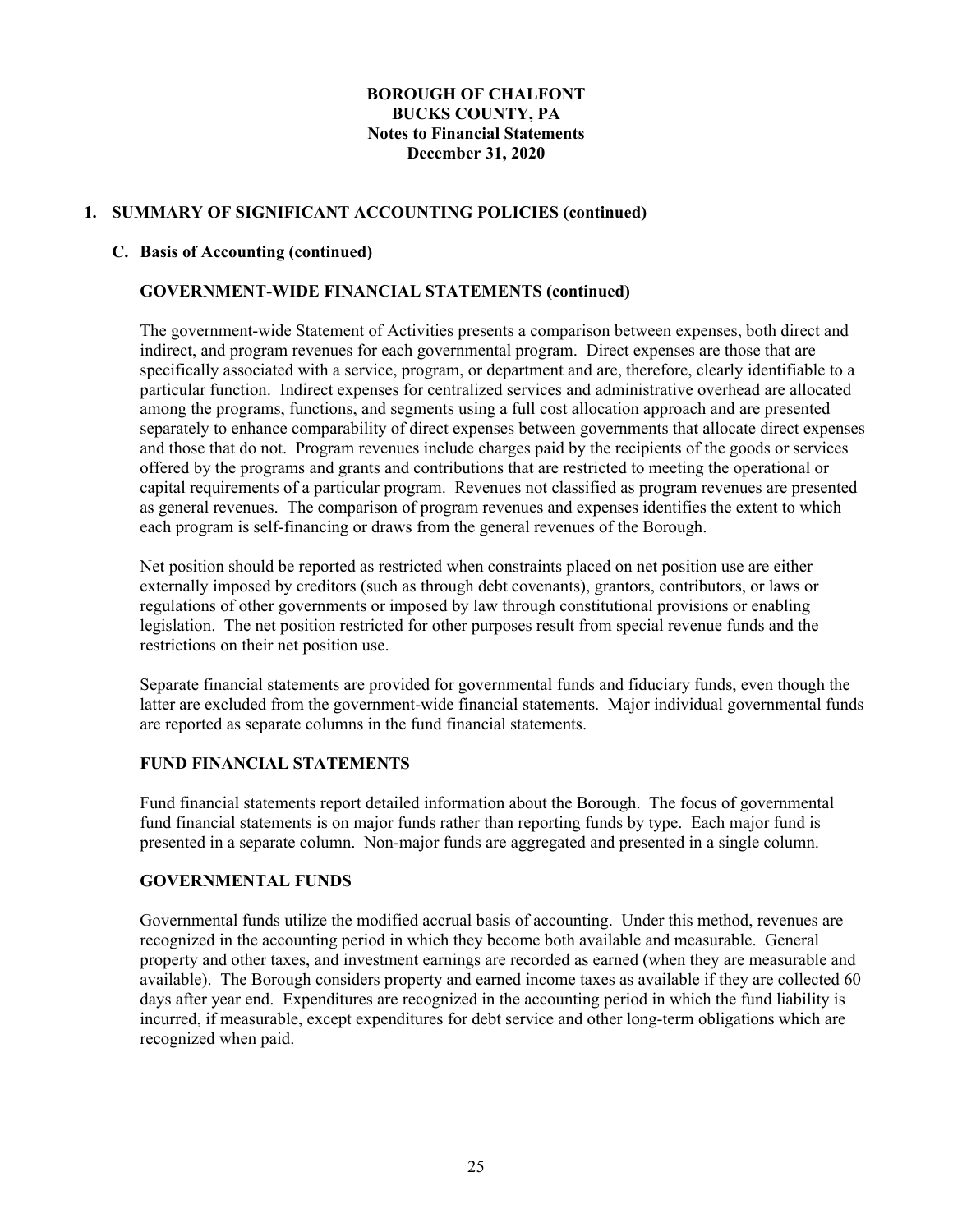#### **1. SUMMARY OF SIGNIFICANT ACCOUNTING POLICIES (continued)**

#### **C. Basis of Accounting (continued)**

#### **GOVERNMENTAL FUNDS (continued)**

**General Fund** - The General Fund is the general operating fund of the Borough and is always classified as a major fund. It is used to account for all financial resources except those required to be accounted for in another fund.

**Special Revenue Funds** - Special Revenue Funds are used to account for the proceeds of specific revenue sources that are restricted or committed to expenditures for specified purposes other than debt service or capital projects. The reporting entity includes the following special revenue funds:

| Fund         | Description                                                                 | Major Fund?    |
|--------------|-----------------------------------------------------------------------------|----------------|
| Liquid Fuels | Accounts for revenues and expenditures<br>of state liquid fuels grant funds | N <sub>0</sub> |
| Fire Tax     | Accounts for revenues and expenditures<br>of fire protection tax funds      | N <sub>0</sub> |
| Recreation   | Accounts for tax money received for<br>recreational activities              | Nο             |

**Capital Projects Funds** - Capital projects funds are used to account for financial resources that are restricted, committed, or assigned to expenditures for capital outlays, including the acquisition or construction of capital facilities and other capital assets.

| Fund            | Description                                                                                                                             | Major Fund? |
|-----------------|-----------------------------------------------------------------------------------------------------------------------------------------|-------------|
| Capital Reserve | Accounts for financial resources to be used for<br>the acquisition and construction of capital assets<br>and facilities                 | Yes         |
| Capital         | Accounts for funds received for the<br>purchase and construction of capital assets                                                      | Yes         |
| Grant           | Accounts for grant revenues and the related<br>expenditures for various Borough projects;<br>there was no activity in this fund in 2020 | No          |

**Debt Service Fund –** The Debt Service Fund is used to account for resources earmarked for the retirement of debt.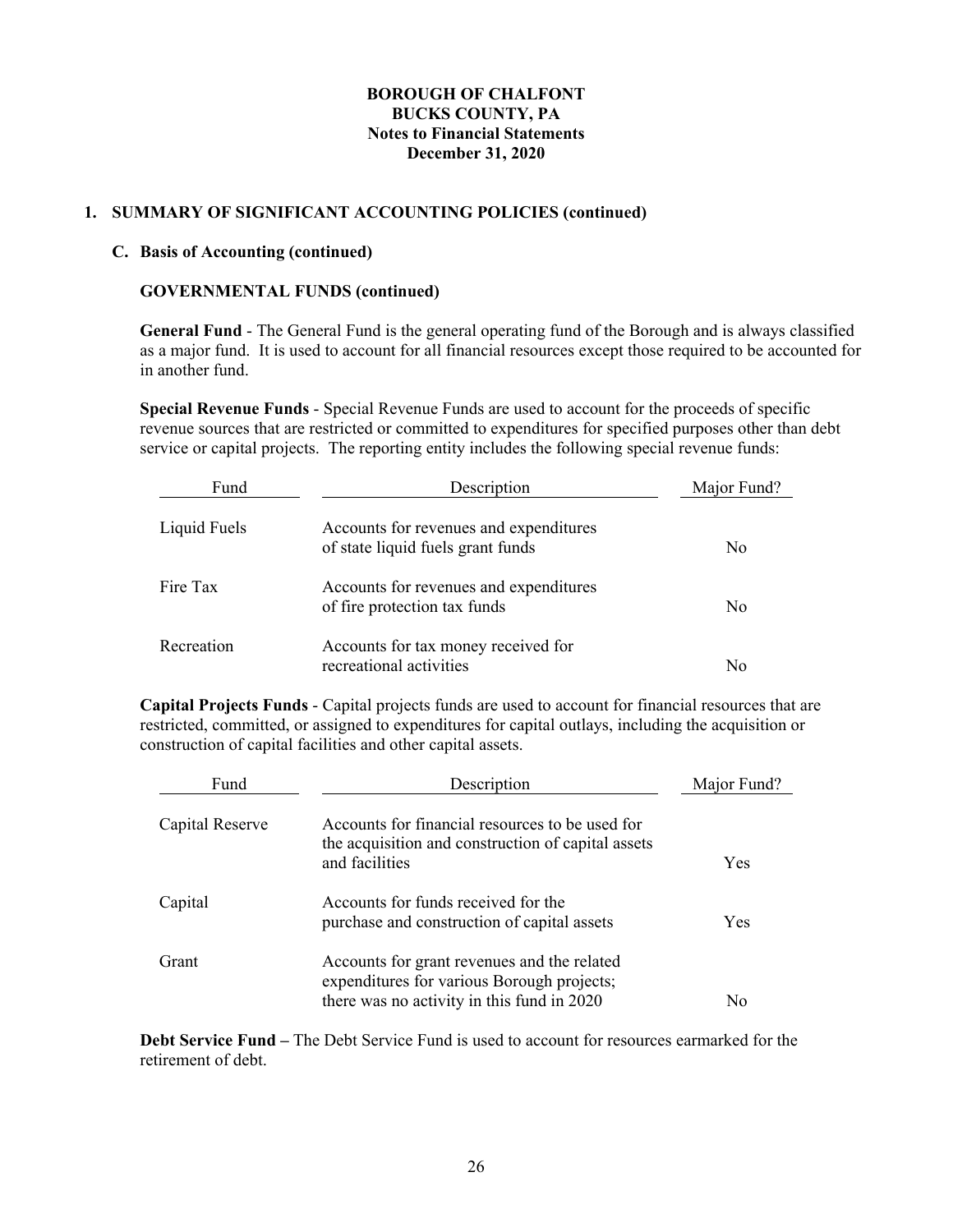# **1. SUMMARY OF SIGNIFICANT ACCOUNTING POLICIES (continued)**

#### **C. Basis of Accounting (continued)**

#### **FIDUCIARY FUNDS**

**Pension Trust Funds and Custodial Funds** –Pension Trust Funds (the Non-Uniform defined contribution plan) and Custodial Funds (which includes Developers Escrow and County Tax Collection Funds) are used to account for assets held by a third party in the Borough's name in a trustee capacity or as an agent for individuals, private organizations, other governments, and/or other funds. The Pension Trust Fund meets the criteria to be considered a component unit, and is presented as required by accounting standards in the Borough's Fiduciary Fund statements. The accrual basis of accounting is used to recognize receivables and payables.

#### **D. Cash Equivalents**

For reporting purposes, the Borough considers all money market funds and certificates of deposit with maturities of three months or less to be cash equivalents.

#### **E. Investments**

Investments in debt and equity securities with readily determinable fair market values are recorded at fair value, as required by Government Accounting Standards Board (GASB) Statement No. 72, *Fair Value Measurement and Application*. Realized and unrealized gains and losses are recorded in the statement of activities, statement of revenues, expenditures, and changes in fund balances as revenue (governmental activities), and on the statement of changes in fiduciary net position (fiduciary funds).

## **F. Interfund Transactions**

As a result of its operations, the Borough has a variety of transactions between funds. Accordingly, to the extent that certain interfund transactions have not been paid or received as of December 31, 2020, appropriate interfund receivables or payables have been established.

#### **G. Allowance for Uncollectible Accounts**

No allowance for uncollectible accounts has been provided since management considers all accounts to be collectible. The Borough is permitted to lien a resident's property if the resident does not remit payment.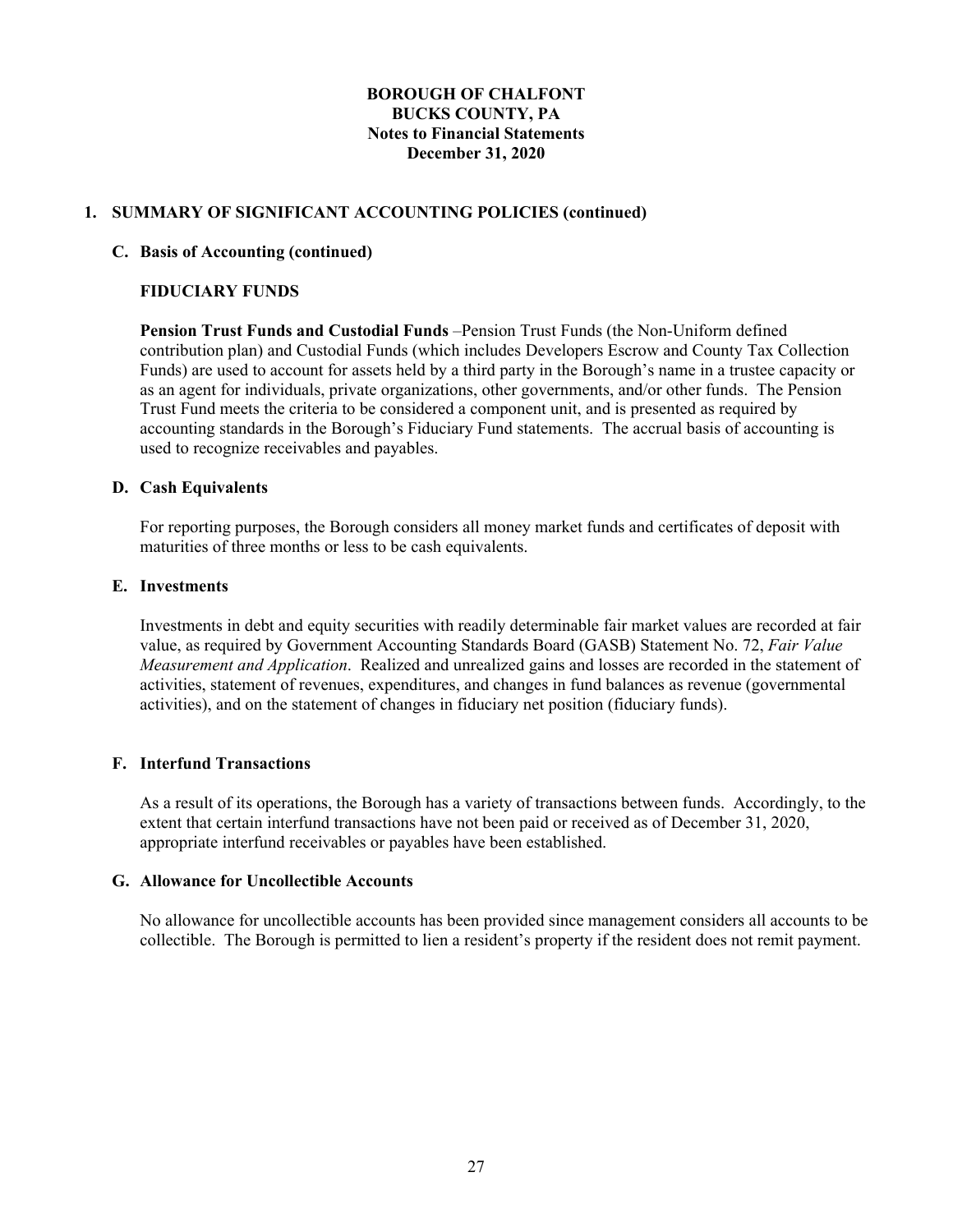# **1. SUMMARY OF SIGNIFICANT ACCOUNTING POLICIES (continued)**

# **H. Capital Assets**

The accounting treatment over property, plant, and equipment (capital assets) depends on whether the assets are reported in the government-wide or fund financial statements.

#### **Government-wide Statements**

In the government-wide financial statements, fixed assets are accounted for as capital assets. All capital assets are valued at historical cost or estimated historical cost if actual is unavailable, except for donated capital assets which are recorded at their estimated fair value at the date of donation. Infrastructure costs incurred prior to January 1, 2003, have not been and are not required to be capitalized.

Depreciation of all exhaustible capital assets is recorded as an allocated expense in the statement of activities, with accumulated depreciation reflected in the statement of net position. Depreciation is provided over the assets' estimated useful lives using the straight-line method of depreciation. The range of estimated useful lives by type of asset is shown below.

| Classifications            | Years     |
|----------------------------|-----------|
|                            |           |
| Land and Park Improvements | 20        |
| Buildings and Improvements | $10 - 40$ |
| <b>Vehicles</b>            | $5 - 10$  |
| Machinery and Equipment    | $3 - 10$  |
| Furniture                  | 10        |
| Infrastructure             | $20 - 40$ |

#### **Fund Financial Statements**

In the fund financial statements, fixed assets used in governmental fund operations are accounted for as capital expenditures of the governmental fund upon acquisition.

#### **I. Compensated Absences**

The Borough's vacation policy for employees encourages the use of all vacation days during the calendar year. Employees can earn up to four weeks' vacation each year depending on their length of continuous service, and vacation time can be taken to the next year, but must be used within 120 days. Upon retirement or termination, accumulated vacation leave is paid at 100% of the respective employee's pay rate.

Full time employees are entitled to up to 72 hours of sick leave per year. Part-time employees receive sick leave on a pro-rated basis. Sick time can be carried forward and accumulated from year to year; however, no payment for sick time is made upon termination.

The Borough is liable to employees in the amount of \$13,202 for vested vacation pay at December 31, 2020.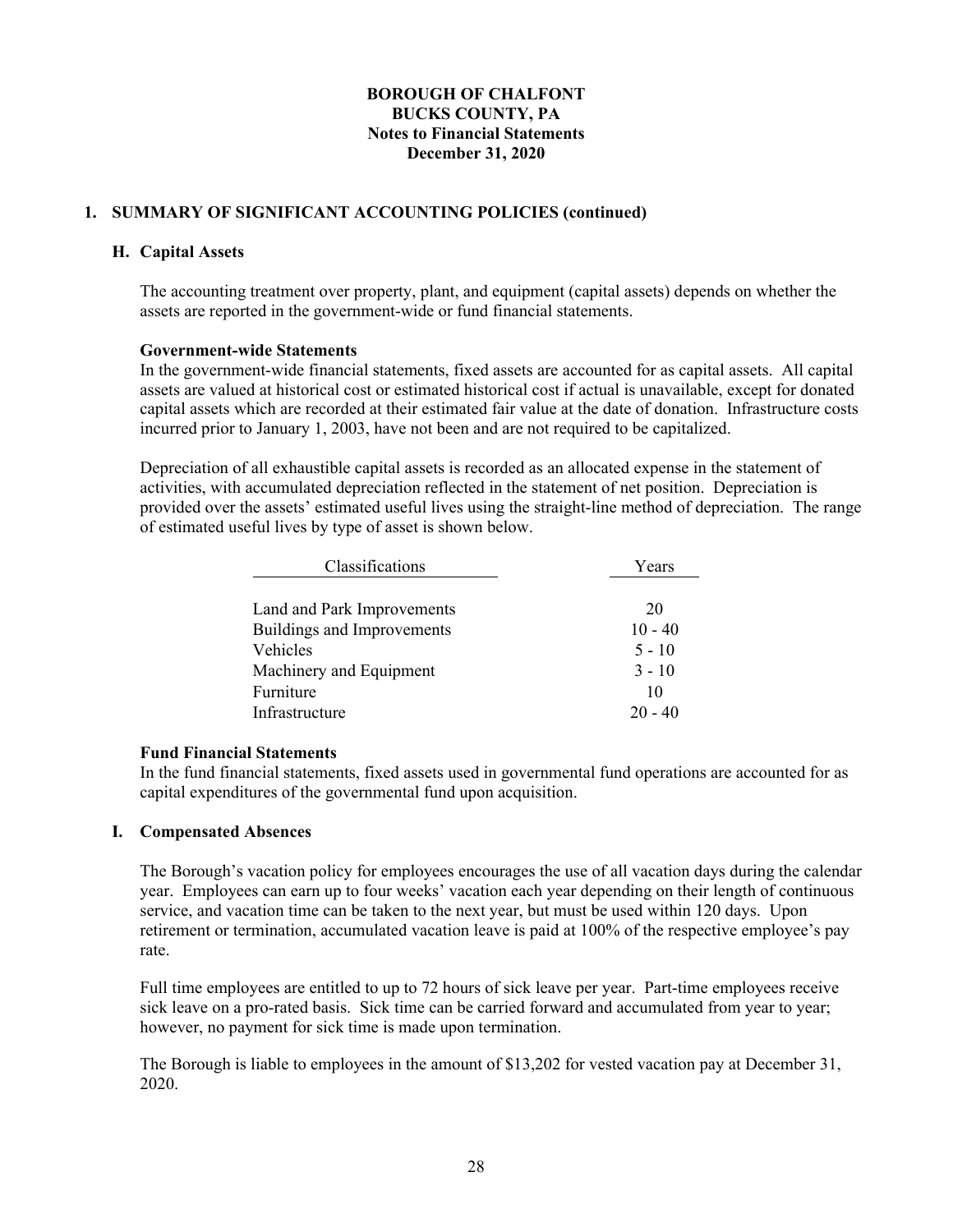# **1. SUMMARY OF SIGNIFICANT ACCOUNTING POLICIES (continued)**

#### **J. Equity Classifications**

#### **Government-Wide Statements**

Equity is classified as net position and displayed in three components:

- 1. **Invested in capital assets, net of related debt** Consists of capital assets including restricted capital assets, net of accumulated depreciation and reduced by the outstanding balances of any bonds, mortgages, notes, or other borrowings that are attributable to the acquisition, construction, or improvement of those assets.
- 2. **Restricted net position** Consists of net assets with constraints placed on the use either by a) external groups such as creditors, grantors, contributors, or laws or regulations of other governments; or b) law through constitutional provisions or enabling legislation.
- 3. **Unrestricted net position** All other net position that do not meet the definition of "restricted" or "invested in capital assets, net of related debt".

#### **Fund Statements**

Governmental fund equity is classified as fund balance. Fund balance is further classified as follows:

Nonspendable – includes amounts that cannot be spent because they are not in spendable form or they are legally or contractually required to be kept intact. The Borough did not have any nonspendable fund balances at December 31, 2020.

Restricted – includes amounts that are restricted for specific purposes by constitutional provisions, enabling legislation, or externally imposed constraints.

Committed – includes amounts that can only be used for specific purposes with constraints that are established by a formal action of the Borough Council. The constraint can only be changed or removed by another formal action of the Council. The Borough's fund balance policy requires passage of a Resolution or an Ordinance by the Council in order to set aside funds as Committed.

Assigned – includes amounts that are constrained by the Borough's intent to be used for specific purposes, but are neither restricted nor committed. Assigned balances include all remaining government fund amounts, other than the General Fund, that are not classified as nonspendable, restricted or committed, and are intended for a specific purpose. The intent is expressed by the Council, or an individual to whom the Council has designated authority. The Borough's fund balance policy grants this authority to the Borough Manager and Finance Director, as well as the Borough Council. The Borough did not have any assigned fund balances at December 31, 2020.

Unassigned – this amount is the residual classification for the General Fund, and any negative fund balances in other governmental funds. Other governmental funds cannot report any positive unassigned amounts.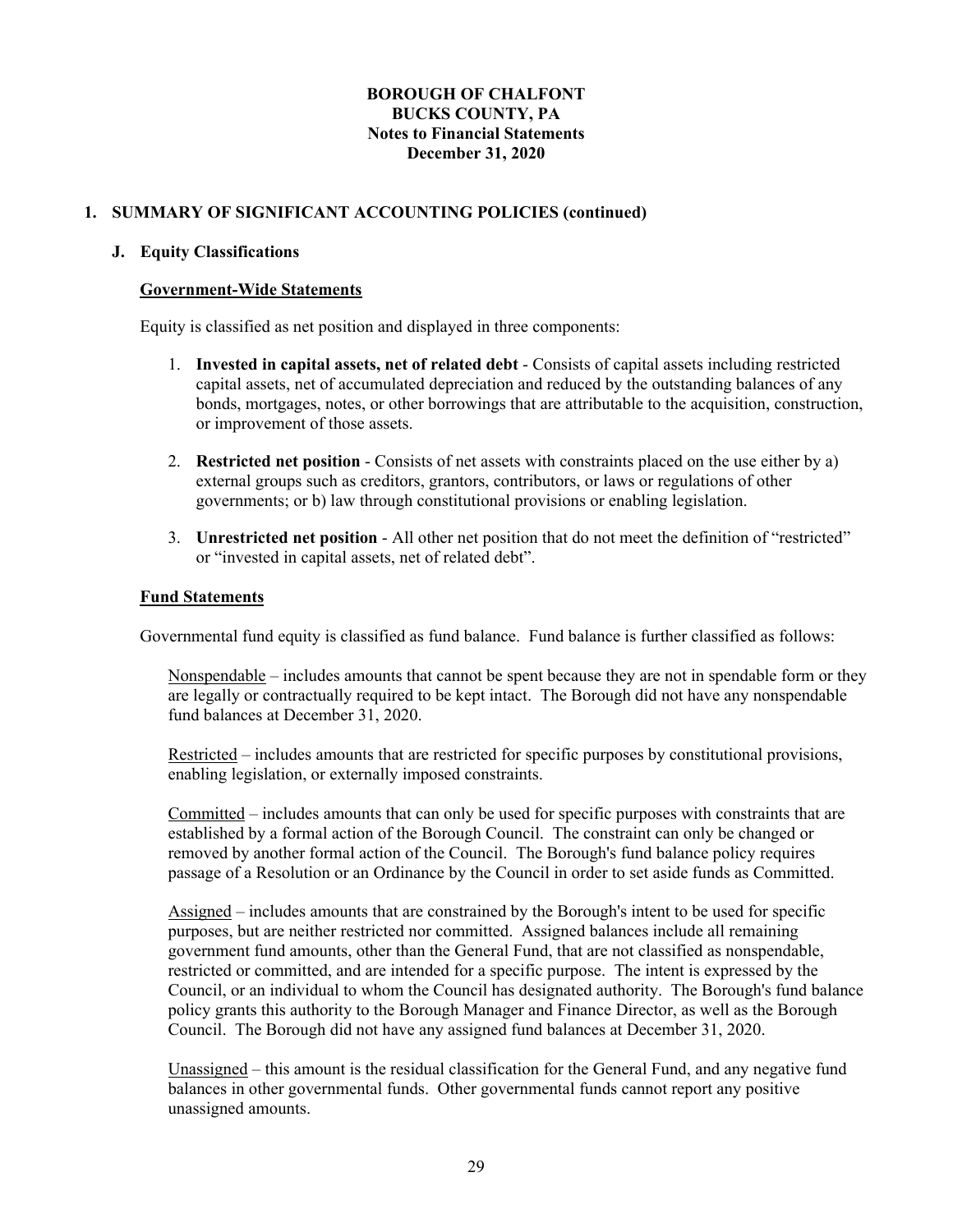# **1. SUMMARY OF SIGNIFICANT ACCOUNTING POLICIES (continued)**

# **J. Equity Classifications (continued)**

#### **Fund Statements (continued)**

When expenditures are incurred for purposes for which both restricted and unrestricted fund balance is available, restricted fund balance is considered to have been spent first. When expenditures are incurred for purposes for which amounts in any of the unrestricted fund balance classifications can be used, committed amounts should be reduced first, followed by assigned amounts, then unassigned amounts.

The Borough does not currently have a formal minimum fund balance policy.

#### **K. Deferred Outflows/Inflows of Resources**

In addition to assets, the statement of net position reports a separate section for deferred outflows of resources. This separate financial statement element, *deferred outflow of resources*, represents a consumption of net position that applies to a future period and so will *not* be recognized as an outflow of resources (expense/expenditure) until then. The Borough has one type of this item that qualifies for reporting in this category.

In addition to liabilities, the statement of net position reports a separate section for deferred inflows of resources. This separate financial statement element, *deferred inflow of resources*, represents an acquisition of net position that applies to a future period and so will *not* be recognized as an inflow of resources (revenue) until then. The Borough has one type of this item that qualifies for reporting in this category. Accordingly, this item, *unavailable revenue*, is reported in the governmental funds balance sheet. The governmental funds report unavailable revenue from three sources: property taxes, earned income taxes and local services taxes. The government wide statement does not report unavailable revenues.

#### **L. Stewardship, Compliance, and Accountability**

#### **Budgetary Data**

The following procedures are used by the Borough in establishing budgetary data, which is reflected in the financial statements.

- 1. The Borough prepares and advertises a proposed budget at least ten days before the budget is adopted.
- 2. Public hearings are conducted to obtain comments from taxpayers regarding the proposed budget.
- 3. The budget is formally adopted by the Council members prior to December 31.
- 4. Amendments may be approved by the Council during the year.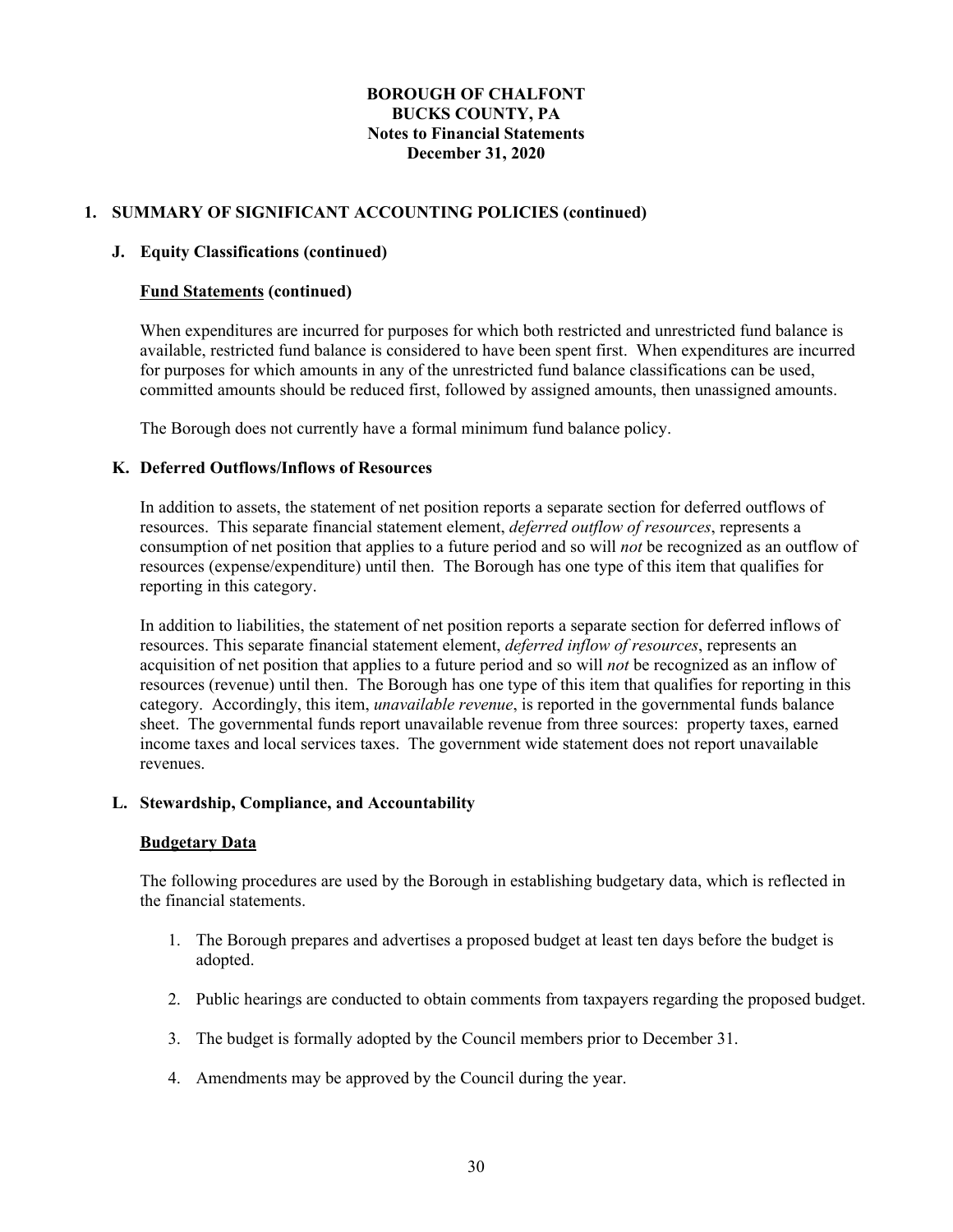#### **1. SUMMARY OF SIGNIFICANT ACCOUNTING POLICIES (continued)**

#### **L. Stewardship, Compliance, and Accountability (continued)**

#### **Excess of Expenditures Over Appropriations**

The Borough has presented budget to actual comparisons for the General Fund. For the year ended December 31, 2020, expenditures exceeded appropriations in an expenditure category of the general fund by \$40,127. This over expenditures was funded by greater than anticipated revenues. Additionally, general fund expenditures as a whole were \$195,773 under budget.

#### **M. Estimates**

The preparation of financial statements in conformity with accounting principles generally accepted in the United States of America requires management to make estimates and assumptions that affect the reported amounts of assets and liabilities at the date of the financial statements, and the reported amount of revenues and expenses during the reporting period. Actual results could differ from those estimates.

# **N. COVID-19**

In March 2020, the World Health Organization declared that the outbreak of COVID-19 constitutes a "Public Health Emergency of International Concern". This outbreak has led to a severe economic downturn worldwide. The extent of the impact of COVID-19 on the Borough's operational and financial performance will depend on developments, including the duration and spread of the outbreak, impact on taxpayers, employees, and vendors all of which are uncertain and cannot be predicted. As of March 9, 2021, the extent to which COVID-19 may impact financial condition or results of operations is uncertain.

# **2. CASH AND INVESTMENTS**

Cash and investments as of December 31, 2020, are classified in the financial statements as follows:

| Statement of Net Position:                  |             |
|---------------------------------------------|-------------|
| Cash                                        | \$2,557,919 |
| Investments                                 | 4,312,512   |
| <b>Statement of Fiduciary Net Position:</b> |             |
| Cash                                        | 82,933      |
| Investments                                 | 940,740     |
|                                             |             |
| <b>Total Cash and Investments</b>           | \$7,894,104 |

Cash and investments as of December 31, 2020, consist of the following:

| Cash on Hand<br>Deposits with Financial Institutions<br>Investments | 250<br>-SS<br>2,640,602<br>5,253,252 |
|---------------------------------------------------------------------|--------------------------------------|
| Total Cash and Investments                                          | \$7,894,104                          |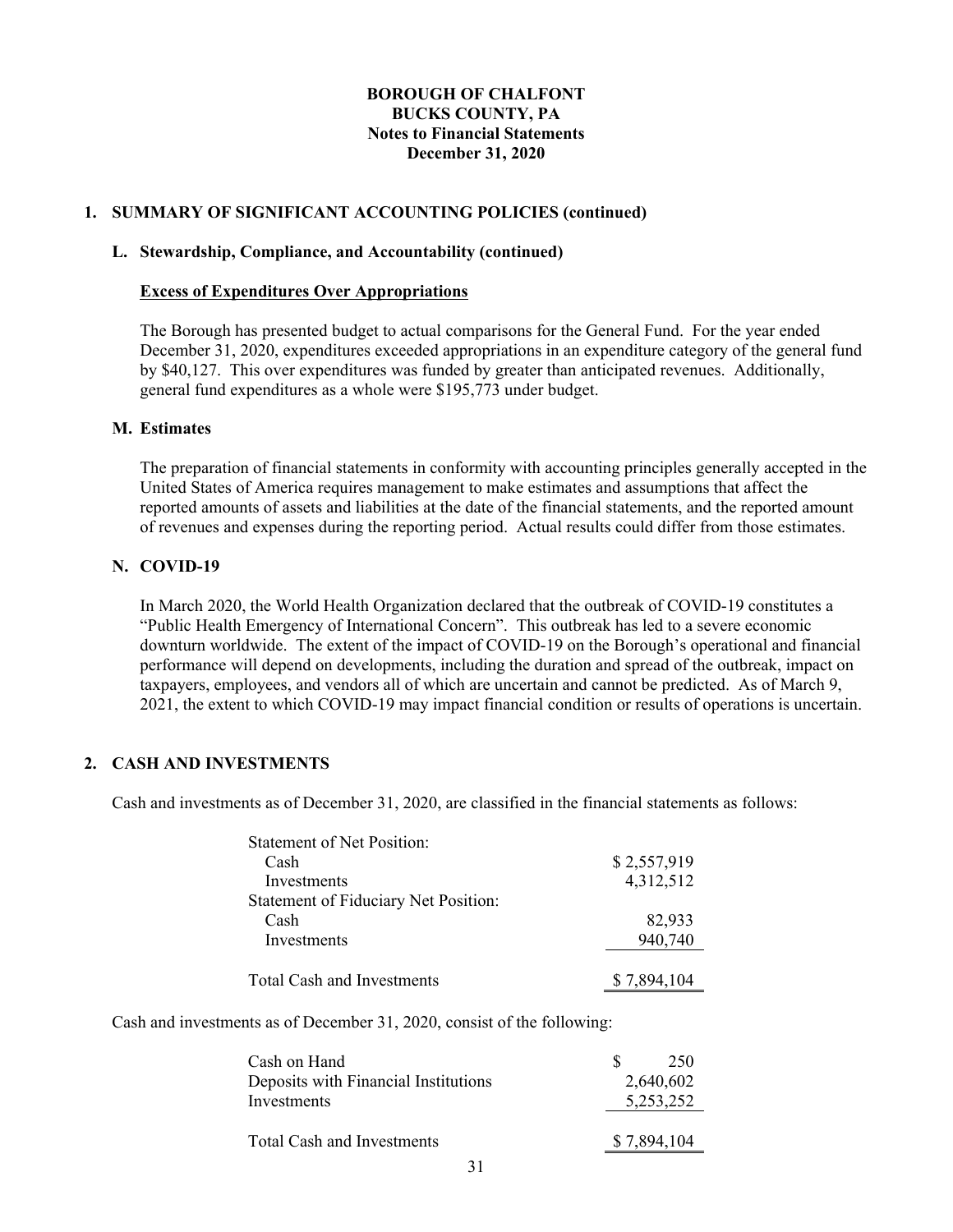# **2. CASH AND INVESTMENTS (continued)**

#### **A. Cash Deposits**

Custodial credit risk for deposits is the risk that in the event of a bank failure, the Borough's deposits may not be returned. The Borough does not have a deposit policy for custodial credit risk; however, all Borough deposits are entirely insured or collateralized under a pooled asset program to secure public deposits, in accordance with Act 72 of the Commonwealth of Pennsylvania. As of December 31, 2020, \$2,398,356 of the Borough's bank balance of \$2,648,356 was uninsured, but collateralized by securities held by the bank or by its trust department or agent but not in the Borough's name.

#### **B. Investments**

At December 31, 2020, the Borough's investments consisted of the following:

| Governmental Funds:                      |             |
|------------------------------------------|-------------|
| <b>Asset-Backed Securities</b>           |             |
| Federal Home Loan Mortgage Association   | \$1,631,622 |
| Federal National Mortgage Association    | 1,196,265   |
| Government National Mortgage Association | 1,063,212   |
| Money Market Funds                       | 421,413     |
|                                          | 4,312,512   |
| <b>Fiduciary Funds:</b>                  |             |
| <b>Fixed Income Mutual Funds</b>         | 156,565     |
| <b>Equity Mutual Funds</b>               | 784,175     |
|                                          | 940,740     |
|                                          |             |
| <b>Total Investments</b>                 | \$5,253,252 |

#### **Investments Authorized by the Borough's Home Rule Charter**

The Borough's Home Rule Charter authorizes the Borough to invest governmental funds in the following:

- 1. Direct obligations of the United States government, including United States treasury bills.
- 2. Obligations of the United States government agencies or instrumentalities backed by the full faith and credit of the United States.
- 3. Direct obligations of the Commonwealth of Pennsylvania.
- 4. Obligations of any agency or instrumentalities of the Commonwealth of Pennsylvania backed by the full faith and credit of the Commonwealth.
- 5. Obligations of any political subdivision of the Commonwealth of Pennsylvania or any of its agencies or instrumentalities backed by the full faith and credit of the political subdivision.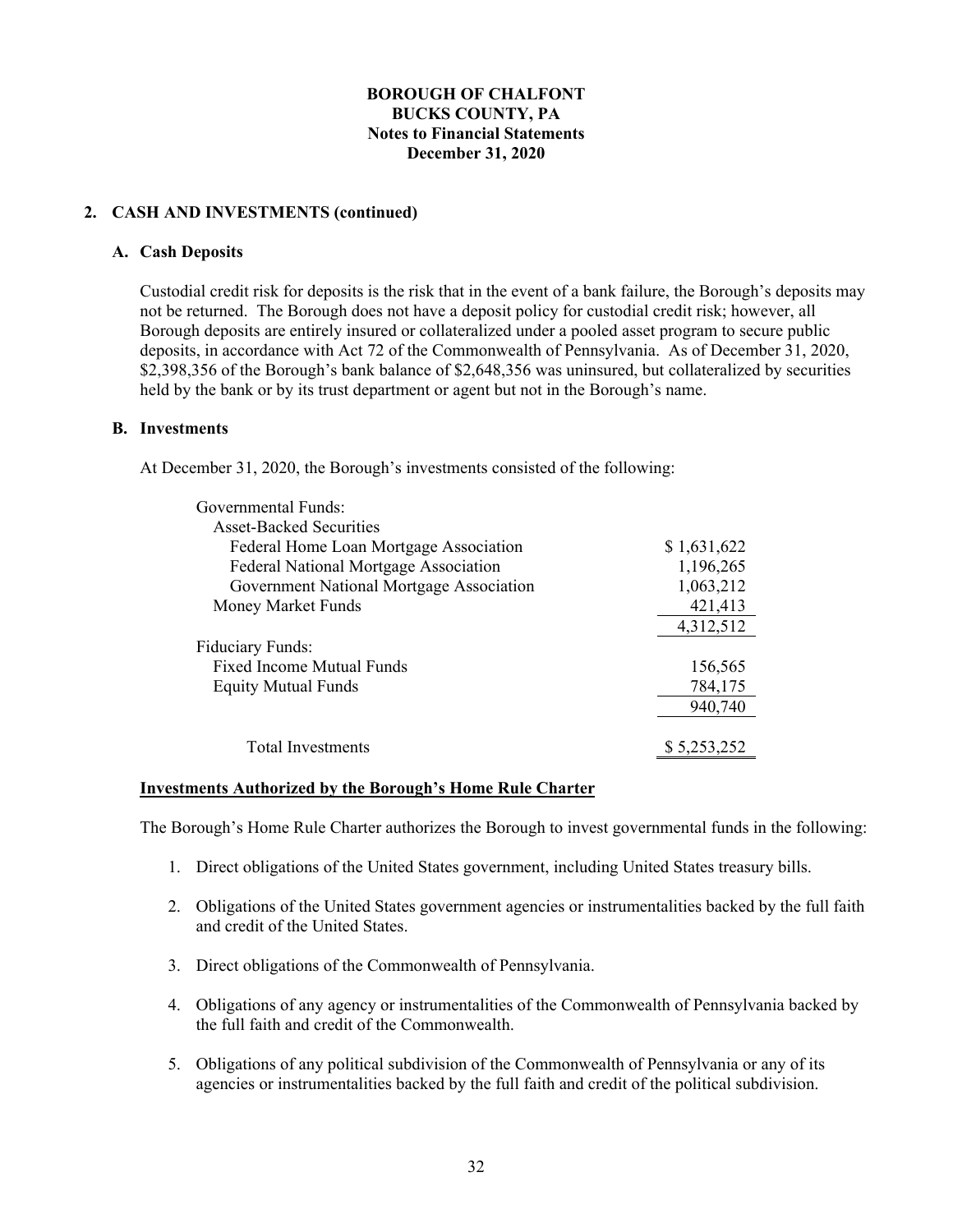# **2. CASH AND INVESTMENTS (continued)**

#### **B. Investments (continued)**

# **Investments Authorized by the Borough's Home Rule Charter (continued)**

- 6. Deposits in savings accounts, or time deposits, other than certificates of deposit, or share accounts of institutions insured by the Federal Deposit Insurance Corporation or the Federal Savings and Loan Insurance Corporation or the National Credit Union Share Insurance Fund or the Pennsylvania Deposit Insurance Corporation or the Pennsylvania Savings Association Insurance Corporation to the extent that such accounts are so insured, and, for any amounts above the insured maximum, provided that approval collateral as provided by law therefore shall be pledged by the depository.
- 7. Certificates of deposit purchased from institutions insured by the Federal Deposit Insurance Corporation or the Federal Savings and Loan Insurance Corporation or the National Credit Union Share Insurance Fund or the Pennsylvania Deposit Insurance Corporation or the Pennsylvania Savings Association Insurance Corporation to the extent that such accounts are so insured. However, for any amounts above the insured maximum, such certificates of deposit shall be collateralized by a pledge or assignment of assets of the institution, and such collateral may include loans (including interest in pools of loans) secured by first mortgage liens on real property. Certificates of deposit purchased from commercial banks shall be limited to an amount equal to twenty percent (20%) of a bank's total capital and surplus. Certificates of deposit purchased from savings and loan associations or savings banks shall be limited to an amount equal to twenty percent (20%) of an institution's assets minus liabilities.
- 8. Money market funds insured by any of the Federal or State sponsored insurance agencies mentioned in #6 or #7, or a private insurance company offering comparable coverage.
- 9. Shares of an investment company registered under the Investment Company Act of 1940, whose shares are registered under the Securities Act of 1933, provided that the only investments of that company are in the authorized investments for Borough funds listed in #1 through #6.
- 10. Any investment authorized by 20 Pa.C.S. Ch. 73 (relating to fiduciaries investments) shall be an authorized investment for any pension or retirement fund.
- 11. In certain commercial paper under the terms and conditions set forth in Act No. 53 of 1973 of the General Assembly of the Commonwealth of Pennsylvania, as amended. (53 P.S. S. 5410 *et seq*.)
- 12. Not more than twenty percent (20%) of the above-mentioned instruments may mature or become payable in any one calendar year.

In addition to the investments authorized for governmental funds, fiduciary fund investments may also be made in corporate stocks and bonds, real estate, and other investments consistent with sound business practices and state statutes.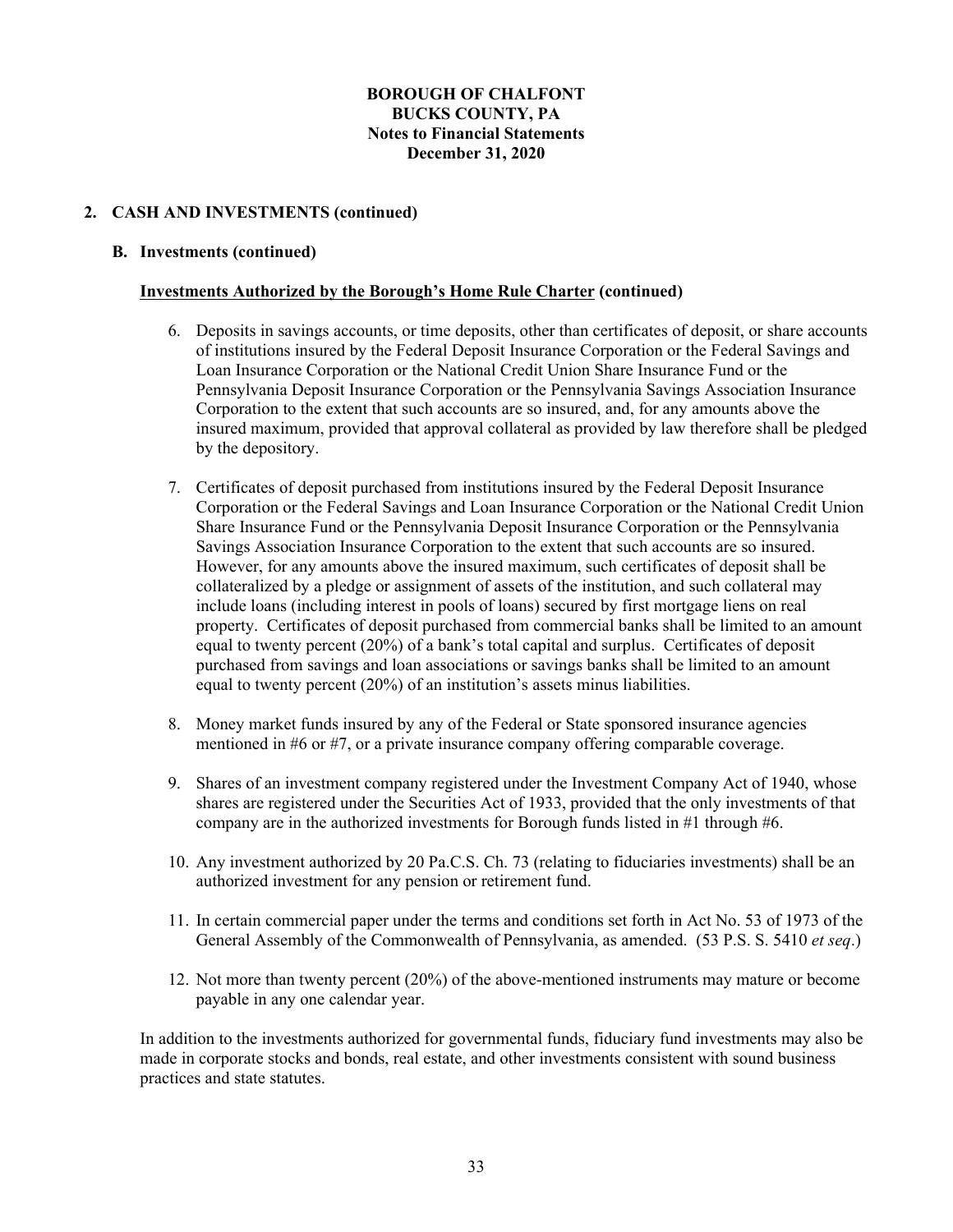# **2. CASH AND INVESTMENTS (continued)**

#### **B. Investments (continued)**

#### **Custodial Credit Risk**

Custodial credit risk for investments is the risk that, in the event of the failure of the counterparty, the Borough will not be able to recover the value of its investments or collateral securities that are in the possession of an outside party. The Borough's investments, which consist of asset-backed securities (governmental funds) and open-end mutual funds (fiduciary funds), are not subject to custodial credit risk because they do not involve a transferable financial instrument. The Borough's money market funds and certificates of deposit are SIPC and FDIC insured, respectively.

#### **Credit Risk**

Credit risk is the risk that an issuer or other counterparty to an investment will not fulfill its obligations. The credit risk of a debt instrument is measured by nationally recognized statistical rating organizations such as Moody's Investor Services (Moody's) and Standard & Poor's (S&P). The Borough does not currently have a policy with regard to credit risk. As of December 31, 2020, the Borough's investments were rated as follows.

|                                                                                 | Fair Value               | Rating     |
|---------------------------------------------------------------------------------|--------------------------|------------|
| Governmental Funds                                                              |                          |            |
| Federal Home Loan Mortgage Association<br>Federal National Mortgage Association | \$1,631,622<br>1,196,265 | AAA<br>AAA |
| <b>Total Exposed to Credit Risk</b>                                             | \$2,827,887              |            |
| U.S. Government Guaranteed*<br>Government National Mortgage Association         | \$1,063,212              |            |
| Not Rated**                                                                     | 421,413                  |            |
| <b>Fiduciary Funds</b><br>Not Rated**                                           | 940,740                  |            |

\* Composed of U.S. government and agency obligations explicitly guaranteed by the U.S. government that are not considered to have credit risk.

\*\* Not rated securities consist of mutual funds, money market funds, and certificates of deposit.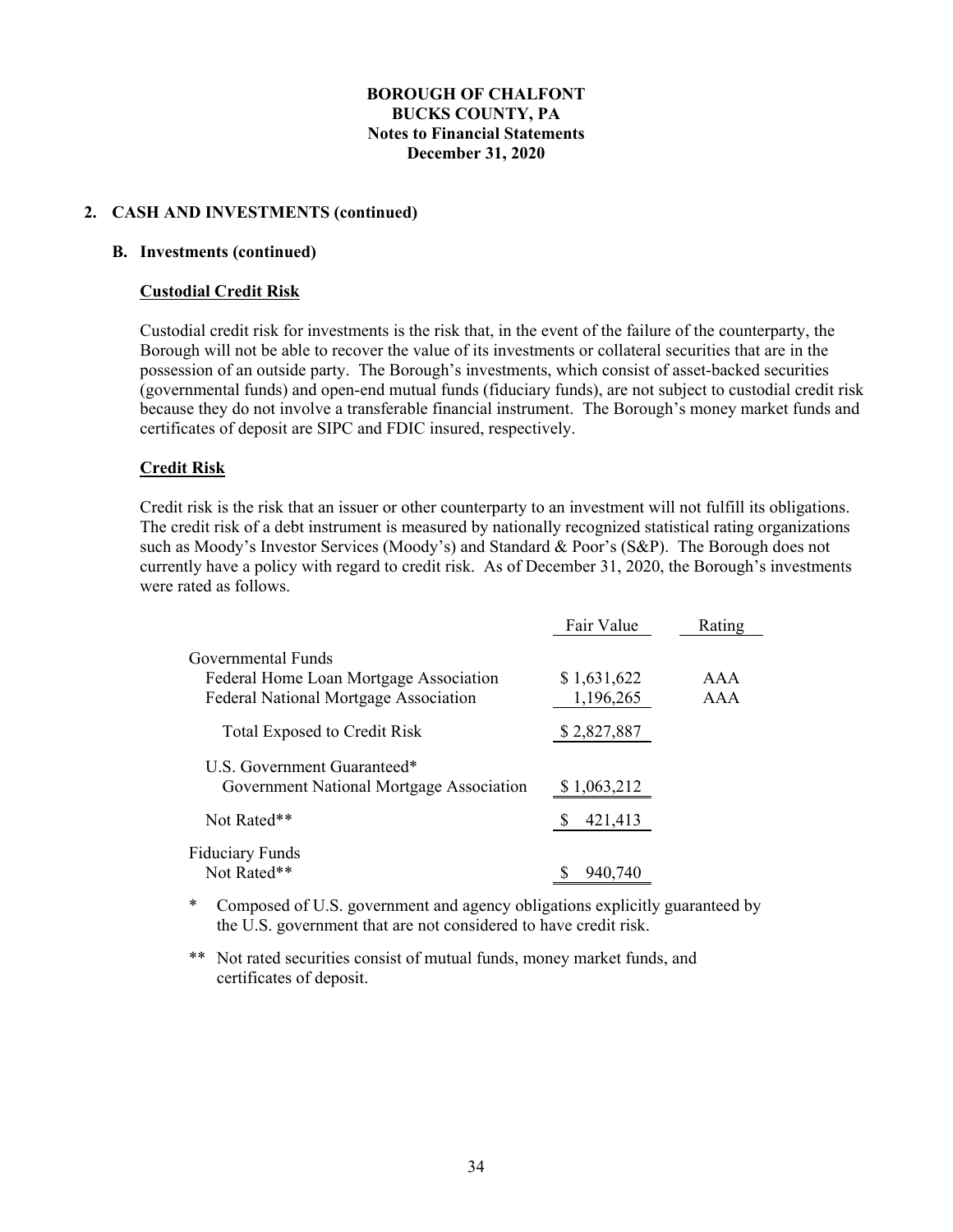# **2. CASH AND INVESTMENTS (continued)**

#### **B. Investments (continued)**

# **Concentration of Credit Risk**

The investment policy of the Borough contains no limitations on the amount that can be invested in any one issuer. Investments in any one issuer (other than securities explicitly guaranteed by the U.S. government, mutual funds, and external investment pools) that represent 5% or more of total entity investment are as follows:

| Federal Home Loan Mortgage Association   | \$1,631,622 |
|------------------------------------------|-------------|
| Federal National Mortgage Association    | \$1,196,265 |
| Government National Mortgage Association | \$1,063,212 |

#### **Interest Rate Risk**

Interest rate risk is the risk that changes in market interest rates will adversely affect the fair value of an investment. Generally, the longer the maturity of an investment, the greater the sensitivity of its fair value to changes in interest rates. The Borough does not have a formal policy that limits investment maturities as a means of managing its exposure to fair value losses arising from increasing interest rates.

All of the Borough's asset backed securities have remaining maturity dates of greater than five years. The maturities range from the year 2023 to 2057 and are highly sensitive to interest rate risk. The remainder of the Borough's investments have maturity dates, if any, of one year or less.

#### **Fair Value of Investments**

Accounting principles generally accepted in the United States of America establish a fair value hierarchy that is based on the valuation inputs used in the fair value measurements. Measurements using quoted prices in active markets for identical assets and liabilities fall within Level 1 of the hierarchy; measurements using significant other observable inputs fall within Level 2; and measurements using significant unobservable inputs fall within Level 3.

Information related to the Borough's investments measured at fair value on a recurring basis at December 31, 2020, is as follows: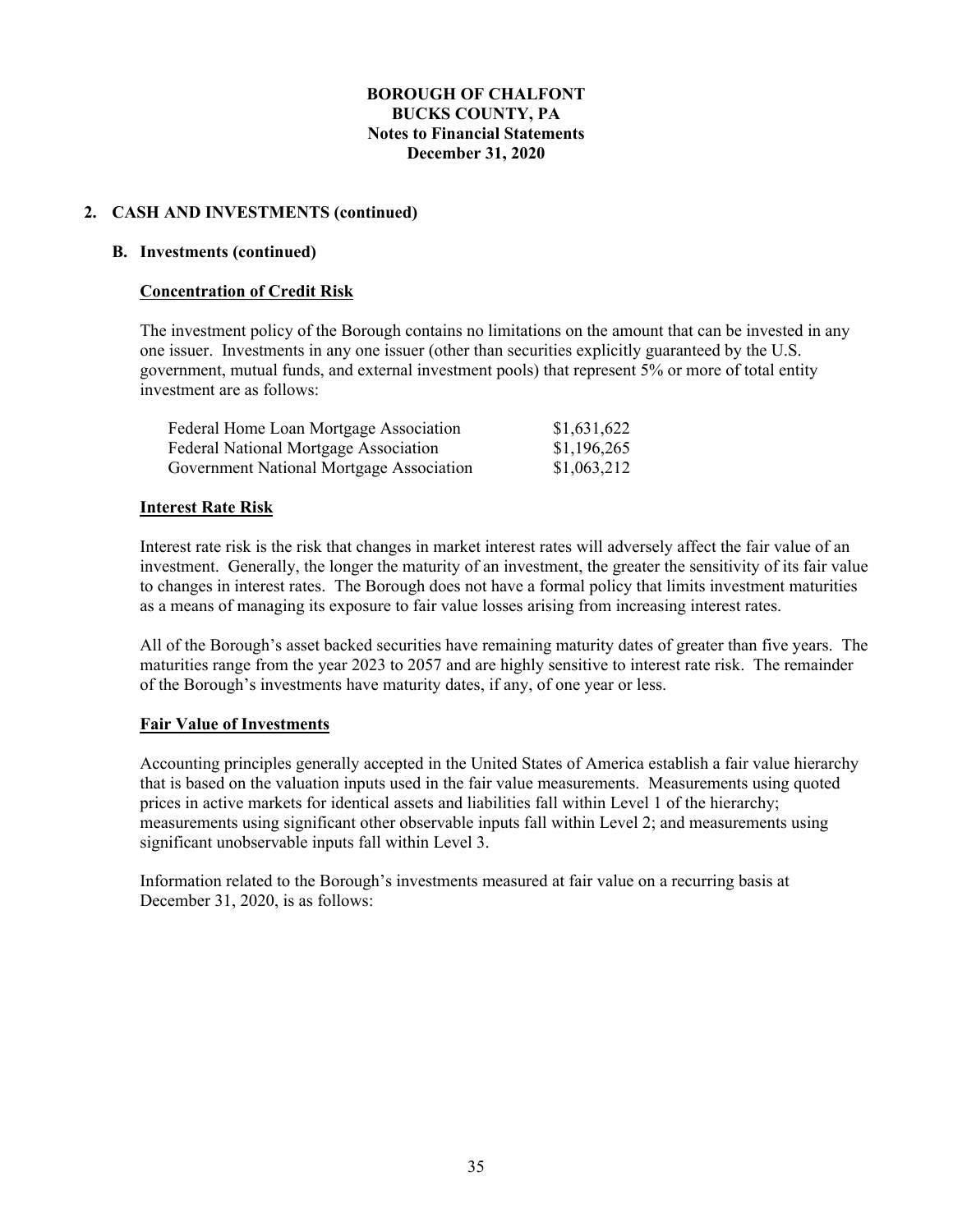#### **2. CASH AND INVESTMENTS (continued)**

# **B. Investments (continued)**

# **Fair Value of Investments (continued)**

|                                             | Fair Value    |     | <b>Ouoted Prices in</b><br><b>Active Markets</b><br>for Identical<br>Assets<br>(Level 1) |   | Significant Other<br>Observable<br>Inputs<br>(Level 2) | Significant<br>Unobservable<br>Inputs<br>(Level 3) |  |
|---------------------------------------------|---------------|-----|------------------------------------------------------------------------------------------|---|--------------------------------------------------------|----------------------------------------------------|--|
| Governmental Funds Investments              |               |     |                                                                                          |   |                                                        |                                                    |  |
| Federal Home Loan Mortgage Association      | \$1,631,622   | \$  |                                                                                          |   | \$1,631,622                                            | \$                                                 |  |
| Federal National Mortgage Association       | 1,196,265     |     |                                                                                          |   | 1,196,265                                              |                                                    |  |
| Governmental National Mortgage Association  | 1,063,212     |     |                                                                                          |   | 1,063,212                                              |                                                    |  |
| Money Market Funds                          | 421,413       |     | 421,413                                                                                  |   |                                                        |                                                    |  |
| <b>Total Governmental Funds Investments</b> | \$4,312,512   | S   | 421,413                                                                                  |   | \$ 3,891,099                                           | S                                                  |  |
| <b>Fiduciary Funds Investments</b>          |               |     |                                                                                          |   |                                                        |                                                    |  |
| Fixed Income Mutual Funds                   | \$<br>156,565 | \$. | 156,565                                                                                  | S |                                                        | \$                                                 |  |
| <b>Equity Mutual Funds</b>                  | 784,175       |     | 784,175                                                                                  |   |                                                        |                                                    |  |
| <b>Total Fiduciary Fund Investments</b>     | 940,740       | S   | 940,740                                                                                  | S |                                                        | S                                                  |  |

#### **3. PROPERTY TAXES**

Real estate taxes are levied on March 1, based on assessed values established by the Bucks County Board of Assessments. Real property in the Borough was originally assessed at \$52,765,900 for 2020. Property taxes attach as an enforceable lien on property as of January 15 of the following year. The Borough receives all tax collections through its tax collector.

The Borough is permitted to levy up to 30 mills of assessed property valuation for general government purposes and 3 mills for fire protection purposes. In 2020, the Borough's tax rate was 13.75 mills for general governmental purposes, 2.75 mills for debt service, 1.25 mills for fire protection purposes, and 0.5 mills for ambulance services.

The Borough bills and collects its own property taxes, as well as property taxes for Bucks County attributable to Borough residents.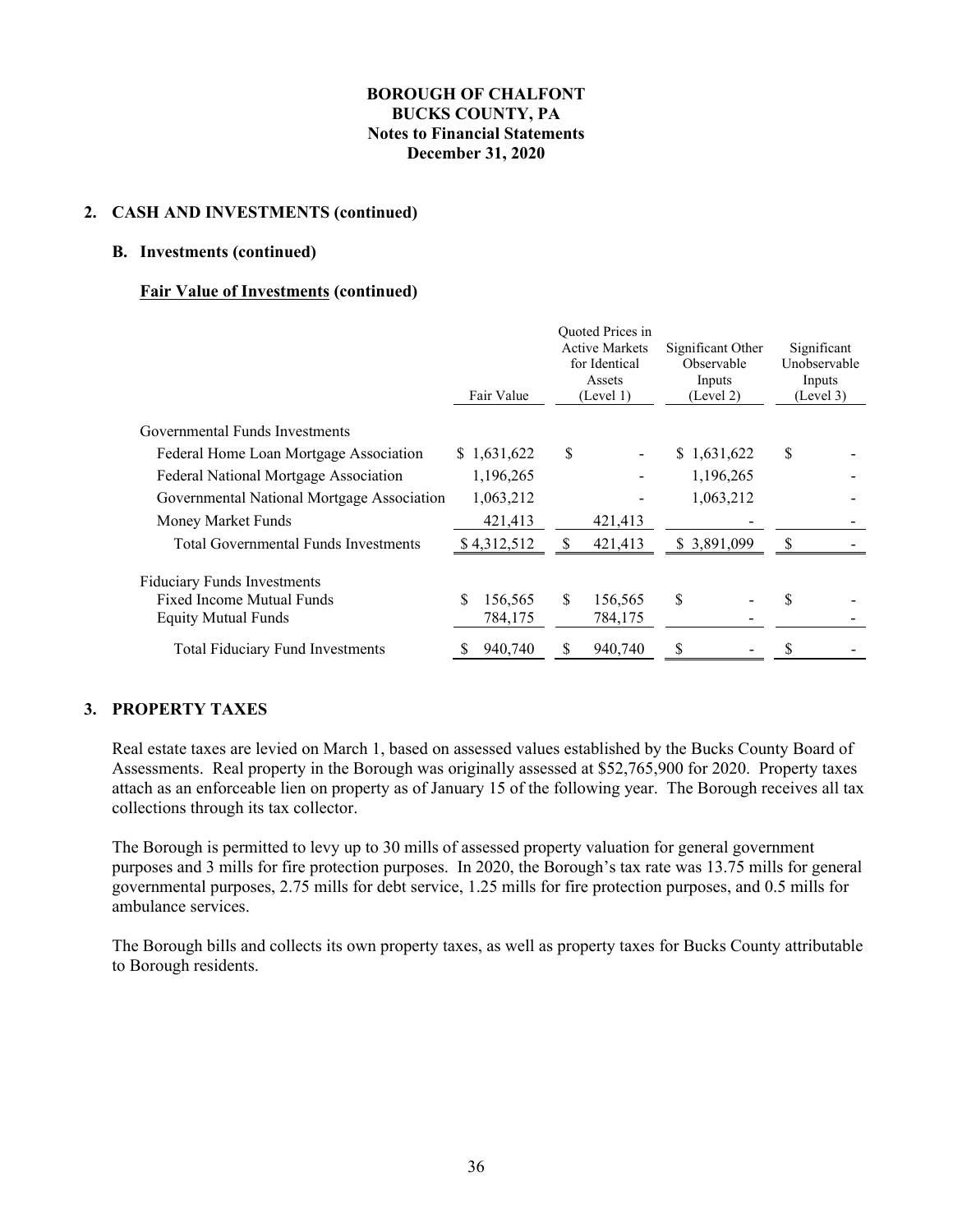### **4. CAPITAL ASSETS**

Capital asset activity for the year ended December 31, 2020, was as follows:

|                                       | Balance<br>1/1/20 | Additions        | Disposals          | Balance<br>12/31/20 |
|---------------------------------------|-------------------|------------------|--------------------|---------------------|
| <b>Assets Not Being Depreciated</b>   |                   |                  |                    |                     |
| Land                                  | \$<br>821,450     | $\mathsf{\$}$    | $\mathcal{S}$      | \$<br>821,450       |
| <b>Conservation Easements</b>         | 173,000           |                  |                    | 173,000             |
| Depreciable Assets                    |                   |                  |                    |                     |
| Land and Park Improvements            | 2,299,295         | 150,268          |                    | 2,449,563           |
| Buildings and Improvements            | 2,976,846         | 3,500            |                    | 2,980,346           |
| Vehicles                              | 716,056           |                  |                    | 716,056             |
| Machinery and Equipment               | 213,957           | 211,694          | 4,414              | 421,237             |
| Furniture                             | 6,631             |                  |                    | 6,631               |
| Infrastructure                        | 3,903,821         | 15,800           |                    | 3,919,621           |
| <b>Total at Historical Cost</b>       | 11,111,056        | 381,262          | 4,414              | 11,487,904          |
| Less Accumulated Depreciation         |                   |                  |                    |                     |
| Land and Park Improvements            | 814,643           | 107,685          |                    | 922,328             |
| Buildings and Improvements            | 820,822           | 120,938          |                    | 941,760             |
| Vehicles                              | 563,907           | 68,990           |                    | 632,897             |
| Machinery and Equipment               | 135,955           | 23,779           | 4,414              | 155,320             |
| Furniture                             | 6,462             | 155              |                    | 6,617               |
| Infrastructure                        | 1,359,319         | 182,287          |                    | 1,541,606           |
| <b>Total Accumulated Depreciation</b> | 3,701,108         | 503,834          | 4,414              | 4,200,528           |
| <b>Total Net Capital Assets</b>       | \$7,409,948       | (122, 572)<br>\$ | \$<br>$\mathbf{0}$ | \$7,287,376         |

Depreciation expense was charged to governmental activities as follows:

| General Government                | \$283,718 |
|-----------------------------------|-----------|
| Highway Maintenance               | 115,613   |
| Parks and Recreation              | 104,503   |
|                                   |           |
| <b>Total Depreciation Expense</b> | \$503,834 |
|                                   |           |

#### **5. EQUITY INTEREST IN JOINT VENTURE**

As part of the intermunicipal agreement for police services (see Note 1), the Borough and the two other municipalities agreed to authorize and facilitate the construction of new police headquarters. As of December 31, 2020, the Borough had paid \$361,575 toward this construction and has recorded an asset, equity interest in joint venture. The Borough's share of this construction is estimated to be \$1,500,000, and they have borrowed \$1,200,000 to finance most of the cost. In the event of a dissolution of the agreement, the Borough would receive its share of the property value.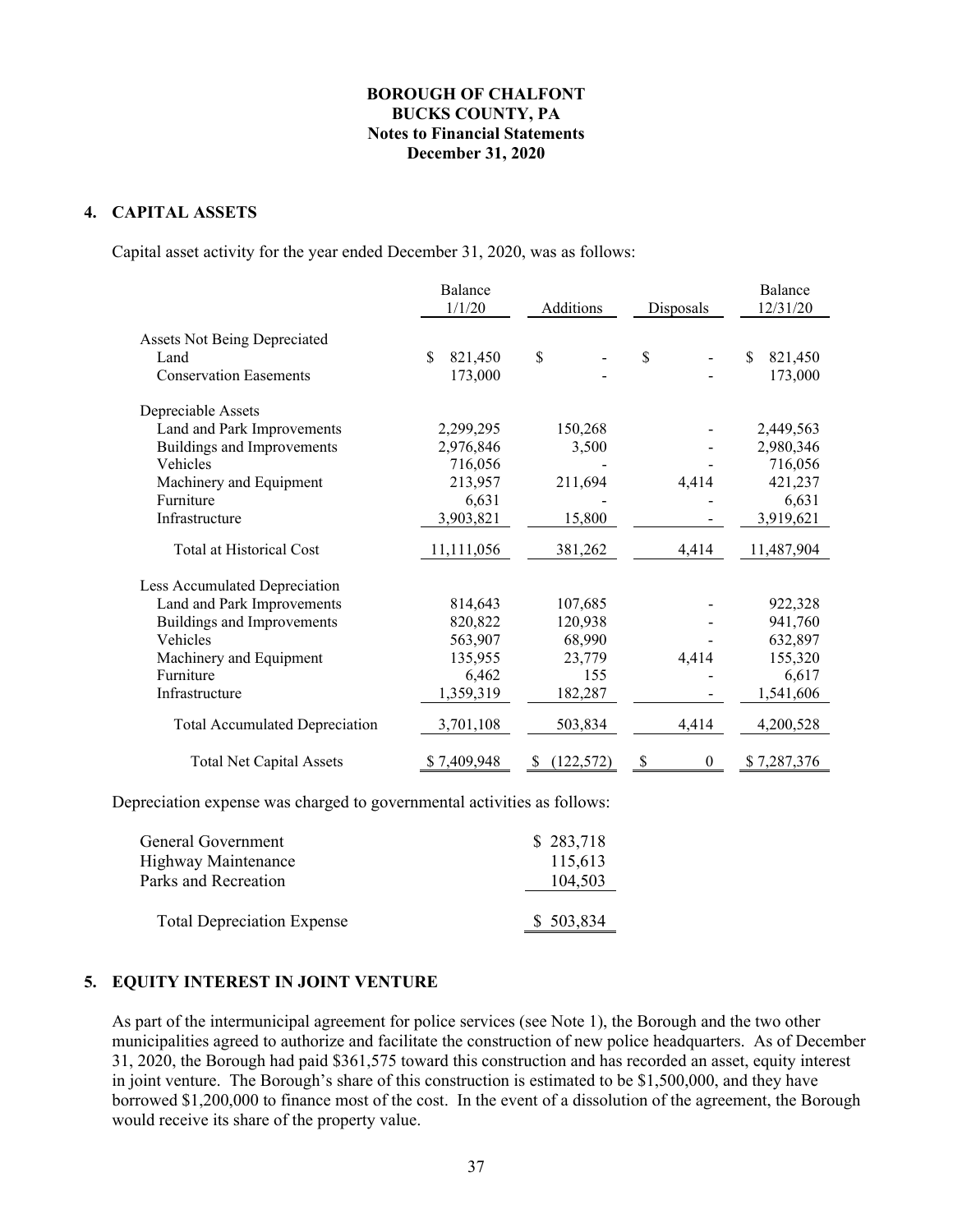## **6. LONG-TERM OBLIGATIONS**

The Borough's General Long-Term Obligations changed during the year as follows:

|                                 | Balance at<br>1/1/2020 | Additions                      | Reductions    | Balance at<br>12/31/2020 |               | Due within<br>One Year |
|---------------------------------|------------------------|--------------------------------|---------------|--------------------------|---------------|------------------------|
|                                 |                        |                                |               |                          |               |                        |
| <b>General Obligation Notes</b> |                        |                                |               |                          |               |                        |
| 2014 General Obligation Note    | 242,000<br>S           | \$<br>$\overline{\phantom{0}}$ | \$<br>13,000  | 229,000<br>S             | <sup>\$</sup> | 13,000                 |
| 2018 General Obligation Note    | 250,000                | $\overline{\phantom{0}}$       | 12,000        | 238,000                  |               | 12,000                 |
| 2019 General Obligation Note    | 1,200,000              |                                | 51,000        | 1,149,000                |               | 51,000                 |
| Notes from Direct Borrowings    |                        |                                |               |                          |               |                        |
| Truck Loan                      | 7.019                  |                                | 7.019         |                          |               |                        |
| Truck Loan                      | 87,887                 |                                | 30,123        | 57,764                   |               | 31,093                 |
| Wheel Loader Loan               | 44,190                 |                                | 19,271        | 24,919                   |               | 19,860                 |
| Subtotal                        | 1,831,096              |                                | 132.413       | 1,698,683                |               | 126,953                |
| Compensated Absences and        |                        |                                |               |                          |               |                        |
| Severance                       | 9,363                  | 3,839                          |               | 13,202                   |               |                        |
|                                 | 1,840,459              | \$<br>3,839                    | \$<br>132,413 | \$1,711,885              | \$            | 126,953                |

#### **2014 General Obligation Note**

On July 25, 2014, the Borough issued a General Obligation Note in the amount of \$300,000 through the Delaware Valley Regional Finance Authority. Additionally, the Borough executed a fixed rate swap agreement, which fixed its interest rate at 2.98% (see Note 13). Principal payments are due on July 25 of each year as shown below. The note was issued for the purpose of acquiring property, and making renovations to Borough buildings and parking lots and was issued as non-electoral debt. The Borough has pledged its full faith, credit, and taxing power, and is required to include in its budget for each year the amount of debt service on the note which will be payable in such fiscal year. The debt service requirements are as follows:

|               |                  |                | Total            |
|---------------|------------------|----------------|------------------|
| Year          | Principal        | Interest       | Debt Service     |
| 2021          | 13,000<br>S      | \$<br>6,824    | 19,824<br>\$     |
| 2022          | 14,000           | 6,437          | 20,437           |
| 2023<br>2024  | 14,000<br>15,000 | 6,019<br>5,603 | 20,019<br>20,603 |
| 2025          | 15,000           | 5,156          | 20,156           |
| $2026 - 2030$ | 82,000           | 18,863         | 100,863          |
| $2031 - 2034$ | 76,000           | 5,751          | 81,751           |
|               | \$229,000        | 54,653         | 283,653          |

Interest expense was \$7,050 for the year.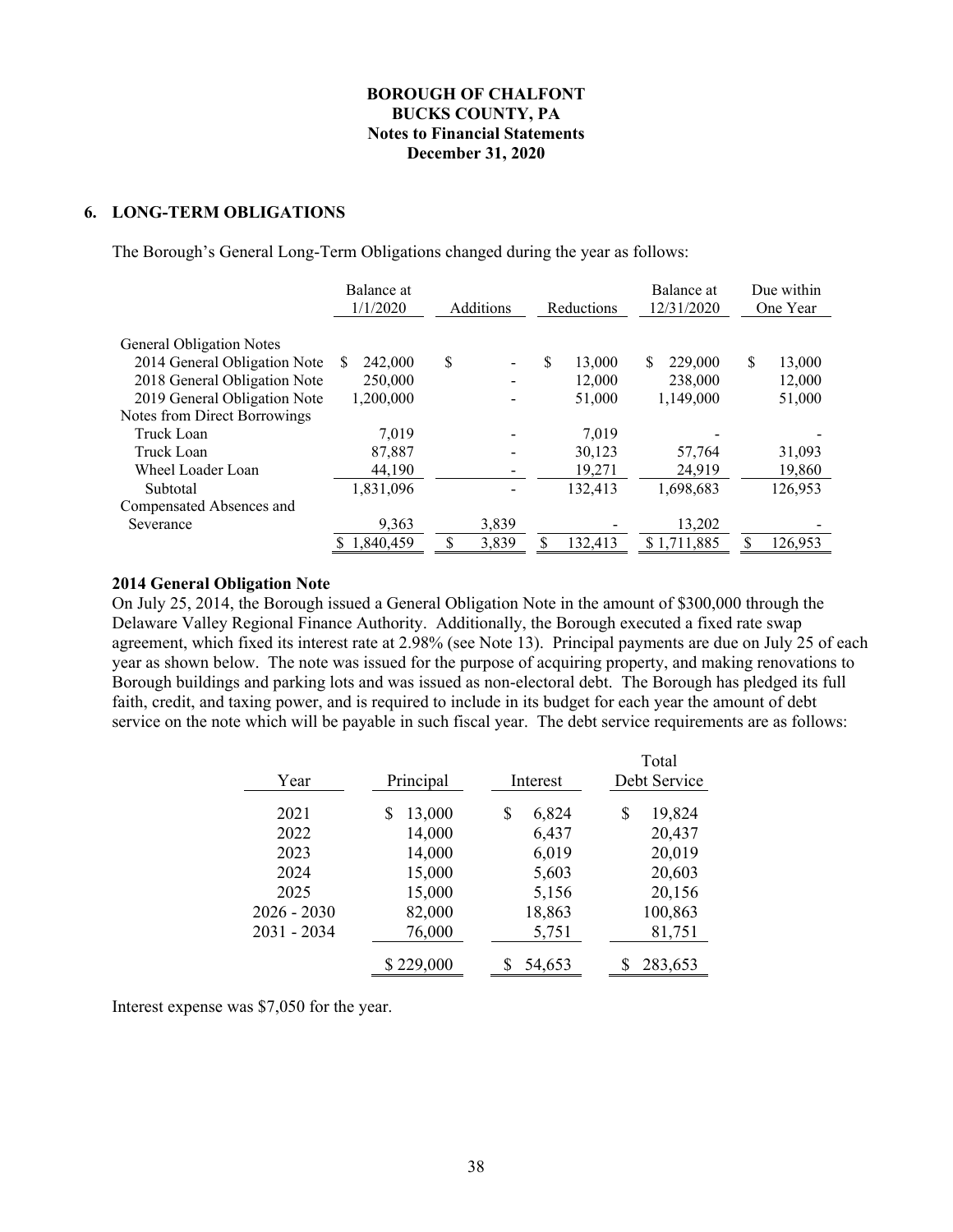#### **6. LONG-TERM OBLIGATIONS (continued)**

#### **2018 General Obligation Note**

On April 27, 2018, the Borough issued a General Obligation Note in the amount of \$1,260,000 through the Delaware Valley Regional Finance Authority, but only drew down \$900,000. The note was issued for the purpose of making renovations to Borough buildings and parking lots and was issued as non-electoral debt. The Borough has pledged its full faith, credit, and taxing power, and is required to include in its budget for each year the amount of debt service on the note which will be payable in such fiscal year. Principal payments are due on October 25 of each year as shown below. In 2019, the Borough paid an additional \$640,000 of principal after grant funds were received for the building renovations. Additionally, in 2019, the Borough executed a fixed rate swap agreement on the remaining \$250,000 balance on this note, which fixed its interest rate at 1.809% (see Note 13). The debt service requirements are as follows:

|               |                       |                      | Total                  |
|---------------|-----------------------|----------------------|------------------------|
| Year          | Principal             | Interest             | Debt Service           |
| 2021<br>2022  | 12,000<br>S<br>12,000 | \$<br>4,306<br>4,088 | \$<br>16,306<br>16,088 |
| 2023          | 13,000                | 3,871                | 16,871                 |
| 2024          | 13,000                | 3,636                | 16,636                 |
| 2025          | 13,000                | 3,401                | 16,401                 |
| $2026 - 2030$ | 68,000                | 13,423               | 81,423                 |
| $2031 - 2035$ | 75,000                | 7,037                | 82,037                 |
| $2036 - 2037$ | 32,000                | 868                  | 32,868                 |
|               | \$238,000             | 40,630               | 278,630                |

Interest expense was \$4,486 for the year.

#### **2019 General Obligation Note**

On November 13, 2019, the Borough issued a General Obligation Note in the amount of \$1,200,000 through the Delaware Valley Regional Finance Authority. Principal payments are due on October 25 of each year as shown below. Additionally, the Borough executed a fixed rate swap agreement on this note, which fixed its interest rate at 1.809% (see Note 13). The note was issued for the purpose of contributing its share of the costs of the Central Bucks Regional Police Headquarters, and was issued as non-electoral debt. The Borough has pledged its full faith, credit, and taxing power, and is required to include in its budget for each year the amount of debt service on the note which will be payable in such fiscal year.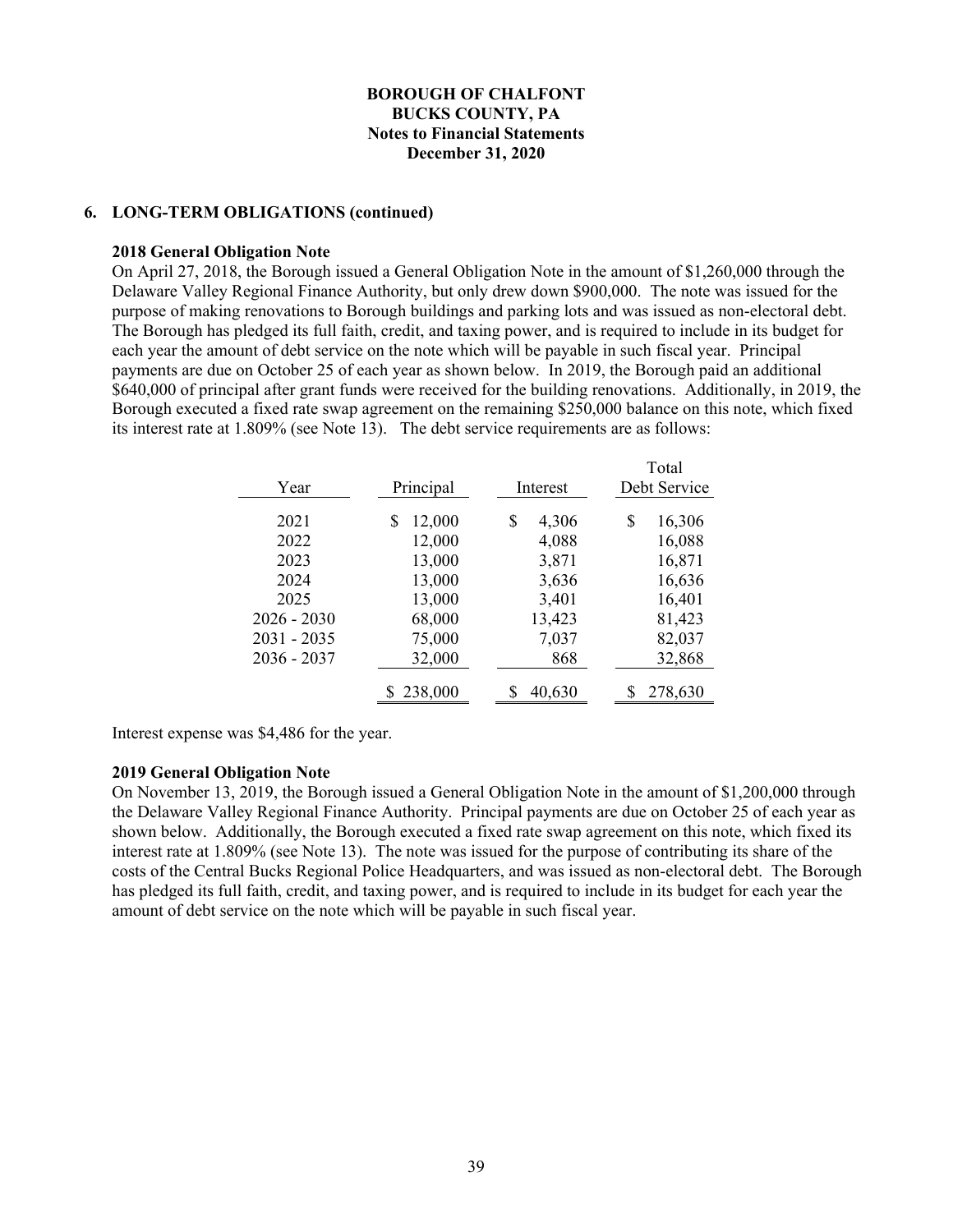#### **6. LONG-TERM OBLIGATIONS (continued)**

#### **2019 General Obligation Note (continued)**

The debt service requirements, are as follows:

| Year          | Principal    | Interest     | Total<br>Debt Service |
|---------------|--------------|--------------|-----------------------|
| 2021          | \$<br>51,000 | 20,629<br>\$ | \$<br>71,629          |
| 2022          | 52,000       | 19,684       | 71,684                |
| 2023          | 53,000       | 18,723       | 71,723                |
| 2024          | 54,000       | 17,743       | 71,743                |
| 2025          | 55,000       | 16,745       | 71,745                |
| $2026 - 2030$ | 290,000      | 68,124       | 358,124               |
| $2031 - 2035$ | 318,000      | 40,341       | 358,341               |
| $2036 - 2039$ | 276,000      | 10,694       | 286,694               |
|               | \$1,149,000  | 212,683      | \$1,361,683           |

Interest expense was \$21,554 for the year.

#### **Truck Loan**

In August 2016, the Borough signed a note with Penn Community Bank for \$35,508 for the purchase of a public works truck. Beginning in September 2016, the note was payable in equal monthly installments of \$791, including interest of 3.25% per annum. This note was paid in full in 2020.

Interest expense was \$97 for the year.

#### **Truck Loan**

In February 2017, the Borough signed a note with Penn Community Bank for \$150,000 for the purchase of an International 7400 SFA Truck. Beginning in September 2017, the note is payable in equal monthly installments of \$2,706, including interest of 3.11% per annum, through October 2022.

|              |                    |              | Total            |
|--------------|--------------------|--------------|------------------|
| Year         | Principal          | Interest     | Debt Service     |
| 2021<br>2022 | \$31,093<br>26,671 | 1,374<br>386 | 32,467<br>27,057 |
|              | 57,764             | 1,760        | 59,524           |

Interest expense was \$2,346 for the year.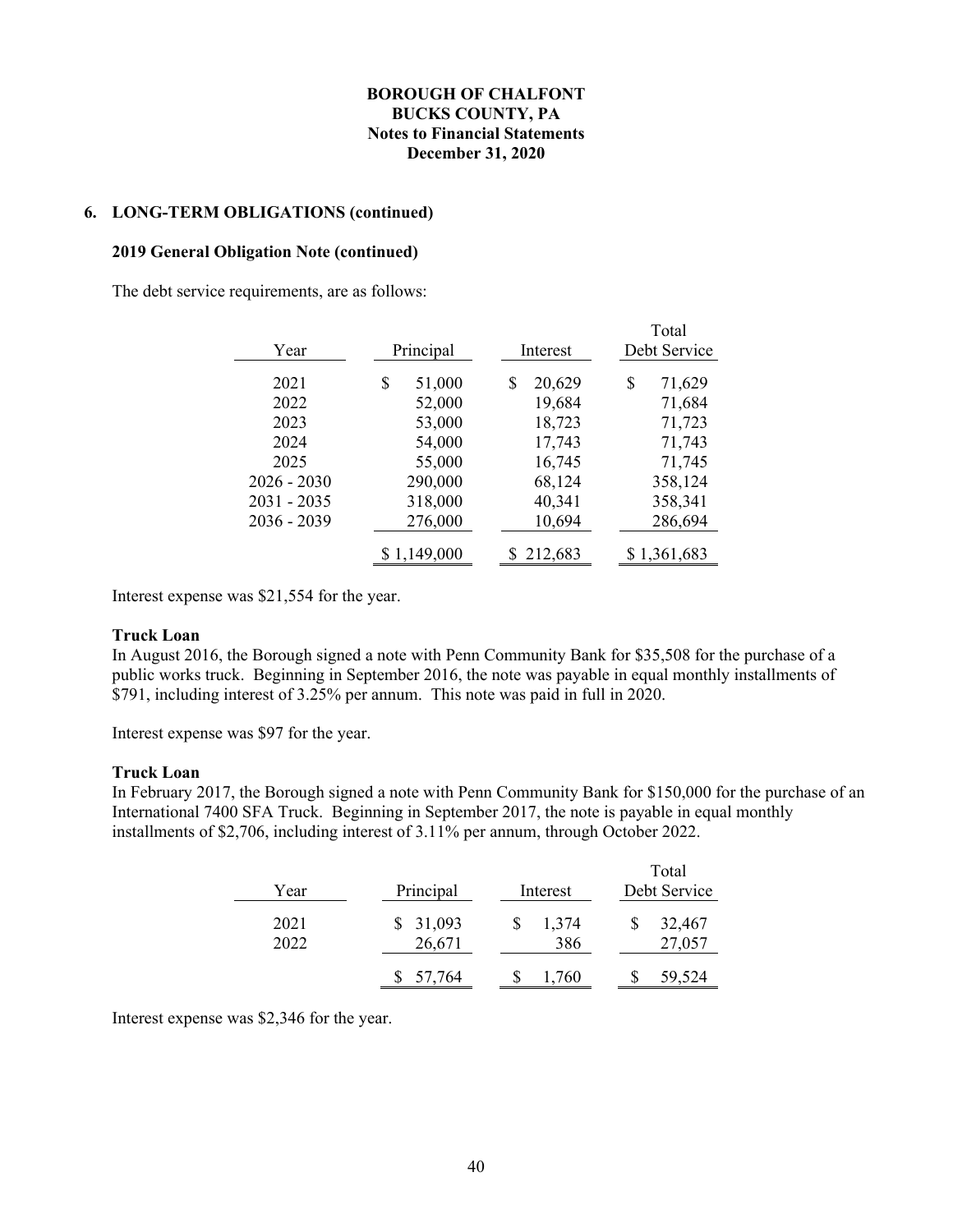#### **6. LONG-TERM OBLIGATIONS (continued)**

#### **Wheel Loader Loan**

In February 2017, the Borough signed a note with Penn Community Bank for \$94,313 for the purchase of an Avanti Compact Wheel Loader. Beginning in April 2017, the note is payable in equal monthly installments of \$1,694, including interest of 2.95% per annum, through March 2022.

| Year | Principal | Interest | Total<br>Debt Service |
|------|-----------|----------|-----------------------|
| 2021 | 19,860    | 474      | 20,334                |
| 2022 | 5,059     | 25       | 5,084                 |
|      | 24,919    | 499      | 25,418                |

Interest expense was \$1,063 for the year.

# **7. PERMIT DEPOSIT**

In October 2014, the Borough purchased a property from the North Wales Authority. The purchase price was \$465,000, and was paid in the form of \$250,000 cash and \$215,000 in credits to the Authority. For 15 years from the date of the sale, the Borough will waive any permit fees incurred by the Authority, up to \$215,000. This deposit is classified as a long-term liability on the statement of net position. During the year ended December 31, 2020, the Authority incurred no permit fees, leaving the balance at \$172,180.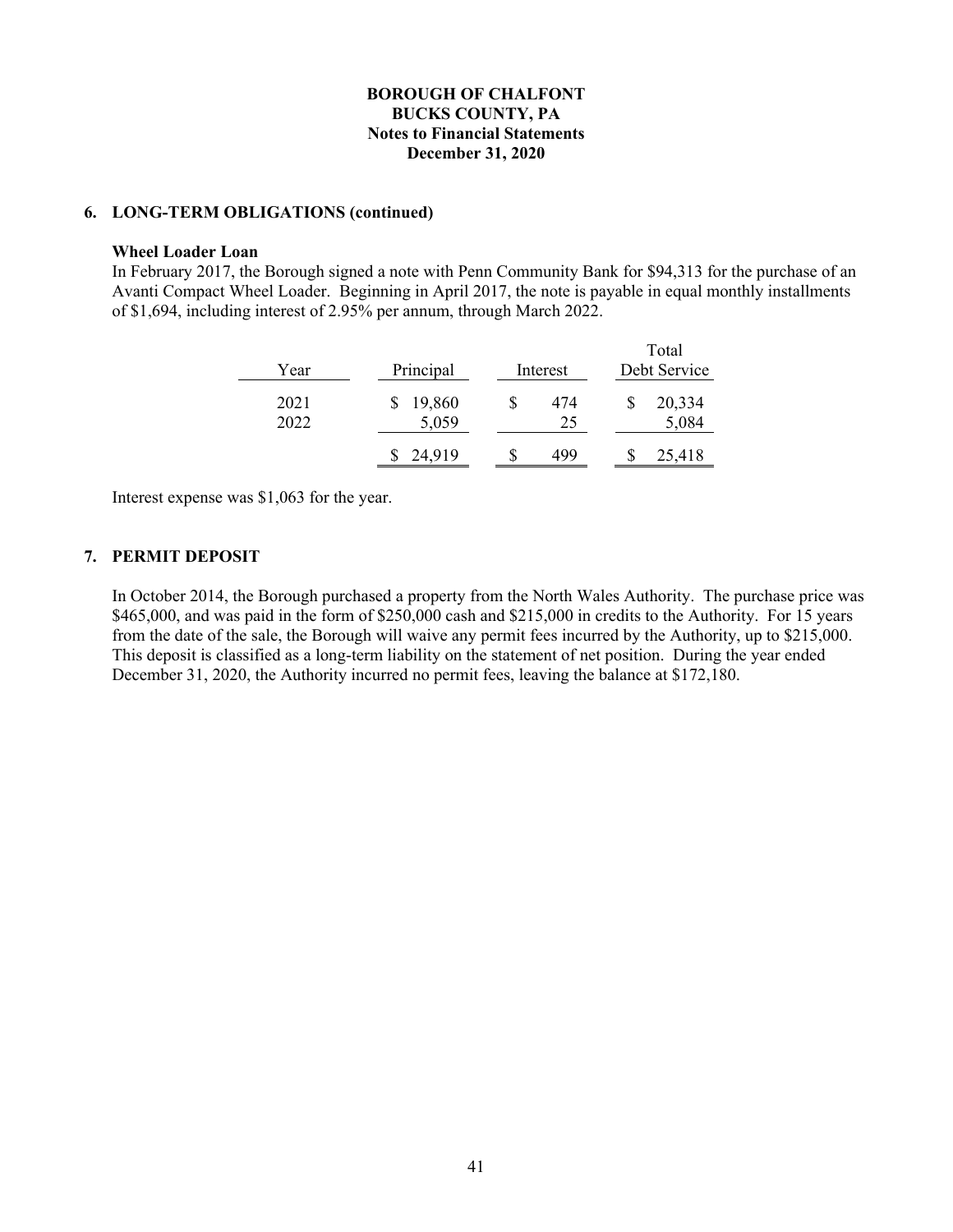#### **8. FUND BALANCE CLASSIFICATIONS**

|                            |              | Capital     |           | Nonmajor      |             |
|----------------------------|--------------|-------------|-----------|---------------|-------------|
|                            |              | Reserve     | Equipment | Governmental  |             |
|                            | General Fund | Fund        | Fund      | Funds         | Total       |
| Restricted for:            |              |             |           |               |             |
| Fire and EMS Services      | \$           | \$          | \$        | S<br>631      | \$<br>631   |
| Debt Service               |              |             |           | 5,712         | 5,712       |
| Highway Improvements       |              |             |           | 88,440        | 88,440      |
|                            |              |             |           | 94,783        | 94,783      |
| Committed for:             |              |             |           |               |             |
| Capital Expenditures       |              | 4,312,512   | 933,627   |               | 5,246,139   |
| Recreation                 |              |             |           | 152,905       | 152,905     |
|                            |              | 4,312,512   | 933,627   | 152,905       | 5,399,044   |
| Unassigned                 | 1,145,209    |             |           |               | 1,145,209   |
| <b>Total Fund Balances</b> | \$1,145,209  | \$4,312,512 | 933,627   | \$<br>247,688 | \$6,639,036 |

#### **9. INTERFUND TRANSACTIONS**

Interfund transactions are as follows:

| Purpose                    | Receivable Fund | Payable Fund    |           |
|----------------------------|-----------------|-----------------|-----------|
| Due to/from                |                 |                 |           |
| Capital Costs Advanced     | General         | Capital         | \$264,359 |
| Funds Advanced             | Nonmajor Funds  | General         | \$531     |
| Escrow Funds               | General         | Custodial       | \$11,356  |
| <b>Operating Transfers</b> |                 |                 |           |
| Capital Purchases          | Capital         | General         | \$91,496  |
| Capital Purchases          | Nonmajor Funds  | General         | \$8,206   |
| Capital Projects           | General         | Capital Reserve | \$70,500  |

#### **10. FIDUCIARY FUNDS - DEFERRED COMPENSATION FUND**

The Borough has a deferred compensation plan, which is available to its employees. The Plan, which is designed under the provisions of Section 457 of the Internal Revenue Code, permits employees to make voluntary salary reduction contributions, which are excluded from federal taxable income.

Prior to 1998, all amounts of compensation deferred under the Plan, all property and rights purchased with those amounts, and all income attributable to those amounts, property, or rights were (until paid or made available to the employee or other beneficiary) solely the property and rights of the Borough (without being restricted to the provisions of benefits under the Plan), subject to the claims of the Borough's general creditors. Participants' rights under the Plan were equal to those of general creditors of the Borough in an amount equal to the fair market value of the deferred account for each participant.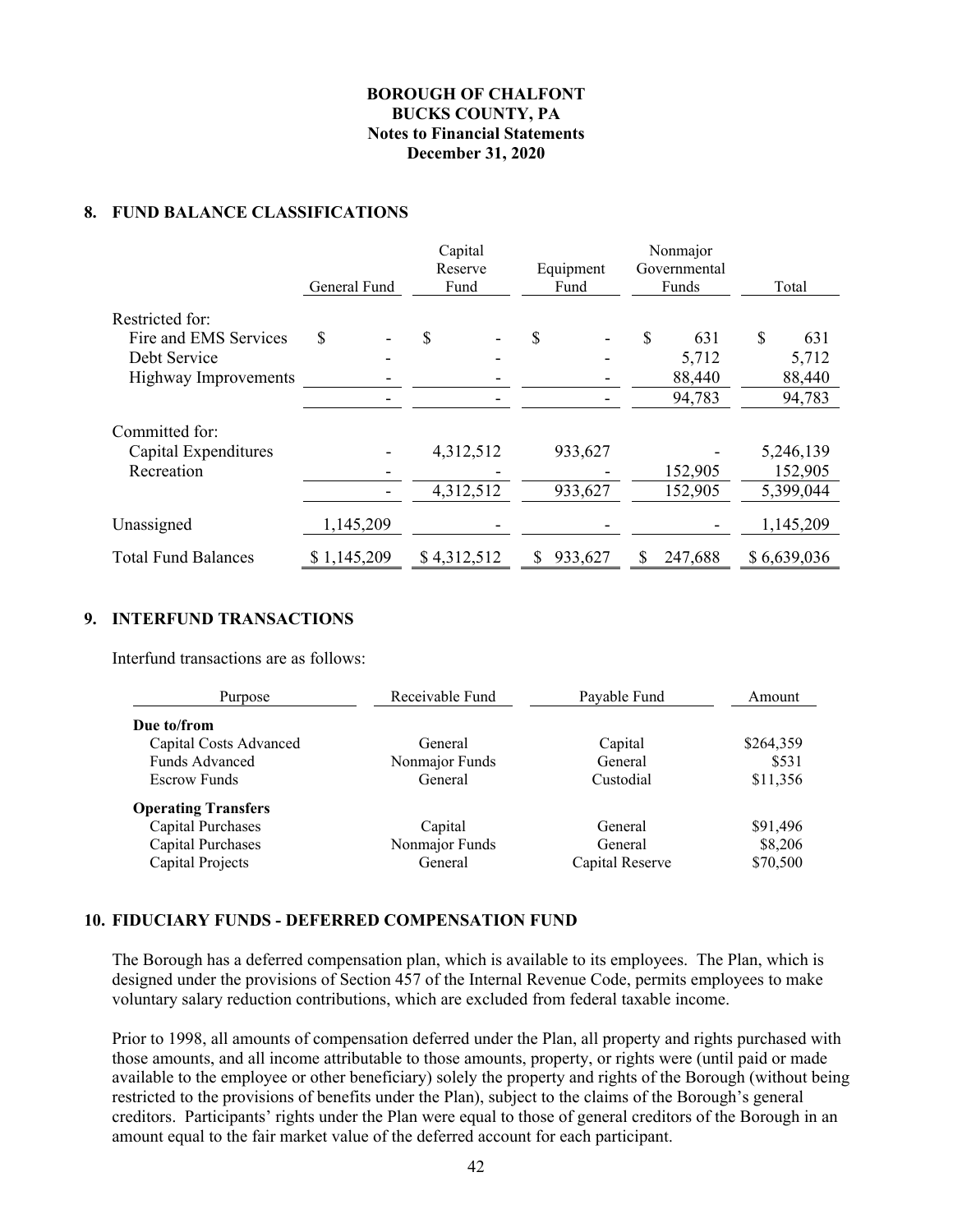#### **10. FIDUCIARY FUNDS - DEFERRED COMPENSATION FUND (continued)**

During 1998, the Borough amended the Plan in accordance with recent IRS amendments of IRC Section 457(g). As a result of the amendment, assets of the Plan are now placed in trust for the exclusive benefit of participants and their beneficiaries. IRC Section  $457(g)$  states that the Borough no longer owns the amounts deferred by employees, including the related earnings thereon. Accordingly, the assets and the corresponding liability for the compensation deferred by Plan participants, including earnings, are no longer reported in the financial statements of the Borough.

#### **11. LEASES**

#### **Railroad Station**

The Borough leases certain land and building known as the Chalfont Railroad Station from the Southeastern Pennsylvania Transportation Authority (SEPTA). Under the terms of the lease agreement, which began in August 1990, the Borough is liable for minimum lease payments of \$1 annually. The lease extends until cancelled, with notice, by either party. Leasehold improvements totaling \$91,614 have been made to the station to date. Of the improvements, \$66,084 was funded by the Community Development Block Grants received in prior years.

#### **101 North Main Street**

In 2017, the Borough entered into an agreement to lease space in the old firehouse to a local creamery. The Borough redeveloped this property in 2018 using state grant funds. The lease term began in January 2019. Additionally, the Borough agreed to the lessee's request for rent abatements for the months of January through March for the six year lease term. Rental payments of \$19,800 were received during the year ended December 31, 2020.

# **12. BOROUGH OF CHALFONT NON-UNIFORM PENSION PLAN**

#### **A. Plan Description**

The Borough of Chalfont Non-Uniform Pension Plan (the Plan) was established by the Borough to provide pension benefits for its full-time, non-uniformed employees. The Plan is a single-employer plan. Assets are held separately and may only be used for the payment of benefits to members of the Plan. The Plan's assets are managed by CBIZ InR Advisory Services.

The Plan is part of the Borough's reporting entity and is included in the Borough's financial report as a pension trust fund.

The Plan is a defined contribution plan. In a defined contribution plan, the benefits to be received by an employee depend solely on the amount contributed to the participant's account and related returns on investments of those contributions. Participants direct the investment of all contributions into the investment options offered by the Plan.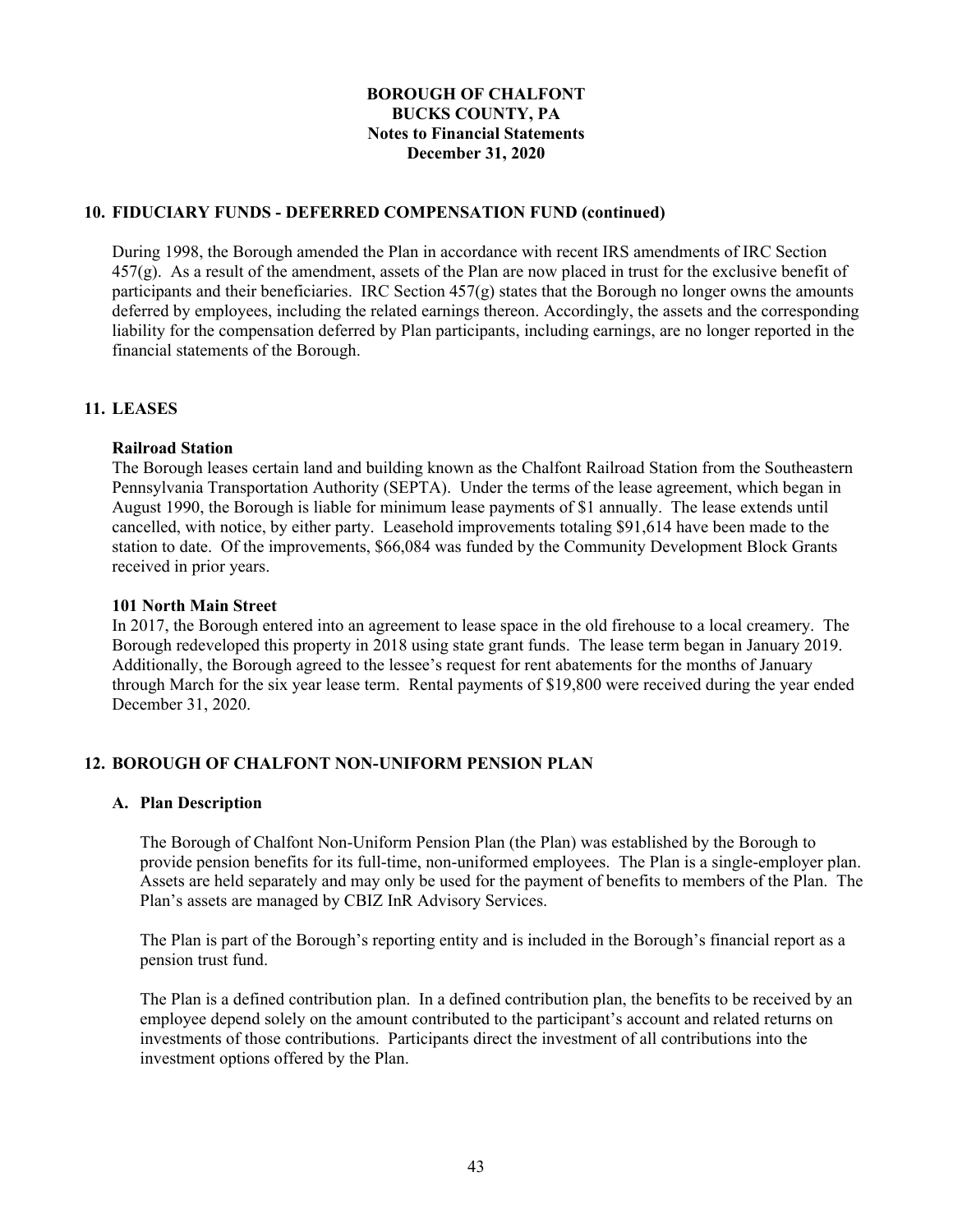# **12. BOROUGH OF CHALFONT NON-UNIFORM PENSION PLAN (continued)**

#### **A. Plan Description (continued)**

Each year the Borough will contribute into the Plan for each eligible participant, an amount equal to 8% of their total compensation, using State Aid received from the Commonwealth of Pennsylvania. These contributions are made on a quarterly basis. To the extent that these fundings are not adequate to cover the Borough's obligation to the Plan, the Borough would then be required to contribute.

In addition to the Borough contribution made to the participant's account, their account will be credited with the investment earnings or losses on their investments. Participants who terminate for reasons other than death, disability, or retirement would not share in the allocations of contributions, earnings, or losses for the Plan year in which they terminate.

Retirement age is 65 years old with 10 years of service under the Plan. Employees are fully vested after five years of service. Amounts forfeited by employees who leave prior to five years of service are allocated to the remaining Plan participants.

The Borough made contributions of \$22,521 to the plan during the year ended December 31, 2020.

#### **B. Significant Accounting Policies and Plan Asset Matters**

The Borough's financial statements of the Plan's activity are included in the Borough's financial report as a pension trust fund. The Plan's financial statements are presented on the accrual basis of accounting.

Investments at December 31, 2020, in the amount of \$940,740 consisted entirely of mutual funds, which fall in Level 1 of the fair value hierarchy.

Individual investments comprising greater than 5% of the Plan's net assets at December 31, 2020, consisted of the following:

|                                          | Fair Value |
|------------------------------------------|------------|
| Vanguard Total Bond Market Index         | \$156,565  |
| Vanguard Growth Index                    | \$133,402  |
| Vanguard Mid Cap Index                   | \$85,094   |
| Vanguard Small Cap Index                 | \$76,875   |
| Vanguard Total International Stock Index | \$180,049  |
| Vanguard Total Stock Market Index        | \$76,781   |
| Vanguard Value Index                     | \$93,139   |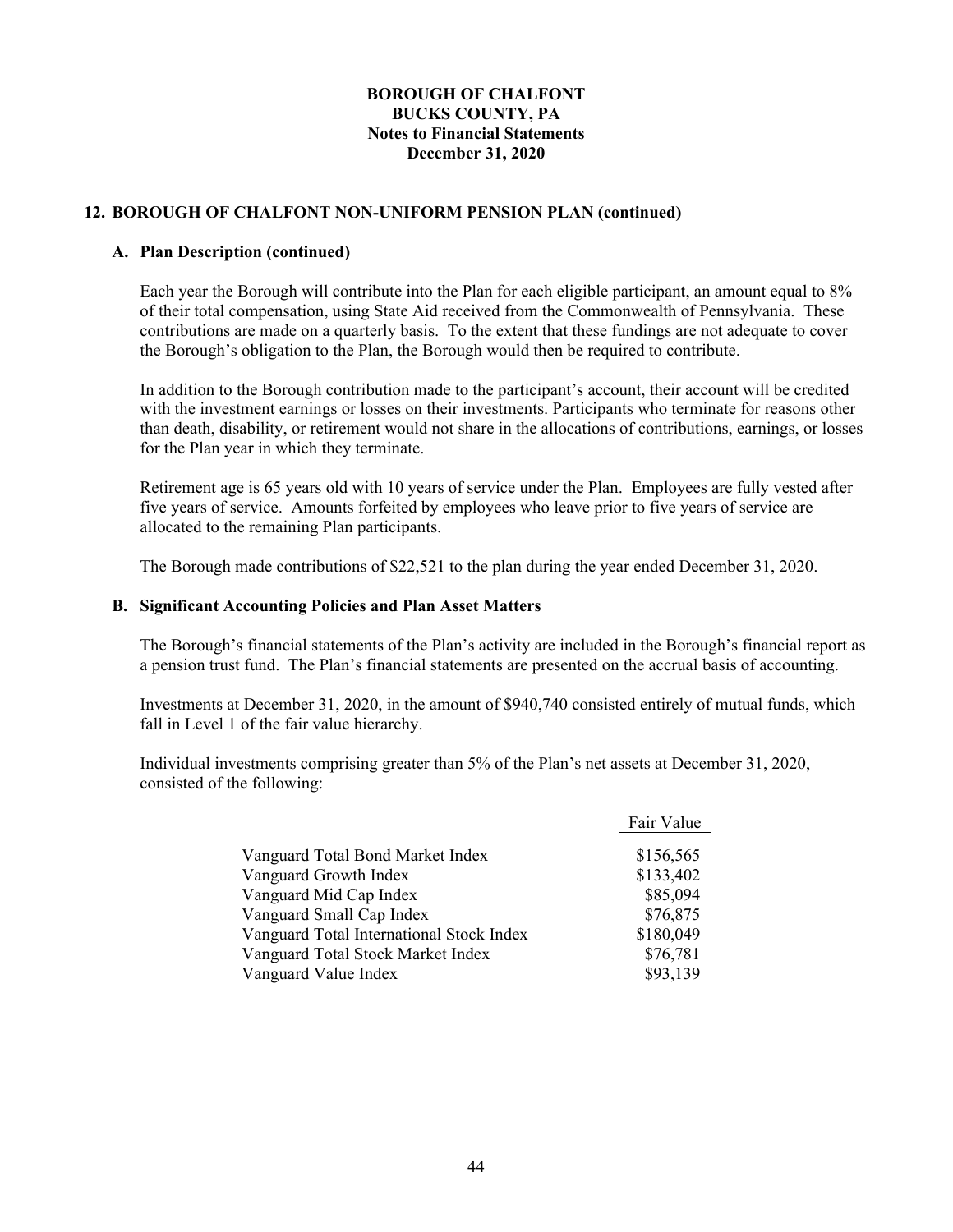#### **13. DERIVATIVE INSTRUMENTS AND HEDGING ACTIVITIES**

As described in Note 6, the Borough entered into three fixed rate swap agreements. The purpose of these agreements is to hedge the risk of change in the interest rates and to assist the Borough in stabilizing the cash flow requirements needed to service the \$300,000 2014 General Obligation Note, the \$250,000 2018 General Obligation Note, and the \$1,200,000 2019 General Obligation Note (also defined as the "notional amounts"). The interest rate swap agreements end on the date concurrent with the final payment of the loans.

Under the interest rate swap agreements, the Borough is required to make monthly interest payments at the fixed interest rates over the remaining term of the loans. The counterparty involved in this swap agreement has received an A+ credit rating from Standard and Poor's.

With the execution of the fixed rate swap agreements and in accordance with GASB 53, "Accounting and Reporting for Derivative Instruments", the Borough accounts for the interest rate swaps as a hedging derivative. The swap agreements have been determined to be effectively hedged under both the consistent critical terms and quantitative methods standards of GASB 53. As such, the changes in fair value of the swap agreements have been reflected as a deferred outflow of resources in the statement of net position. The change in the market value of the interest rate swaps in favor of the bank as of December 31, 2020, were as follows:

|                                        | 2014 GON     | 2018 GON | 2019 GON  | Total               |
|----------------------------------------|--------------|----------|-----------|---------------------|
| Fair Market Value at December 31, 2019 | $\{(13,424)$ | 5,160    | \$ 32,021 | $\frac{\$}{23,757}$ |
| Increase (Decrease) in Market Value    | (16,522)     | (15,098) | (75,263)  | (106, 883)          |
| Fair Market Value at December 31, 2020 | (29,946)     | (9,938)  | (43,242)  | (83, 126)           |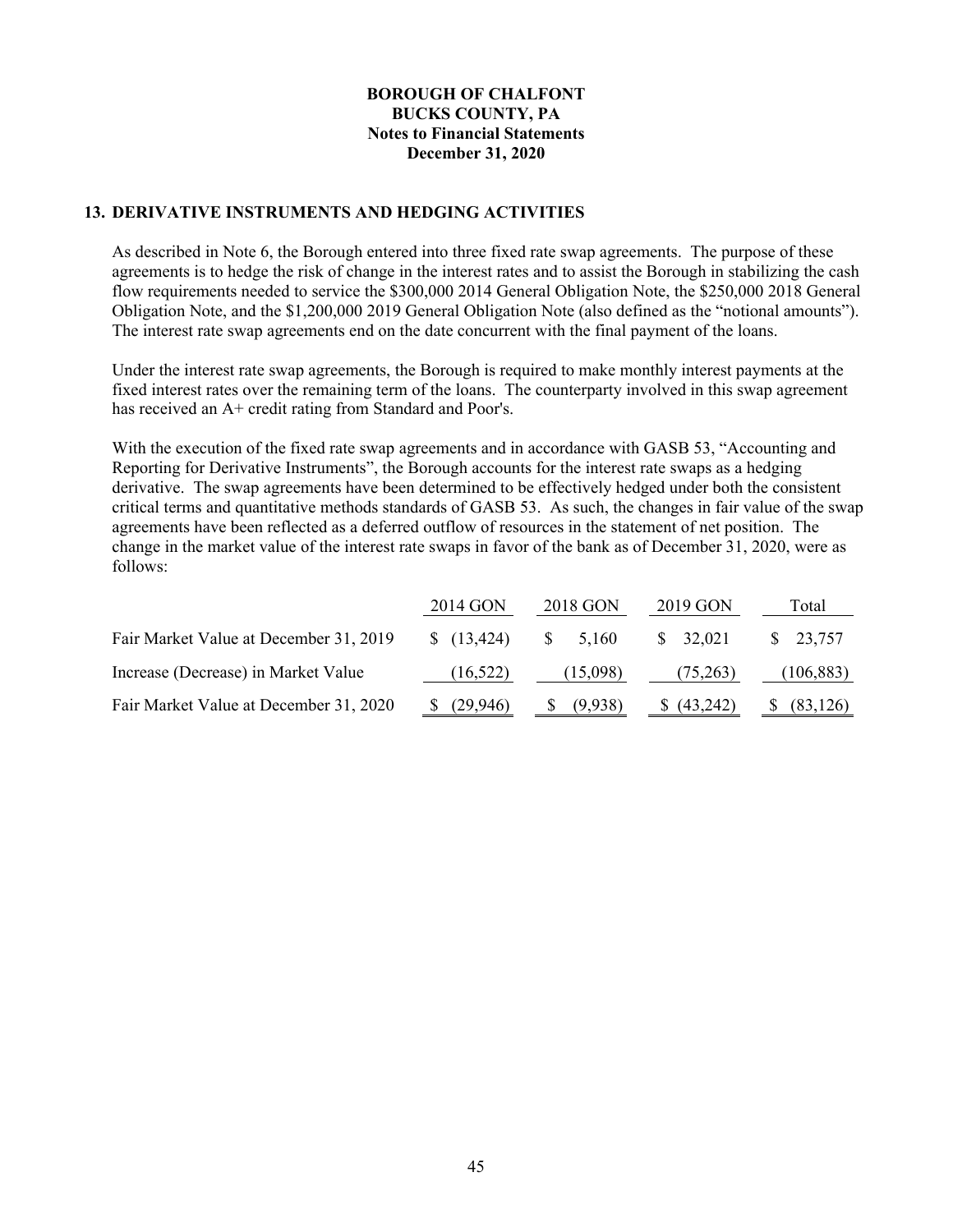#### **14. RISK MANAGEMENT**

The Borough is exposed to various kinds of loss related to limited torts; theft of, and damage to and destruction of assets; errors and omissions; and natural disasters for which the Borough carries commercial insurance.

#### **a. Health Care Coverage**

The Borough participates in the Delaware Valley Health Trust (DVHT). DVHT is a regional risk sharing pool providing health insurance benefits to employees and dependents of participating municipalities.

#### **b. Workers' Compensation Coverage**

The Borough participates in the Delaware Valley Workers' Compensation Trust to provide workers' compensation benefits to its employees.

#### **c. Insurance Coverage**

The Borough participates in the Delaware Valley Property Liability Trust to provide commercial, liability and bonding coverage for the Borough.

Management believes the above coverages are sufficient to preclude any significant uninsured losses to the Borough. There have been no significant reductions in coverage from the prior year.

#### **15. CONTINGENCIES**

The Borough is party to various legal proceedings which normally occur in the course of governmental operations. The financial statements do not include accruals or provisions for loss contingencies that may result from these proceedings. While the outcome of the above-noted proceedings cannot be predicted due to the insurance coverage maintained by the Borough, management feels that any settlement of judgment not covered by insurance would not materially affect the financial condition of the Borough.

#### **16. RECENT ACCOUNTING PRONOUNCEMENT ISSUED, NOT YET EFFECTIVE**

In June 2017, the GASB issued Statement No. 87 – *Leases*. This Statement establishes a single model for lease accounting based on the foundational principle that leases are financings of the right to use an underlying asset. Under the Statement, a lessee is required to recognize a lease liability and an intangible right-to-use lease asset, and a lessor is required to recognize a lease receivable and a deferred inflow of resources. The requirements of this Statement are effective for financial statements for fiscal years beginning after June 15, 2021. Management has not yet determined the effect this update will have on the Borough's financial statements.

#### **17. SUBSEQUENT EVENTS**

Management has evaluated subsequent events through March 9, 2021, the date which the financial statements were available to be issued.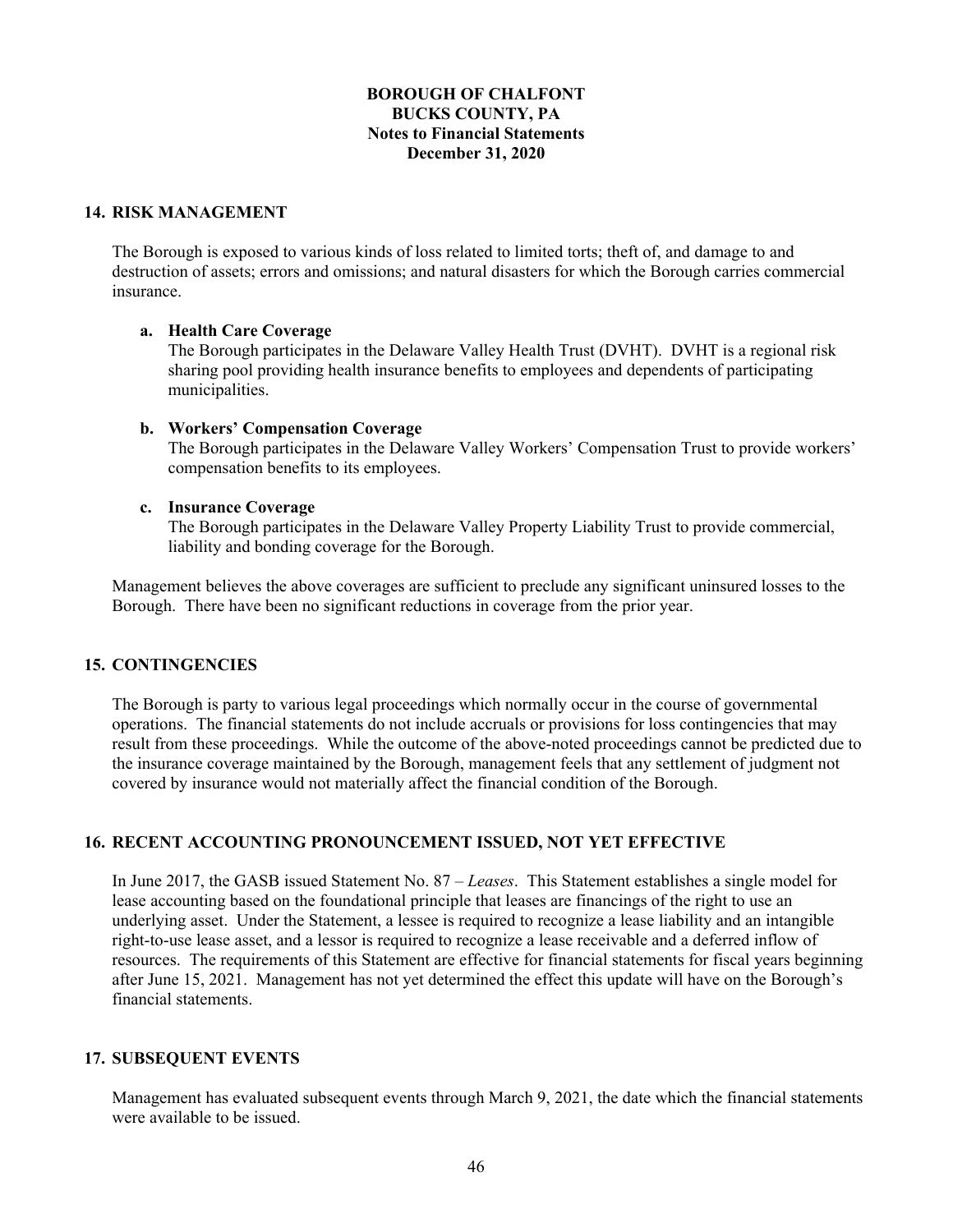# **Year Ended December 31, 2020 BOROUGH OF CHALFONT BUCKS COUNTY, PA Schedule of Revenues, Expenditures, and Changes in Fund Balances Budget and Actual General Fund**

|                                            | Original<br><b>Budget</b> | Actual      | Variance<br>Favorable<br>(Unfavorable) |
|--------------------------------------------|---------------------------|-------------|----------------------------------------|
| <b>Revenues</b>                            |                           |             |                                        |
| Taxes                                      | \$1,716,000               | \$1,864,002 | $\mathbb{S}$<br>148,002                |
| Intergovernmental                          | 68,500                    | 66,129      | (2,371)                                |
| Fines, Licenses and Permits                | 106,000                   | 100,584     | (5,416)                                |
| <b>Charges for Services</b>                | 112,500                   | 152,404     | 39,904                                 |
| <b>Investment Income and Rents</b>         | 132,000                   | 138,607     | 6,607                                  |
| Miscellaneous                              | 10,000                    | 9,837       | (163)                                  |
| <b>Total Revenues</b>                      | 2,145,000                 | 2,331,563   | 186,563                                |
| <b>Expenditures</b>                        |                           |             |                                        |
| <b>General Government</b>                  | 684,206                   | 556,731     | 127,475                                |
| Public Safety                              | 1,302,636                 | 1,291,647   | 10,989                                 |
| Highways                                   | 406,244                   | 321,153     | 85,091                                 |
| <b>Community Development</b>               | 5,000                     |             | 5,000                                  |
| Capital Expenditures                       |                           | 40,127      | (40, 127)                              |
| Miscellaneous Governmental                 | 37,000                    | 29,655      | 7,345                                  |
| <b>Total Expenditures</b>                  | 2,435,086                 | 2,239,313   | 195,773                                |
| Excess (Deficiency) of Revenues Over       |                           |             |                                        |
| <b>Expenditures Before Other Financing</b> |                           |             |                                        |
| Sources (Uses)                             | (290,086)                 | 92,250      | 382,336                                |
| Other Financing Sources (Uses)             |                           |             |                                        |
| Transfers In (Out)                         | (14,096)                  | (29,202)    | (15,106)                               |
| Net Change in Fund Balances                | (304, 182)                | 63,048      | 367,230                                |
| <b>Fund Balances</b>                       |                           |             |                                        |
| Beginning of Year                          | 304,182                   | 1,082,161   | 777,979                                |
| End of Year                                | \$                        | \$1,145,209 | \$1,145,209                            |

See notes to schedule of budget to actual comparisons.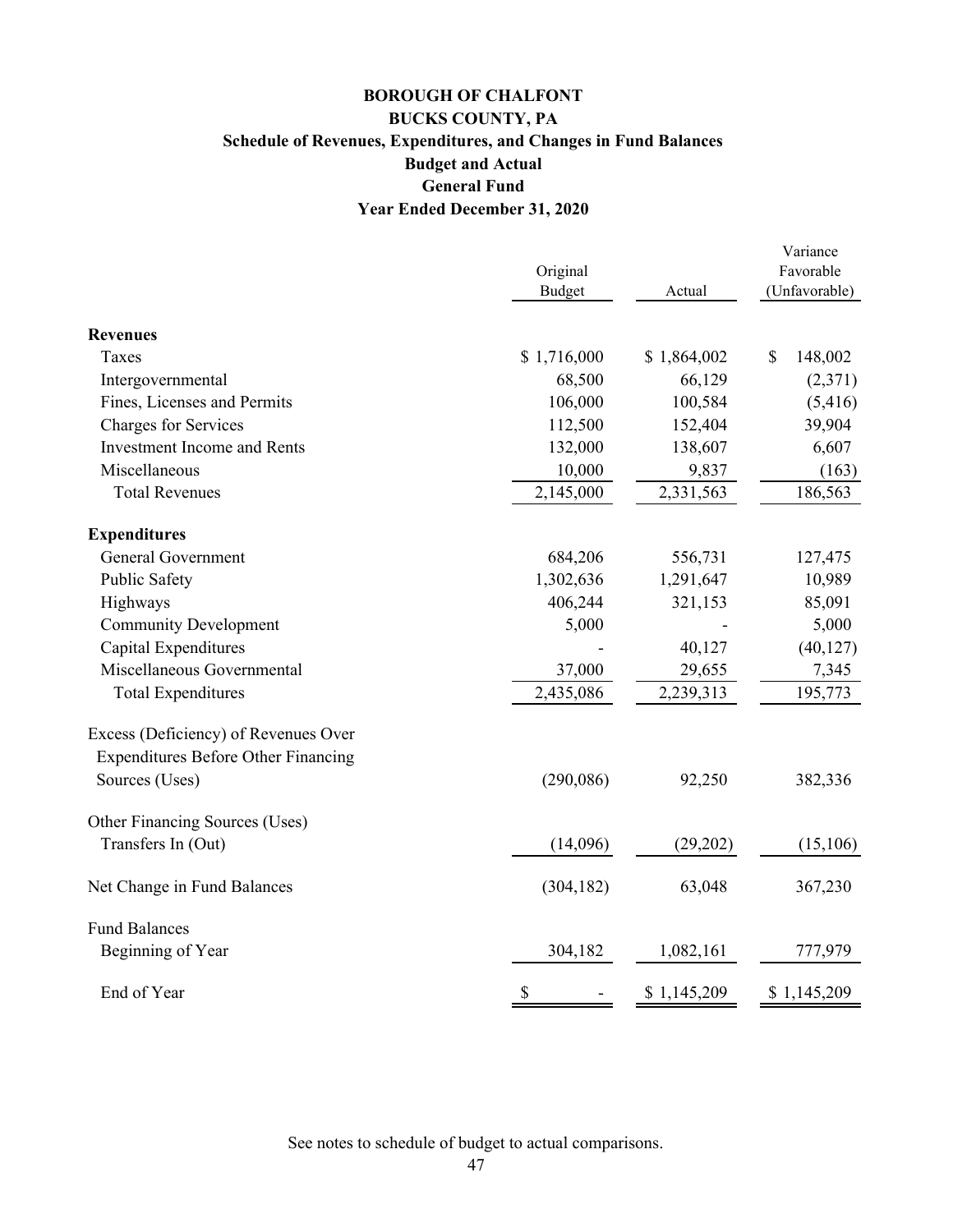# **BOROUGH OF CHALFONT BUCKS COUNTY, PA Notes to Schedule of Budget to Actual Comparisons December 31, 2020**

# **1. BASIS OF PRESENTATION**

The Borough has prepared the Schedule of Budget to Actual Comparisons using the same format as the Statement of Revenues, Expenditures, and Changes in Fund Balances.

The Borough did not amend its original 2020 budget as originally adopted and, therefore, is presenting the original and final budget in one column on page 47.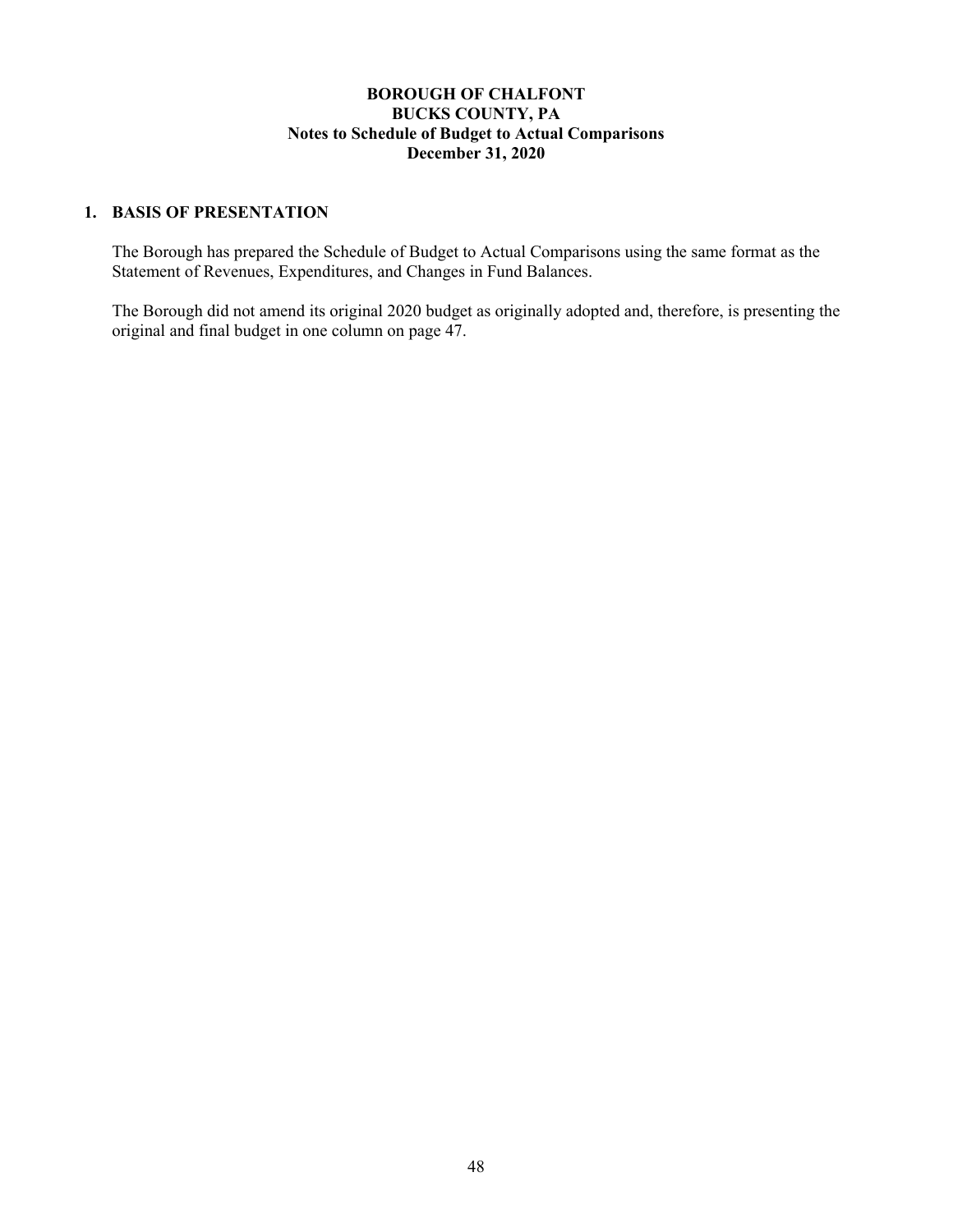# **BOROUGH OF CHALFONT Combining Balance Sheet Nonmajor Governmental Funds December 31, 2020 BUCKS COUNTY, PA**

|                                            | Fire Tax Fund | Liquid Fuels<br>Fund    | Recreation Fund |  |
|--------------------------------------------|---------------|-------------------------|-----------------|--|
| <b>Assets</b>                              |               |                         |                 |  |
| Cash                                       | \$            | $\mathcal{S}$<br>88,440 | \$<br>153,005   |  |
| <b>Taxes Receivable</b>                    | 2,060         |                         |                 |  |
| Due from Other Funds                       | 631           |                         |                 |  |
| <b>Total Assets</b>                        | 2,691         | 88,440                  | 153,005         |  |
| <b>Liabilities and Fund Balances</b>       |               |                         |                 |  |
| Liabilities                                |               |                         |                 |  |
| Due to Other Funds                         |               |                         | 100             |  |
| Deferred Inflows of Resources              |               |                         |                 |  |
| Deferred Tax Receipts                      | 2,060         |                         |                 |  |
| <b>Fund Balances</b>                       |               |                         |                 |  |
| Restricted                                 | 631           | 88,440                  |                 |  |
| Committed                                  |               |                         | 152,905         |  |
| <b>Total Fund Balances</b>                 | 631           | 88,440                  | 152,905         |  |
| <b>Total Liabilities and Fund Balances</b> | 2,691<br>\$   | 88,440<br>\$            | 153,005<br>\$   |  |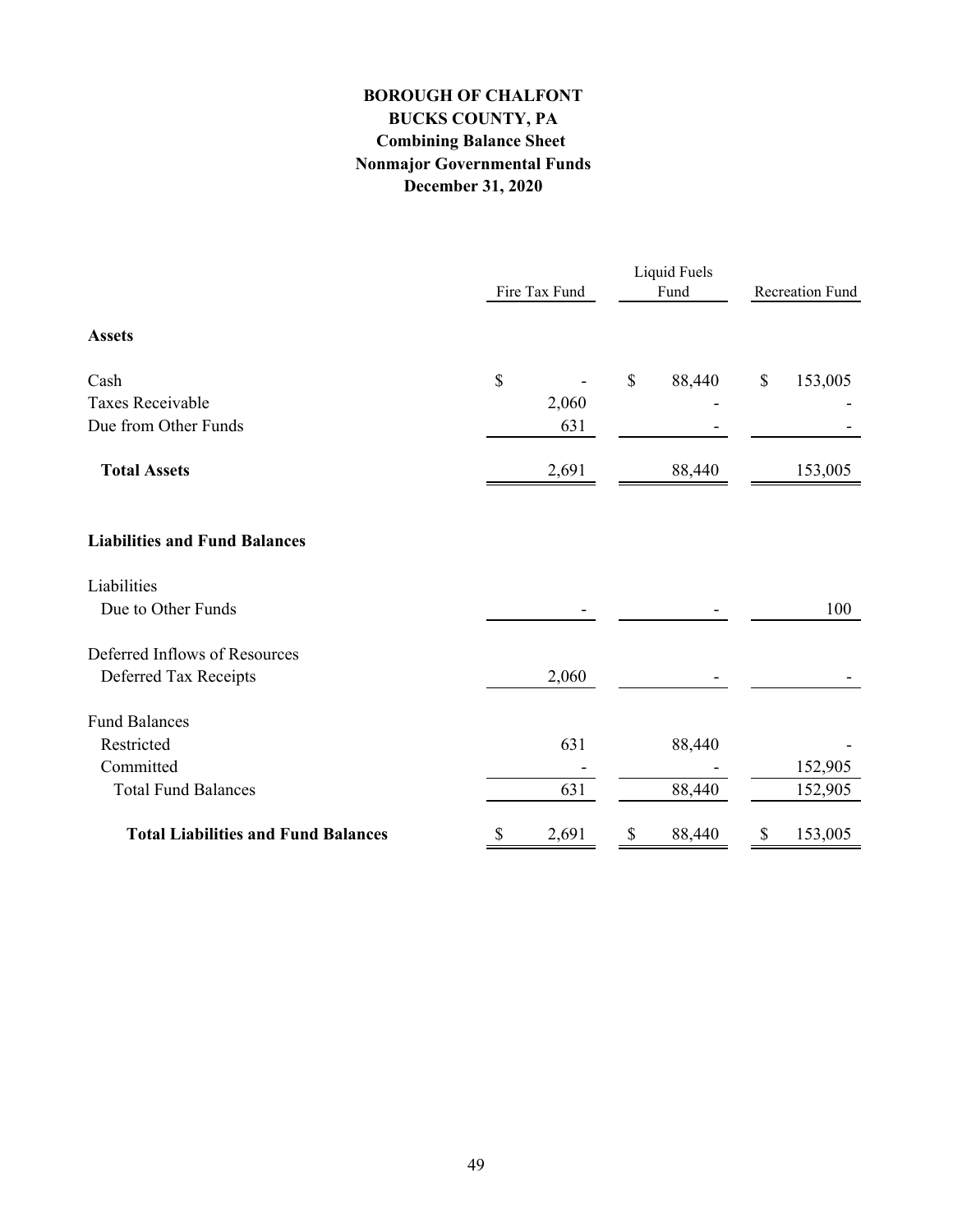|   | Debt Service<br>Fund | Total Nonmajor<br>Governmental<br>Funds |
|---|----------------------|-----------------------------------------|
|   |                      |                                         |
| S | 5,712                | \$<br>247,157                           |
|   | 1,805                | 3,865                                   |
|   |                      | 631                                     |
|   |                      |                                         |
|   | 7,517                | 251,653                                 |

|             | 100           |
|-------------|---------------|
|             |               |
| 1,805       | 3,865         |
|             |               |
| 5,712       | 94,783        |
|             | 152,905       |
| 5,712       | 247,688       |
| \$<br>7,517 | \$<br>251,653 |
|             |               |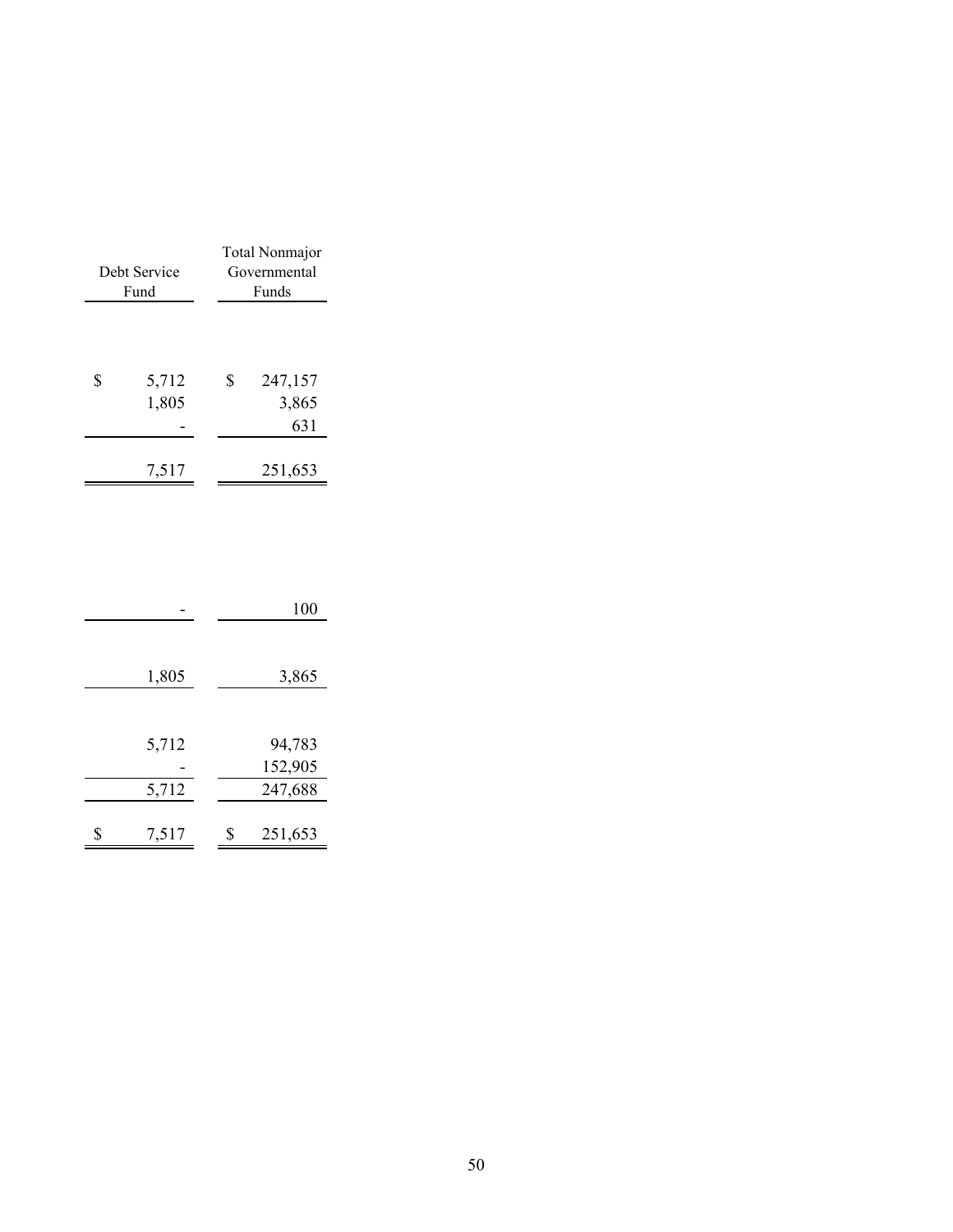# **BOROUGH OF CHALFONT BUCKS COUNTY, PA Combining Schedule of Revenues, Expenditures, and Changes in Fund Balances Nonmajor Governmental Funds Year Ended December 31, 2020**

|                                            | Fire Tax Fund             |        | Liquid Fuels<br>Fund |           | Recreation Fund |            |
|--------------------------------------------|---------------------------|--------|----------------------|-----------|-----------------|------------|
|                                            |                           |        |                      |           |                 |            |
| <b>Revenues</b>                            |                           |        |                      |           |                 |            |
| Taxes                                      | $\boldsymbol{\mathsf{S}}$ | 92,169 | \$                   |           | \$              |            |
| Intergovernmental                          |                           |        |                      | 128,150   |                 | 72,350     |
| Investment Income and Rents                |                           |        |                      | 397       |                 | 248        |
| Miscellaneous                              |                           |        |                      |           |                 | 161,222    |
| <b>Total Revenues</b>                      |                           | 92,169 |                      | 128,547   |                 | 233,820    |
| <b>Expenditures</b>                        |                           |        |                      |           |                 |            |
| Public Safety                              |                           | 91,538 |                      |           |                 |            |
| Public Works                               |                           |        |                      | 187,408   |                 |            |
| Parks and Recreation                       |                           |        |                      |           |                 | 17,352     |
| Debt Service - Principal                   |                           |        |                      | 30,123    |                 |            |
| Debt Service - Interest                    |                           |        |                      | 2,345     |                 |            |
| Capital Expenditures                       |                           |        |                      |           |                 | 319,943    |
| <b>Total Expenditures</b>                  |                           | 91,538 |                      | 219,876   |                 | 337,295    |
| Excess (Deficiency) of Revenues Over       |                           |        |                      |           |                 |            |
| <b>Expenditures Before Other Financing</b> |                           |        |                      |           |                 |            |
| Sources (Uses)                             |                           | 631    |                      | (91, 329) |                 | (103, 475) |
| Other Financing Sources (Uses)             |                           |        |                      |           |                 |            |
| Transfers In (Out)                         |                           |        |                      |           |                 | 8,206      |
| Net Change in Fund Balances                |                           | 631    |                      | (91, 329) |                 | (95,269)   |
| Net Assets                                 |                           |        |                      |           |                 |            |
| Beginning of Year                          |                           |        |                      | 179,769   |                 | 248,174    |
| End of Year                                | $\mathcal{S}$             | 631    | \$                   | 88,440    | \$              | 152,905    |